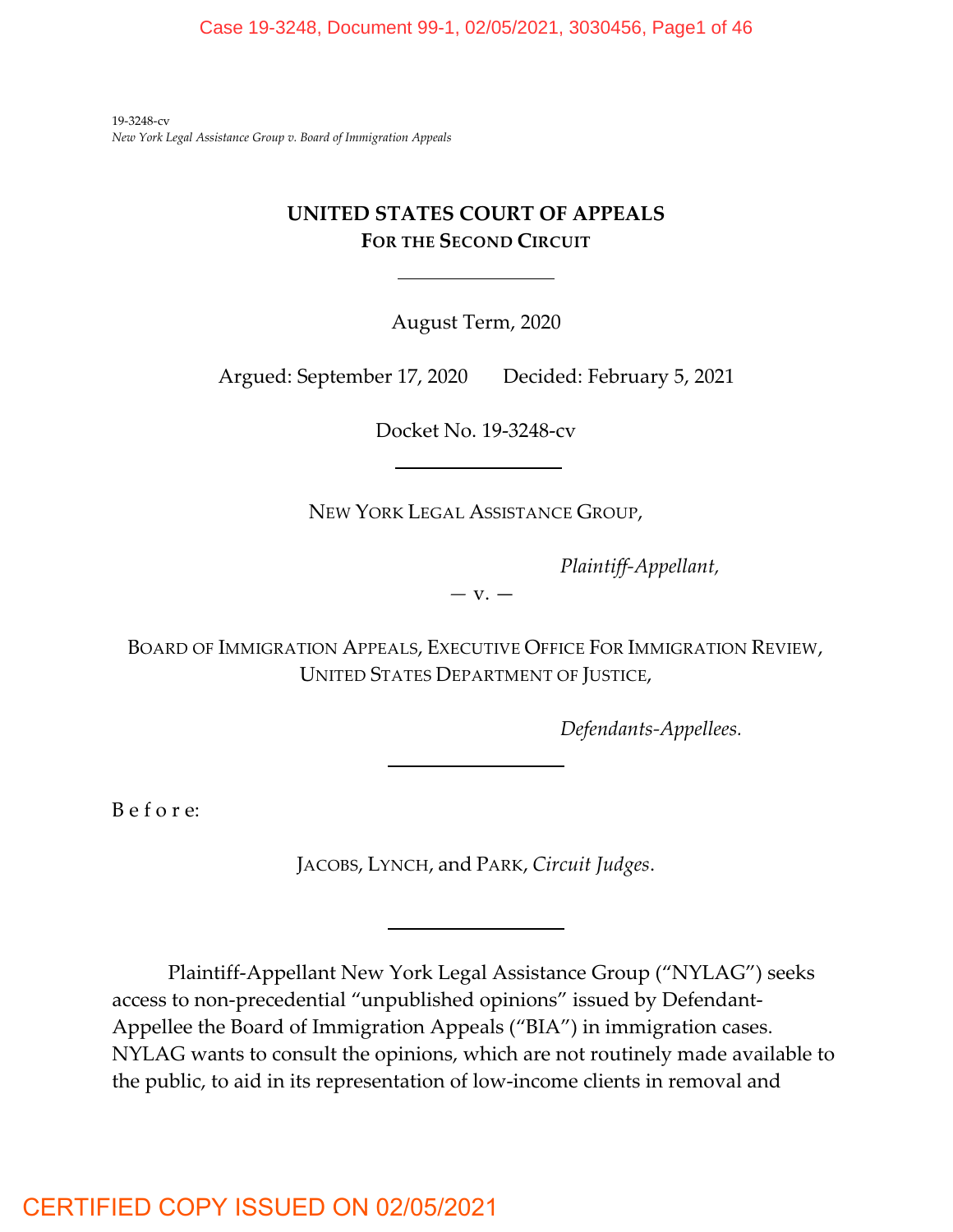asylum proceedings. NYLAG asserts that the BIA's failure to make the opinions publicly available violates the agency's affirmative obligation under the Freedom of Information Act ("FOIA"), 5 U.S.C. § 552(a)(2), to "make available for public inspection in an electronic format final opinions . . . [and] orders, made in the adjudication of cases." In this action under FOIA's remedial provision, 5 U.S.C. § 552(a)(4)(B), which authorizes district courts "to enjoin the agency from withholding agency records and to order the production of any agency records improperly withheld from the complainant," NYLAG seeks an order requiring the BIA to make available to the public all unpublished opinions issued since November 1, 1996, as well as future unpublished opinions. The United States District Court for the Southern District of New York (Paul A. Crotty, *J.*) dismissed the case, concluding that FOIA's remedial provision does not authorize district courts to order agencies to make records publicly available.

We conclude that FOIA's remedial provision authorizes the relief NYLAG seeks. FOIA's text, read in light of its history and purpose, empowers district courts to order agencies to comply with their affirmative disclosure obligations under 5 U.S.C. § 552(a)(2), including the obligation to make certain documents publicly available. We therefore VACATE the judgment of the district court and REMAND for further proceedings consistent with this opinion.

Judge Park DISSENTS in a separate opinion.

 $\overline{a}$ 

SCOTT L. NELSON, Public Citizen Litigation Group, Washington, D.C. (Patrick D. Llewellyn, Public Citizen Litigation Group, Washington, D.C., Danielle Tarantolo, Jane Greengold Stevens, New York Legal Assistance Group, New York, NY, *on the brief*), *for Plaintiff-Appellant.*

BENJAMIN H. TORRANCE, Assistant United States Attorney, *for* Geoffrey S. Berman, United States Attorney for the Southern District of New York, New York, NY (Arastu K. Chaudhury, Assistant United States Attorney, *on the brief*), *for Defendants-Appellees.*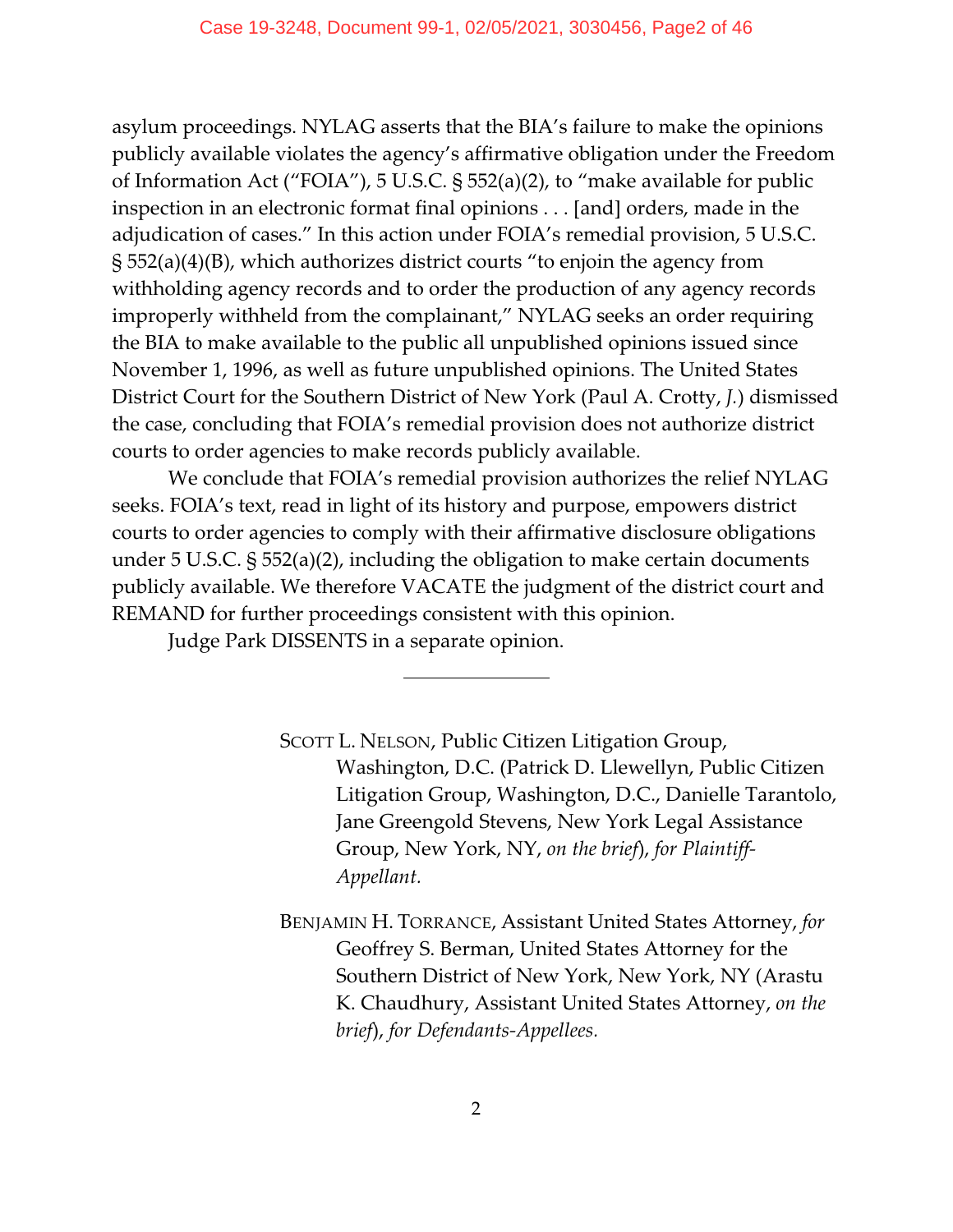$\overline{a}$ 

William N. Lawton, Eubanks & Associates LLC, Washington, D.C., *for Amici Curiae The Animal Welfare Institute and Farm Sanctuary.*

GERARD E. LYNCH, *Circuit Judge*:

This case arises from the failure of the Board of Immigration Appeals ("BIA") to make its non-precedential opinions publicly available. Such "unpublished opinions" constitute the vast majority of the final decisions issued by the BIA each year, and are cited and relied upon by the BIA itself, by immigration judges, and by lawyers representing the government in immigration proceedings. Unpublished opinions, however, are not readily available to lawyers representing clients in immigration proceedings. New York Legal Assistance Group ("NYLAG"), a legal services provider, seeks access to the BIA's unpublished opinions to aid in its representation of low-income clients in asylum and removal proceedings.

NYLAG's request for access is based on the BIA's affirmative obligation under the Freedom of Information Act ("FOIA") to "make available for public inspection in an electronic format . . . final opinions . . . [and] orders, made in the adjudication of cases." 5 U.S.C. § 552(a)(2). Relying on that provision, NYLAG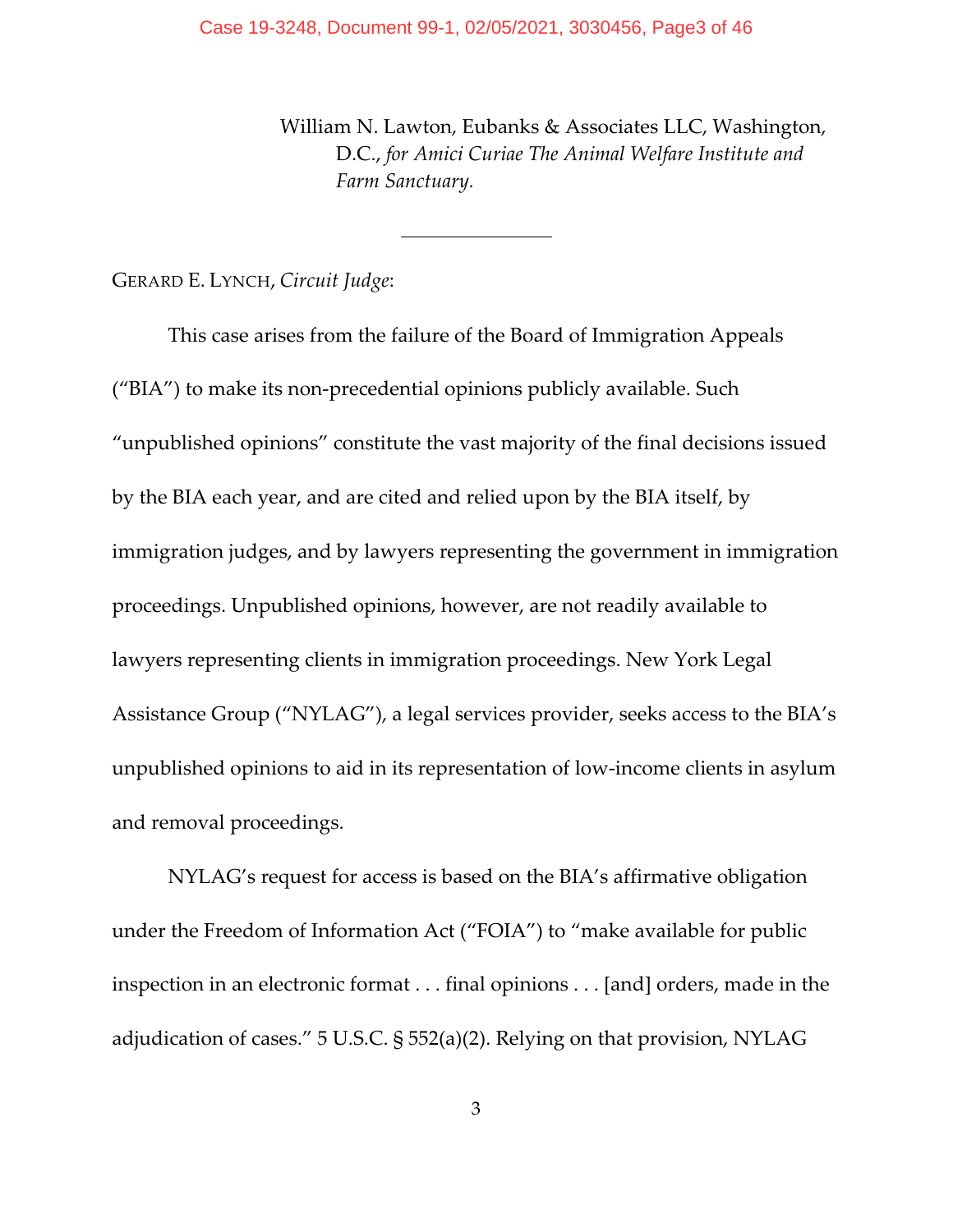#### Case 19-3248, Document 99-1, 02/05/2021, 3030456, Page4 of 46

asked the BIA to make publicly available in an electronic format all unpublished opinions issued since November 1, 1996, as well as any future unpublished opinions. The BIA denied NYLAG's request, asserting that the request was overbroad, that the requested opinions were not "final opinions" or "orders" under § 552(a)(2), and that, in any event, NYLAG may only request documents on its own behalf, and may not ask that they be made publicly available.

NYLAG sought relief in federal court under FOIA's remedial provision, which authorizes district courts to **"**to enjoin the agency from withholding agency records and to order the production of any agency records improperly withheld from the complainant." 5 U.S.C. § 552(a)(4)(B). The United States District Court for the Southern District of New York (Paul A. Crotty, *J*.) dismissed NYLAG's complaint, concluding that FOIA's remedial provision allows district courts to order agencies to produce documents to the complainant, but not to make documents available to the public.

This appeal asks us to determine the scope of FOIA's remedial provision – specifically, to decide whether it authorizes courts to enforce FOIA's affirmative disclosure obligations by ordering that documents be made available to the public. We conclude that it does. The text of FOIA's remedial provision and the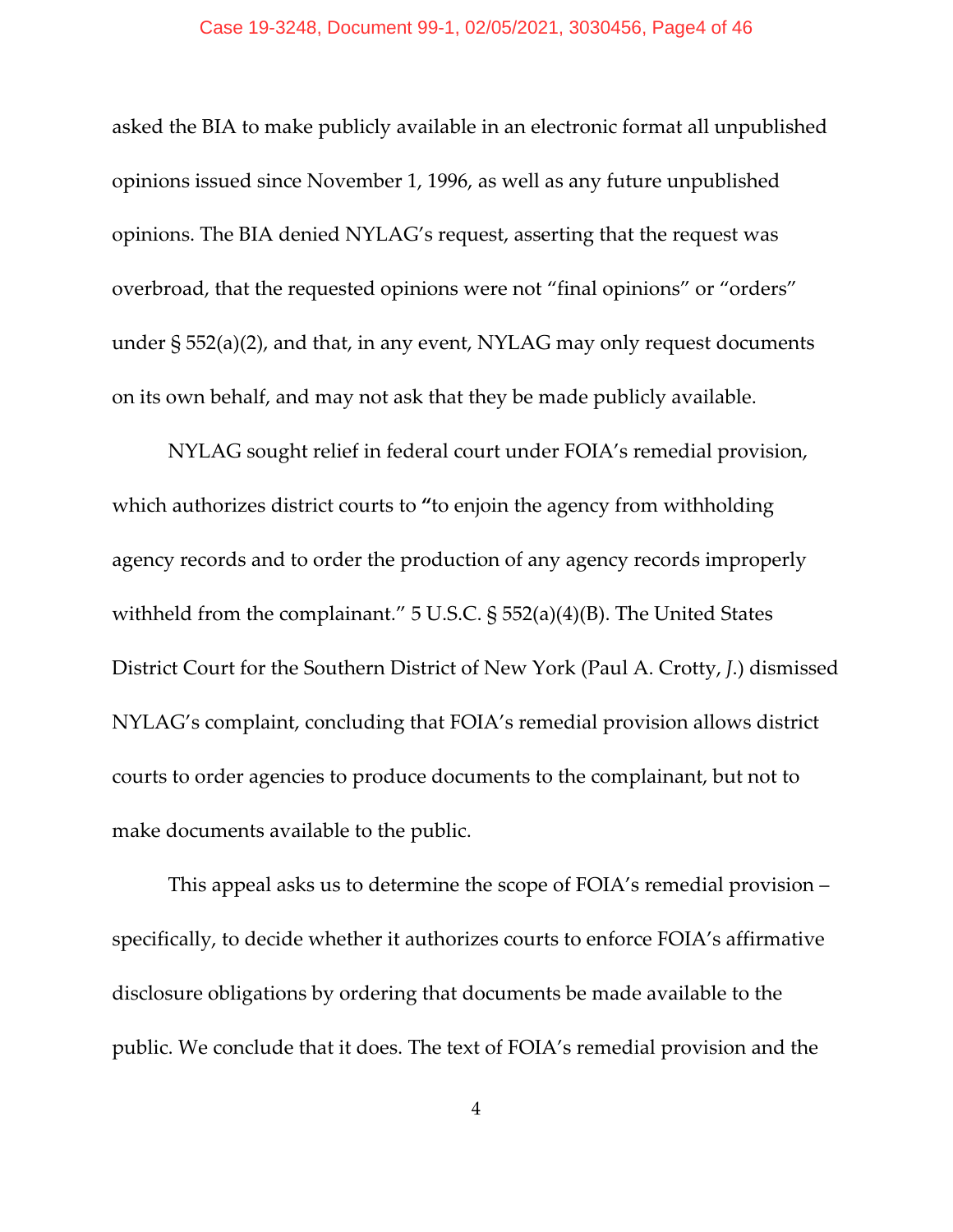1974 amendment to it, considered in light of FOIA's history and purpose, make clear that Congress gave courts the authority to enforce an agency's obligation to make certain documents publicly available.

## **BACKGROUND<sup>1</sup>**

## **I. The Freedom of Information Act**

FOIA, 5 U.S.C. § 552, originally enacted in 1966, establishes the public's right to access to government information. FOIA's first three paragraphs impose affirmative obligations on governmental agencies to disclose different categories of information in different ways. First, § 552(a)(1) requires agencies to publish certain information in the Federal Register, including descriptions of the agency's organization, rules of procedure, and substantive rules of general applicability.

Second, and most relevant here, § 552(a)(2) requires agencies to "make available for public inspection in an electronic format" certain categories of information; one such category consists of "final opinions, including concurring

 $^{\rm 1}$  This factual background is drawn from the complaint, the allegations of which we accept as true. *See ONY, Inc. v. Cornerstone Therapeutics, Inc.*, 720 F.3d 490, 492 (2d Cir. 2013).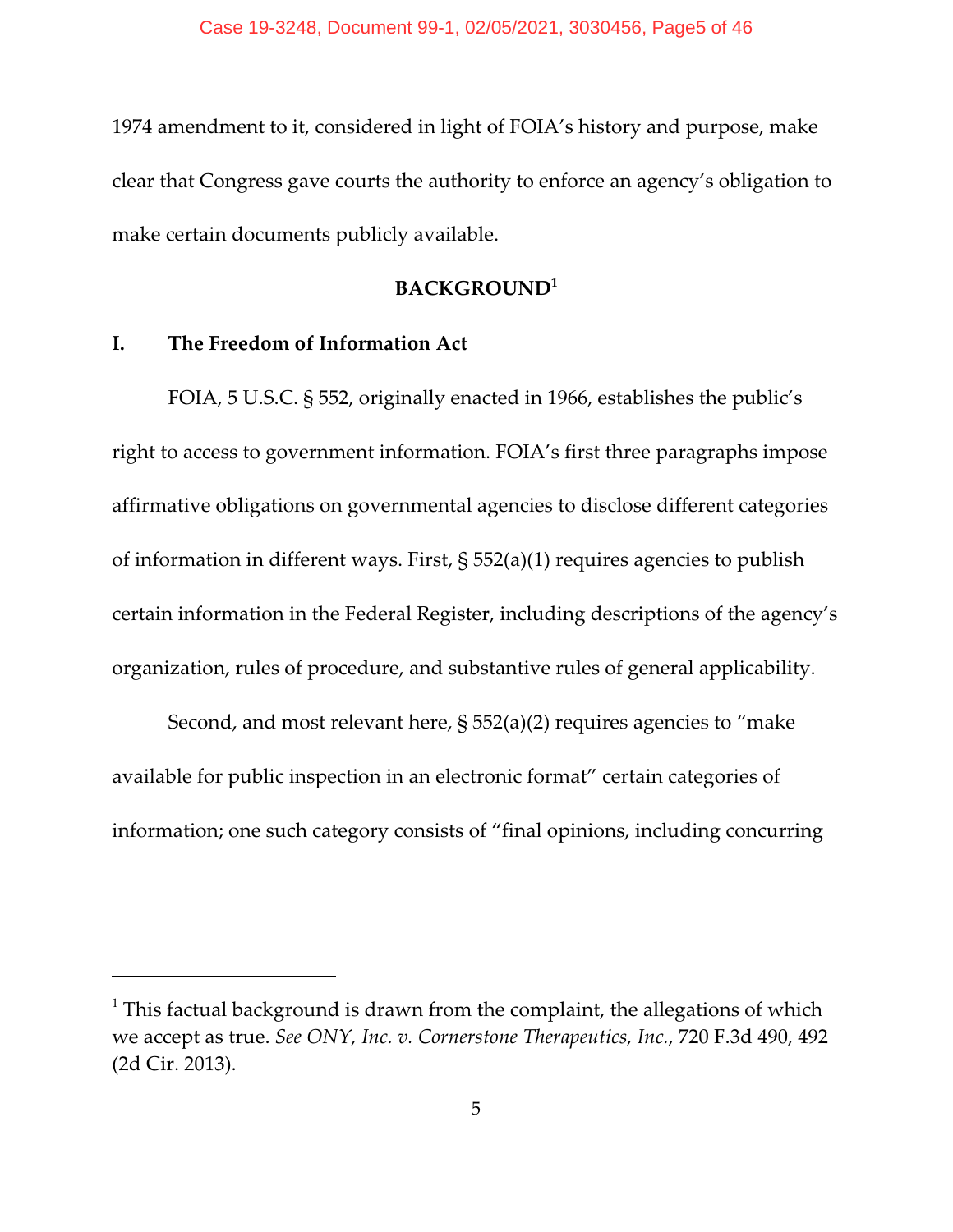and dissenting opinions, as well as orders, made in the adjudication of cases."<sup>2</sup> That provision, the so-called "reading room" provision, is the modernized version of FOIA's original requirement that agencies maintain such documents in a physical "reading room" housed in the agency and open to the public. Since 1996, agencies have instead been required to make those documents available online, in effect creating an *electronic* "reading room." Section 552(a)(2) also provides that records subject to the reading room provision may not be "relied on, used, or cited as precedent by an agency" unless they are publicly available, or the party opposing the agency has "actual and timely notice of the terms thereof."

Finally, the third obligation imposed by FOIA is the one most often litigated under the statute: under § 552(a)(3), agencies are required to make identifiable records available in response to requests from the public, subject, of course, to a number of exceptions described in § 552(b).

 $2$  Section 552(a)(2) also applies to "statements of policy and interpretations" that have not been published in the Federal Register, "administrative staff manuals and instructions to staff that affect a member of the public," and records frequently requested by the public.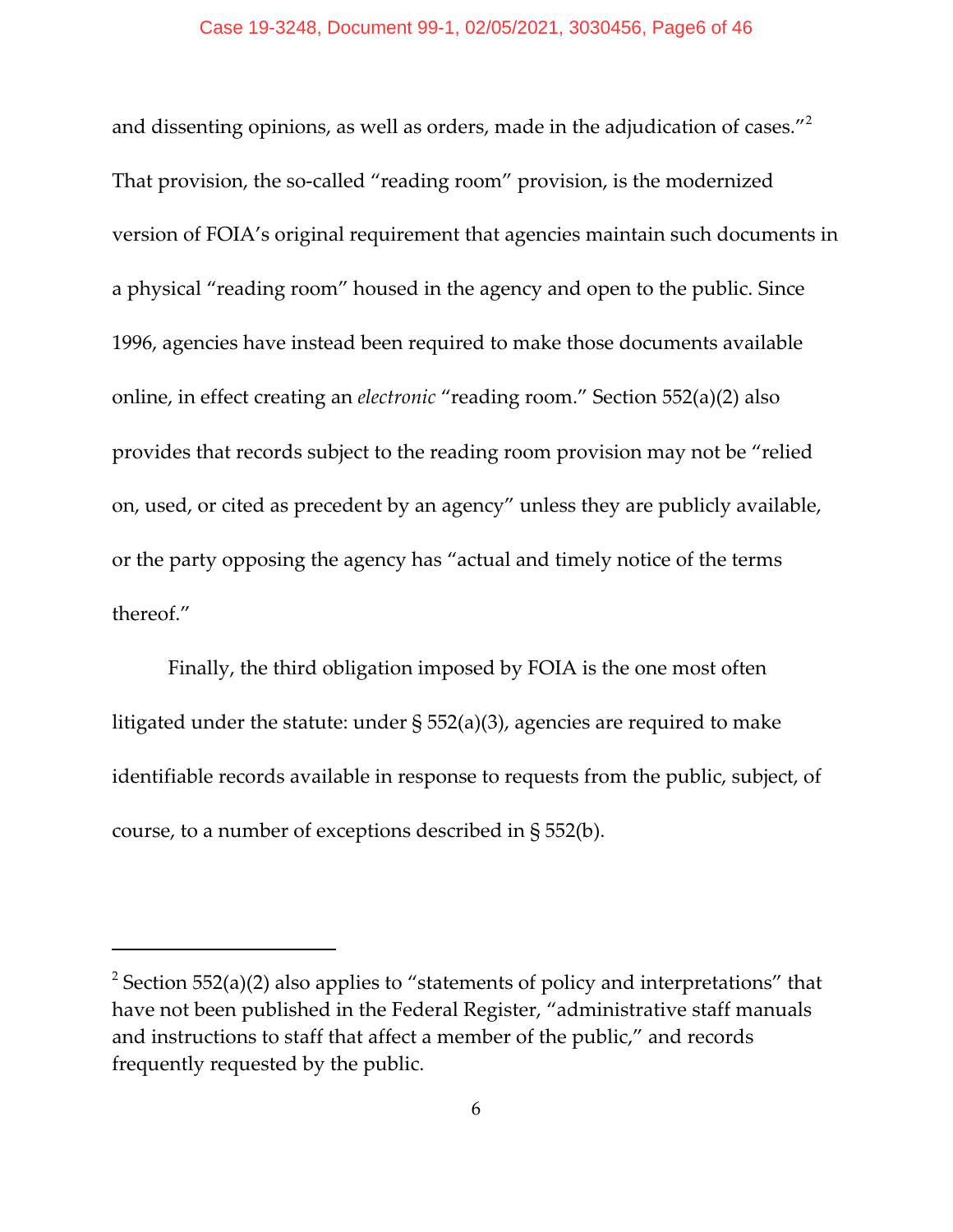FOIA also creates a private right of action in federal district court to enforce these obligations. Section 552(a)(4)(B), generally referred to as the "remedial provision," provides that:

> On complaint, the district court . . . has jurisdiction to enjoin the agency from withholding agency records and to order the production of any agency records improperly withheld from the complainant.

Finally, as relevant here, § 552(a)(6) sets forth procedures that agencies must follow when responding to requests for information from the public.

## **II. NYLAG's FOIA Request**

NYLAG is one of the largest providers of legal services to people in immigration proceedings in New York City. NYLAG provides low-income clients with a number of services, including direct representation in removal defense and in asylum proceedings.

The BIA, part of the Executive Office of Immigration Review ("EOIR") of the Department of Justice, is tasked with interpreting and applying immigration law. The BIA hears appeals from cases decided by immigration judges and district directors of the U.S. Department of Homeland Security.

From 2012 to 2016, the most recent years for which numbers are available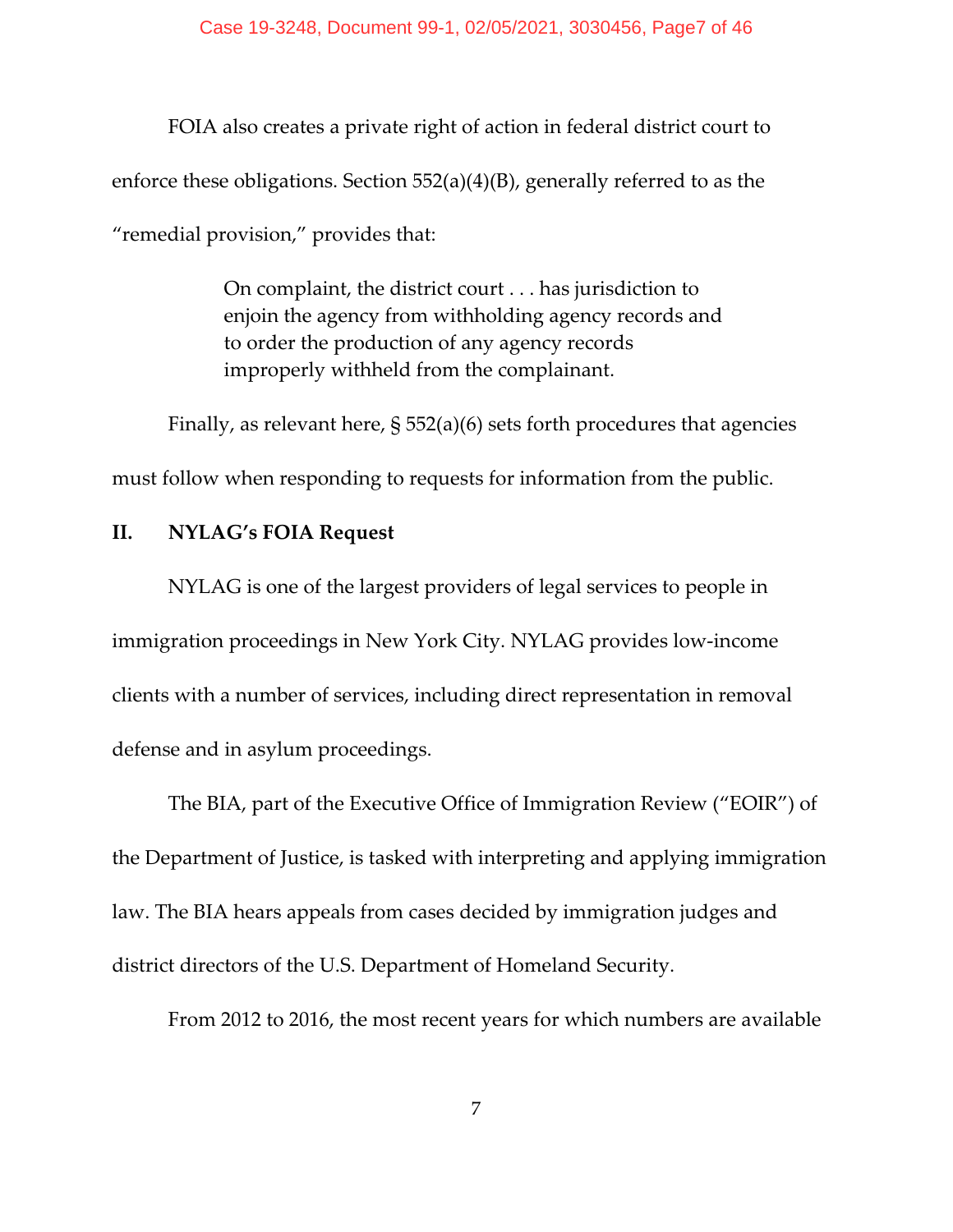#### Case 19-3248, Document 99-1, 02/05/2021, 3030456, Page8 of 46

in the record, the BIA issued more than 30,000 decisions per year in individual cases. The vast majority of those decisions are "non-precedential," meaning that, although they are binding on the parties, they are not binding on future immigration courts. The BIA designates only about 30 decisions a year as precedential, and therefore binding on future immigration courts. Such a designation requires a majority vote of the active members of the BIA. 8 C.F.R. § 1003.1(g). Designated precedential decisions are available online in EOIR's electronic reading room. $^3$  A handful of the BIA's unpublished decisions – those that the agency has deemed frequently requested – are also available on the agency's website. $^4$  The balance of the BIA's unpublished decisions are not publicly available electronically.<sup>5</sup>

EOIR discourages, but does not prohibit, parties from citing unpublished

<sup>3</sup> *See Agency Decisions*, EOIR, https://www.justice.gov/eoir/ag-bia-decisions (last visited Nov. 12, 2020).

<sup>4</sup> *See Frequently Requested Records*, EOIR,

https://www.justice.gov/eoir/frequently-requested-foia-records (last visited Nov. 12, 2020).

 $^5$  NYLAG also alleges that a "small percentage" $of unpublished decisions are$ available at the EOIR Law Library and Immigration Research Center in Falls Church, Virginia. J.A. 11.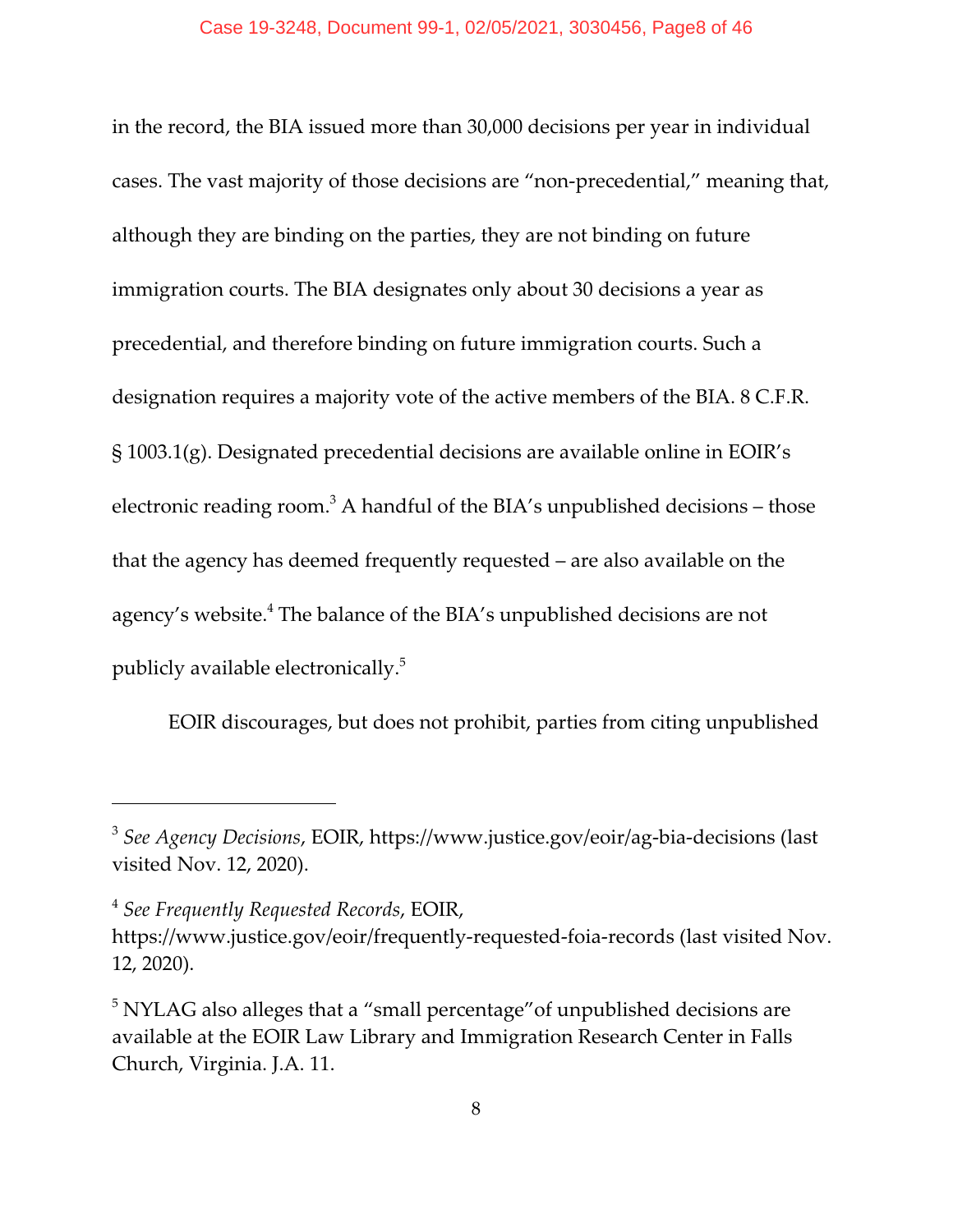BIA decisions in immigration proceedings. $^6$  Nevertheless, immigration judges and lawyers representing the government cite unpublished decisions in immigration proceedings. $^7$  Moreover, despite the BIA's contention that it "discourages parties from citing" these opinions, Appellees' Br. 17 n.3, the BIA itself has cited them in its decisions. $8<sup>8</sup>$ 

<sup>6</sup>  *See* Board of Immigration Appeals Practice Manual, EOIR, 61 (2020), https://www.justice.gov/eoir/page/file/1324276/download ("Citation to nonprecedent Board cases by parties not bound by the decision is discouraged."); Immigration Court Practice Manual, EOIR, Appendix J-3 (2020), https://www.justice.gov/eoir/page/file/1258536/download ("Citation to unpublished decisions is discouraged because these decisions are not binding on the Immigration Court in other cases.").

<sup>7</sup> *See, e.g.*, *In re Stewart*, 2016 WL 4035746, at \*1 (B.I.A. June 30, 2016) ("In its motion, the Government sought remand for the Board to determine the effect on the respondent's removability [of] . . . the Board's decision in an unpublished case[.]"); *In re Iqbal*, 2007 WL 2074540, at \*3 (B.I.A. June 19, 2007) ("[T]he Immigration Judge declined to find that the respondent had knowingly committed marriage fraud . . . . The DHS urges us to find otherwise based on an unpublished case."); *In re Perez-Herrera*, 2018 WL 4611455, at \*6 (B.I.A. Aug. 20, 2018) ("The Immigration Judge considered the relevant jury instructions, Pennsylvania state court cases, and unpublished Board decisions . . . ."); *In re Bayoh*, 2018 WL 4002292, at \*1 n.1 (B.I.A. June 29, 2018) ("The Immigration Judge's decision specifically referenced and attached . . . two Board unpublished decisions . . . .").

<sup>8</sup> *See, e.g.*, *In re Razo*, 2017 WL 7660432, at \*1 n.1 (B.I.A. Oct. 16, 2017) ("We separately note that in an unpublished decision issued after the Immigration Judge's decision in these proceedings, the Board found that solicitation of prostitution under a Florida criminal statute is a CIMT."). In addition, the BIA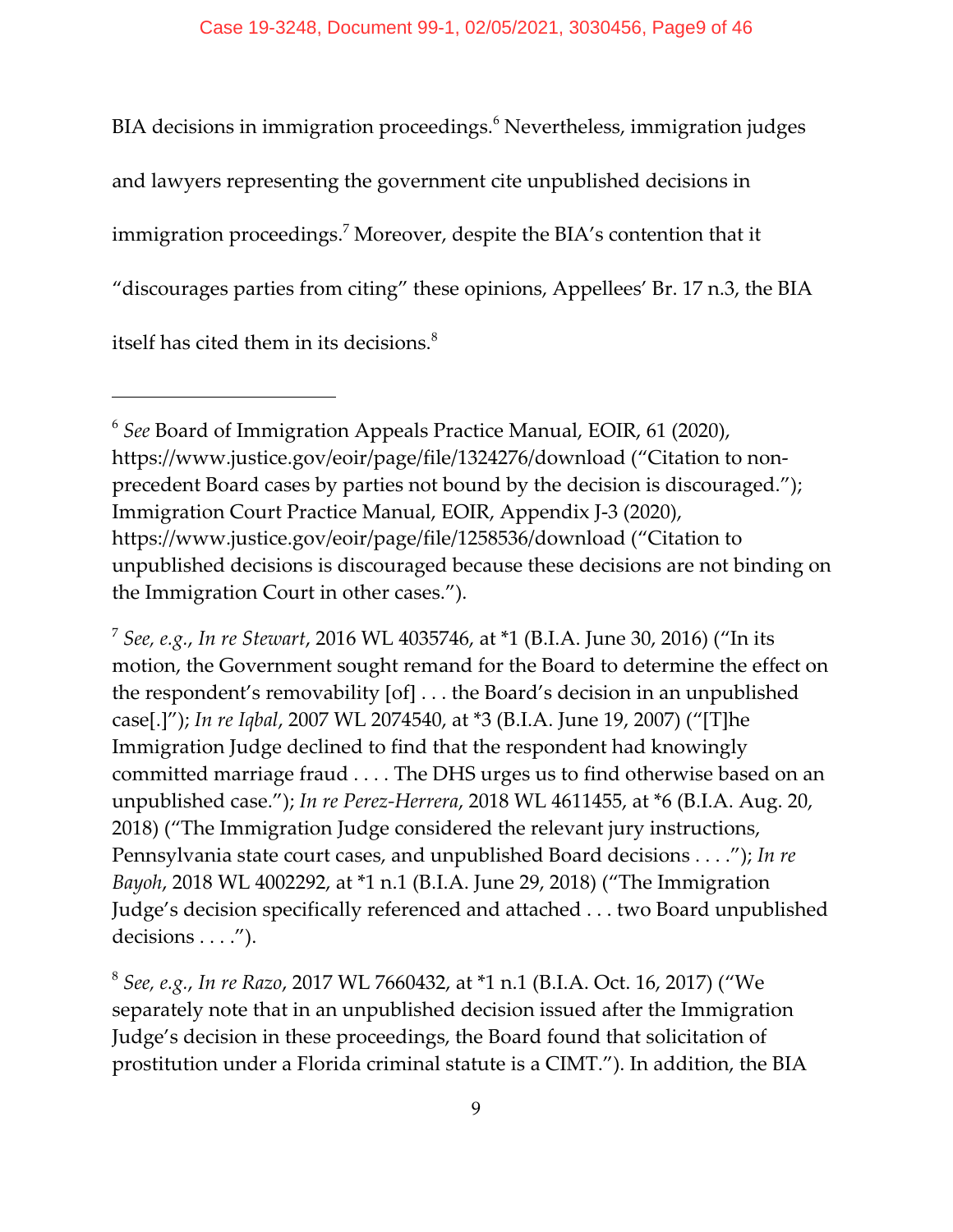NYLAG seeks access to unpublished BIA decisions so that it can use them in representing clients in immigration proceedings. On June 8, 2018, NYLAG requested, pursuant to  $\S 552(a)(2)$ , that the BIA make publicly available in electronic form all unpublished BIA decisions issued after November 1, 1996. NYLAG also requested that the BIA make publicly available all future unpublished decisions. On July 13, EOIR responded to NYLAG's request by email, stating that the request was overbroad. EOIR also informed NYLAG that it had begun a process of reviewing and releasing to FOIA requesters unpublished BIA decisions from October 2015 through 2017. EOIR offered to expeditiously provide the already-reviewed decisions to NYLAG, along with future unpublished decisions after they had been reviewed, if NYLAG would agree to narrow its request to include only those decisions. NYLAG responded by email on July 17, explaining that it was not willing to narrow its request, and that it was requesting that EOIR make these documents electronically available to the public, pursuant to § 552(a)(2), rather than asking EOIR to produce them directly to

has referenced non-precedential opinions cited by respondents in immigration proceedings, indicating the utility to litigants of such opinions when they have had access to them. *See, e.g.*, *In re Alvarez Fernandez*, 2014 WL 4966372, at \*2 (B.I.A. Sept. 23, 2014) ("[T]he respondent submitted an unpublished decision . . . . Although this decision is not precedential, we adopt a similar analysis . . . .").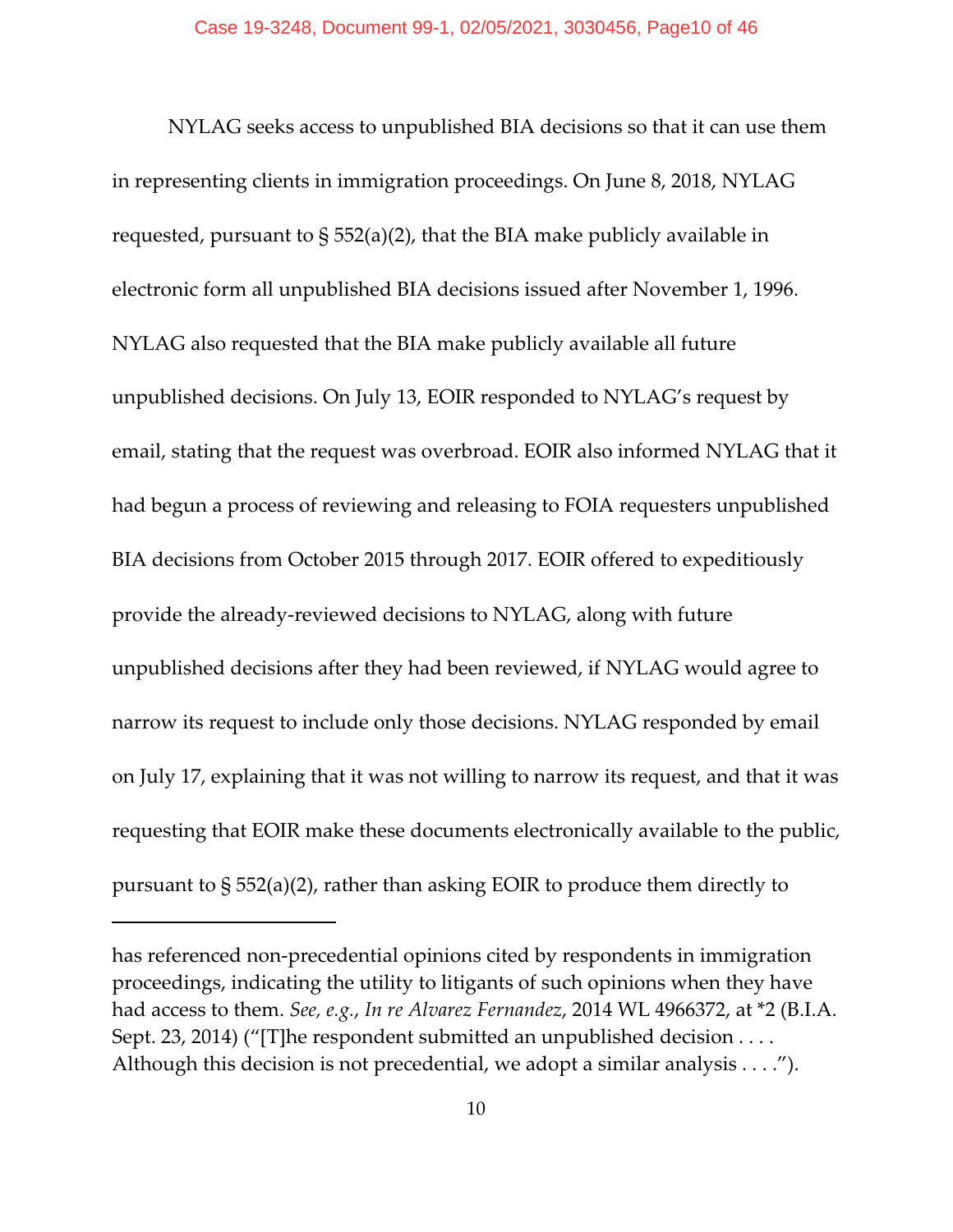NYLAG. NYLAG also offered to work with the agency to establish a reasonable timeline for complying with the request.

On August 8, 2018, EOIR formally denied NYLAG's request by letter. EOIR contended that unpublished BIA opinions are not "final opinions" or "orders" within the meaning of § 552(a)(2). EOIR also contended that the only remedy available when an agency fails to post records under § 552(a)(2) is for the party seeking the records to request them under  $\S 552(a)(3)$ . Finally, EOIR again asserted that NYLAG's request was overbroad.

On September 10, 2018, NYLAG appealed the denial of its request to the Office of Information Policy ("OIP") at the Department of Justice. NYLAG asserted that EOIR was required to publicly post in an electronic reading room all BIA opinions, including unpublished opinions, because they meet the definition of "final opinions . . . [and] orders, made in the adjudication of cases" under § 552(a)(2). NYLAG also contended that § 552(a)(2) empowers individuals and organizations to request the public posting of records.

## **III. Proceedings in the District Court**

On October 17, 2018, after OIP's statutory deadline to respond to the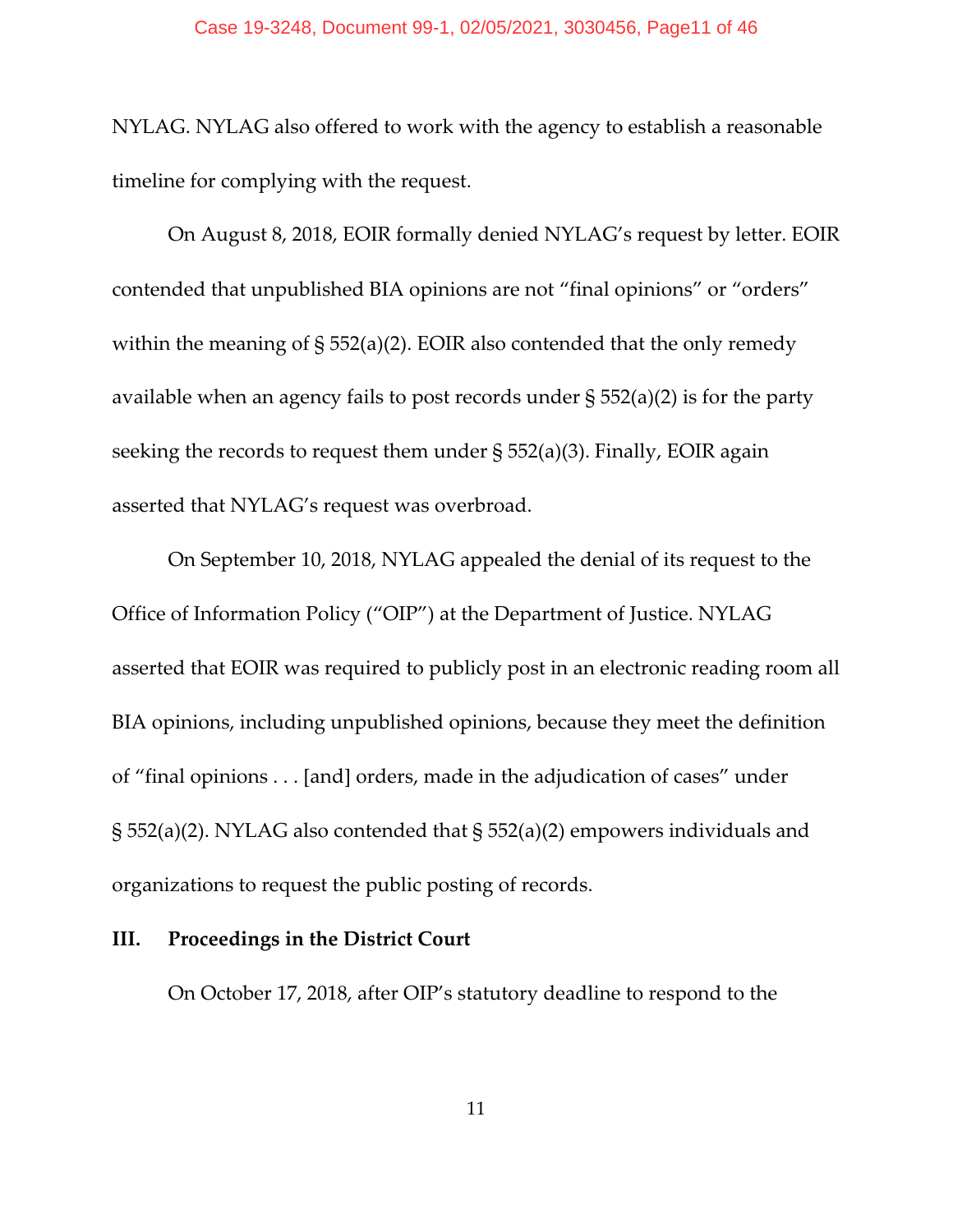appeal had passed, $^9$  NYLAG filed suit in the Southern District of New York against the BIA, EOIR, and the Department of Justice (hereafter, collectively "the  $BIA''$ ) pursuant to  $\S 552(a)(4)(B)$ , contesting the denial of its request. In the alternative, NYLAG sought relief under the APA. The BIA moved to dismiss the case under Federal Rule of Civil Procedure 12(b)(1) and 12(b)(6), arguing that FOIA's remedial provision does not authorize district courts to grant the relief NYLAG seeks. Both parties also moved for summary judgment.

On August 13, 2019, the district court granted the BIA's motion to dismiss. Citing a D.C. Circuit decision, *Citizens for Responsibility & Ethics in Washington v. United States Dep't of Justice*, 846 F.3d 1235 (D.C. Cir. 2017) ("*CREW I*"), the court concluded that "[w]hile the BIA may have an obligation to make available for public inspection certain opinions, this court only has jurisdiction to order the production of documents to the complainant." J.A. 60 (citations omitted). The district court explained that it read FOIA's remedial provision – authorizing the court "to enjoin the agency from withholding agency records and to order the

 $^9$  Absent "unusual circumstances," OIP had 20 business days to respond to NYLAG's administrative appeal; if it failed to act within that period, NYLAG could file suit in district court without further delay. 5 U.S.C. § 552(a)(6)(A). On February 19, 2019, OIP formally denied NYLAG's administrative appeal.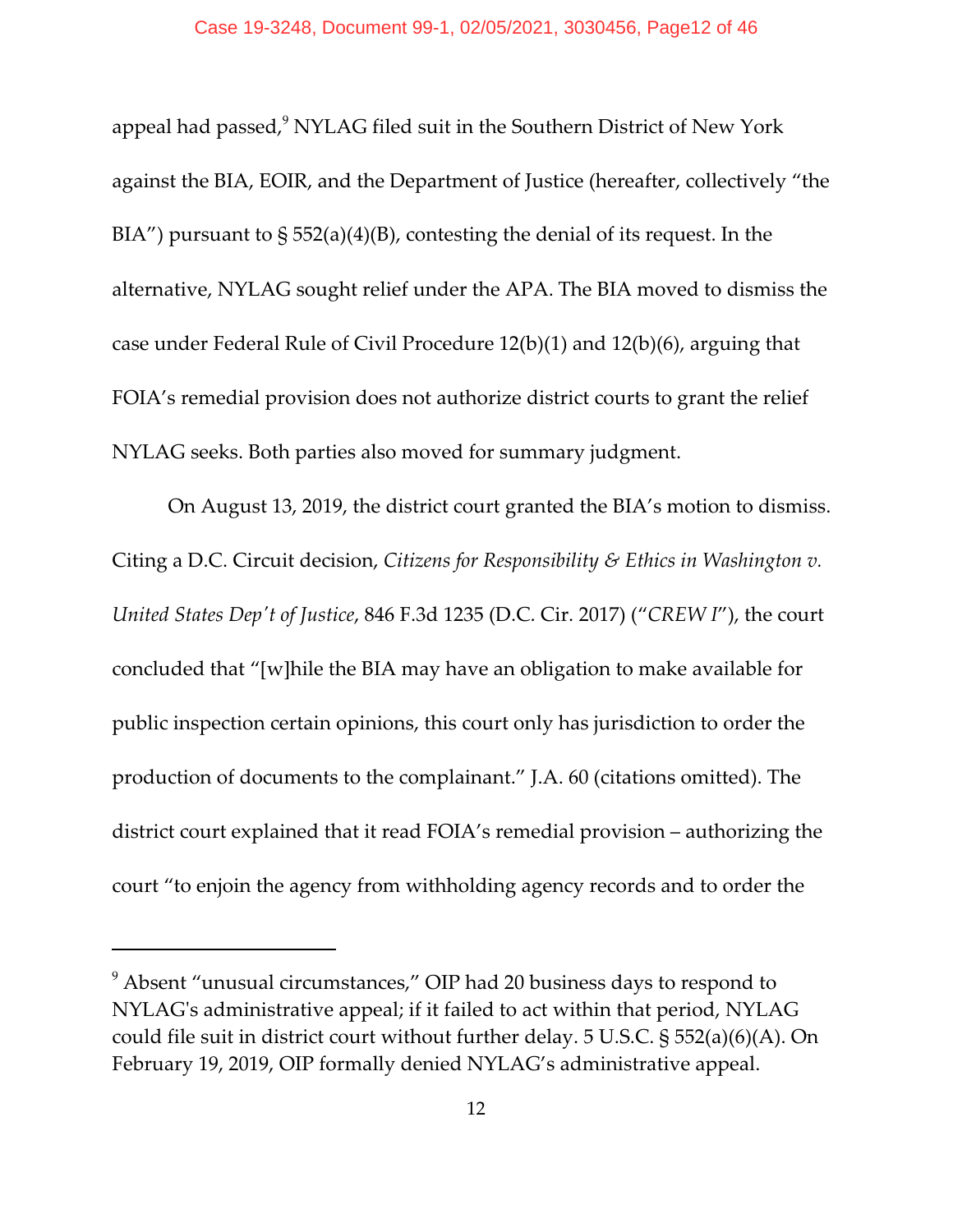#### Case 19-3248, Document 99-1, 02/05/2021, 3030456, Page13 of 46

production of any agency records improperly withheld from the complainant" – as a whole, such that "from the complainant" modifies the entire provision and authorizes the court to order production only to the complainant. The court further observed that even if the two clauses in the provision are read individually, "[t]he use of the term 'withholding' [in the first half] suggests, in the context of the statute, that the records were withheld from a complainant." J.A. 63.

Because the district court concluded that it did not have the authority to order the remedy NYLAG sought, it did not decide whether the BIA's unpublished opinions were "final opinions, including concurring and dissenting opinions, as well as orders, made in the adjudication of cases" within the meaning of § 552(a)(2), or whether ordering the BIA to make its unpublished decisions publicly available would unduly burden the BIA.<sup>10</sup> The district court

 $^{10}$  The parties contested both of these questions below, but did not address them on appeal. We assume for the purposes of this appeal, without deciding, that the BIA's unpublished opinions are subject to disclosure under § 552(a)(2), and leave that question for the district court to address in the first instance. Similarly, we leave the question of undue burden for the district court to address, should it conclude that relief is necessary. *See Hartford Courant Co. v. Pellegrino*, 380 F.3d 83, 90 (2d Cir. 2004) ("In general, we refrain from analyzing issues not decided below  $\dots$ .").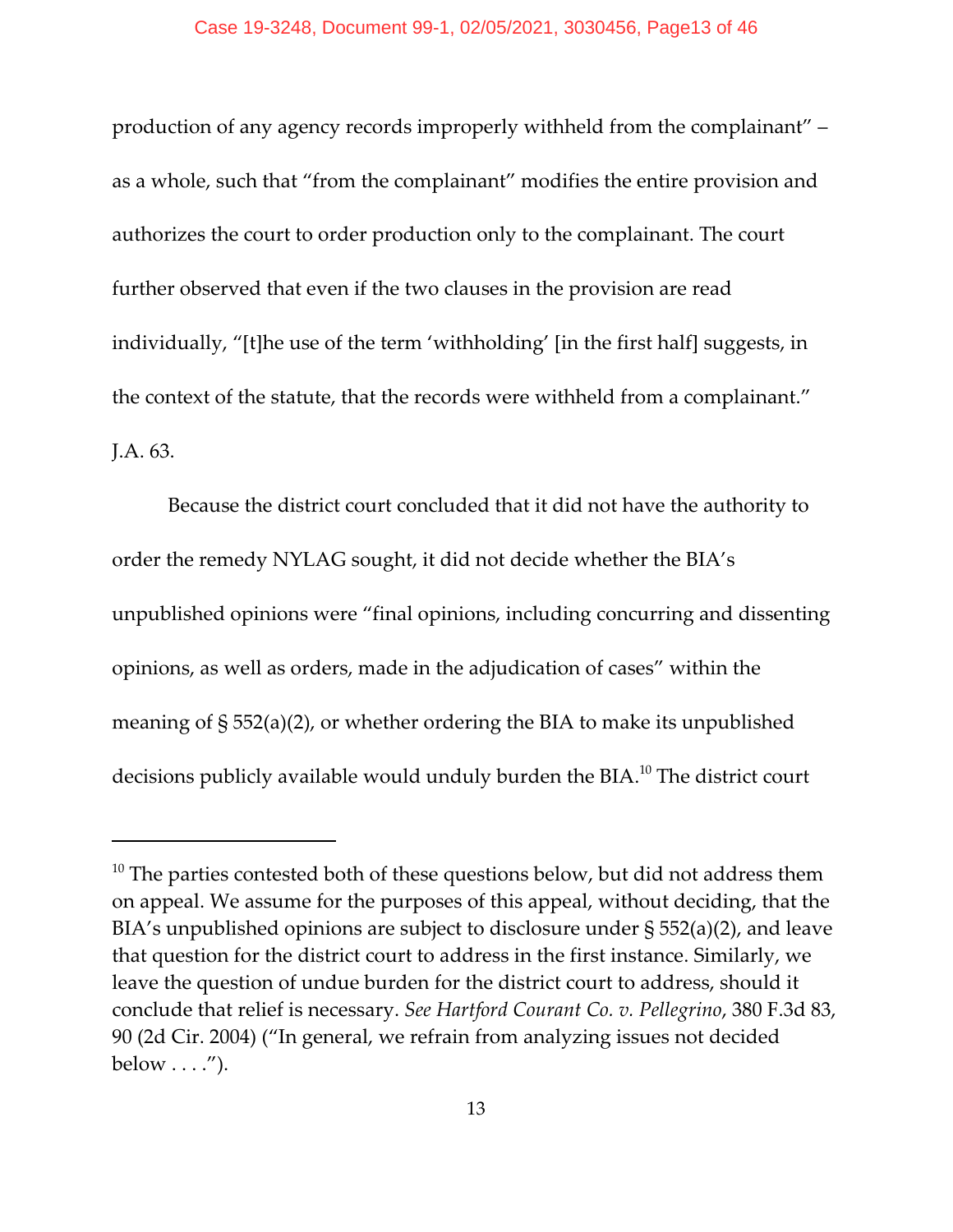also denied NYLAG's request for relief under APA § 704, which authorizes courts to provide a remedy only when "there is no other adequate remedy." 5 U.S.C. § 704. The court concluded that because "FOIA provides an alternative, adequate remedy," namely the production of documents to the complainant rather than to the public, NYLAG's APA claim was without merit. J.A. 64.<sup>11</sup>

The district court dismissed the complaint. This appeal followed.

## **DISCUSSION**

We review the grant of a motion to dismiss *de novo*, "accepting as true all

factual claims in the complaint and drawing all reasonable inferences in the

plaintiff's favor." *Singh v. Cigna Corp.*, 918 F.3d 57, 62 (2d Cir. 2019) (internal

quotation marks omitted).<sup>12</sup> The subject of our analysis is the question decided by

<sup>&</sup>lt;sup>11</sup> NYLAG contests this conclusion on appeal, *see* Appellant's Br. 46, but because we conclude that FOIA does authorize the remedy NYLAG seeks, we need not address the availability of relief under the APA.

 $^{12}$  It is not clear whether the district court granted the BIA's motion to dismiss under Federal Rule of Civil Procedure 12(b)(1) or 12(b)(6). *See* J.A. 58-59 (providing the legal standard for both provisions). Although our standard of review is the same under either provision, we note that this motion was properly addressed under Rule 12(b)(6). As we explained in *Main Street Legal Services, Inc. v. National Security Council*, courts should "construe § 552(a)(4)(B) to reference remedial power, not subject-matter jurisdiction" because its "language does not speak to the court's ability to adjudicate a claim, but only to the remedies that the court may award." 811 F.3d 542, 566 (2d Cir. 2016); *see also id.* (explaining that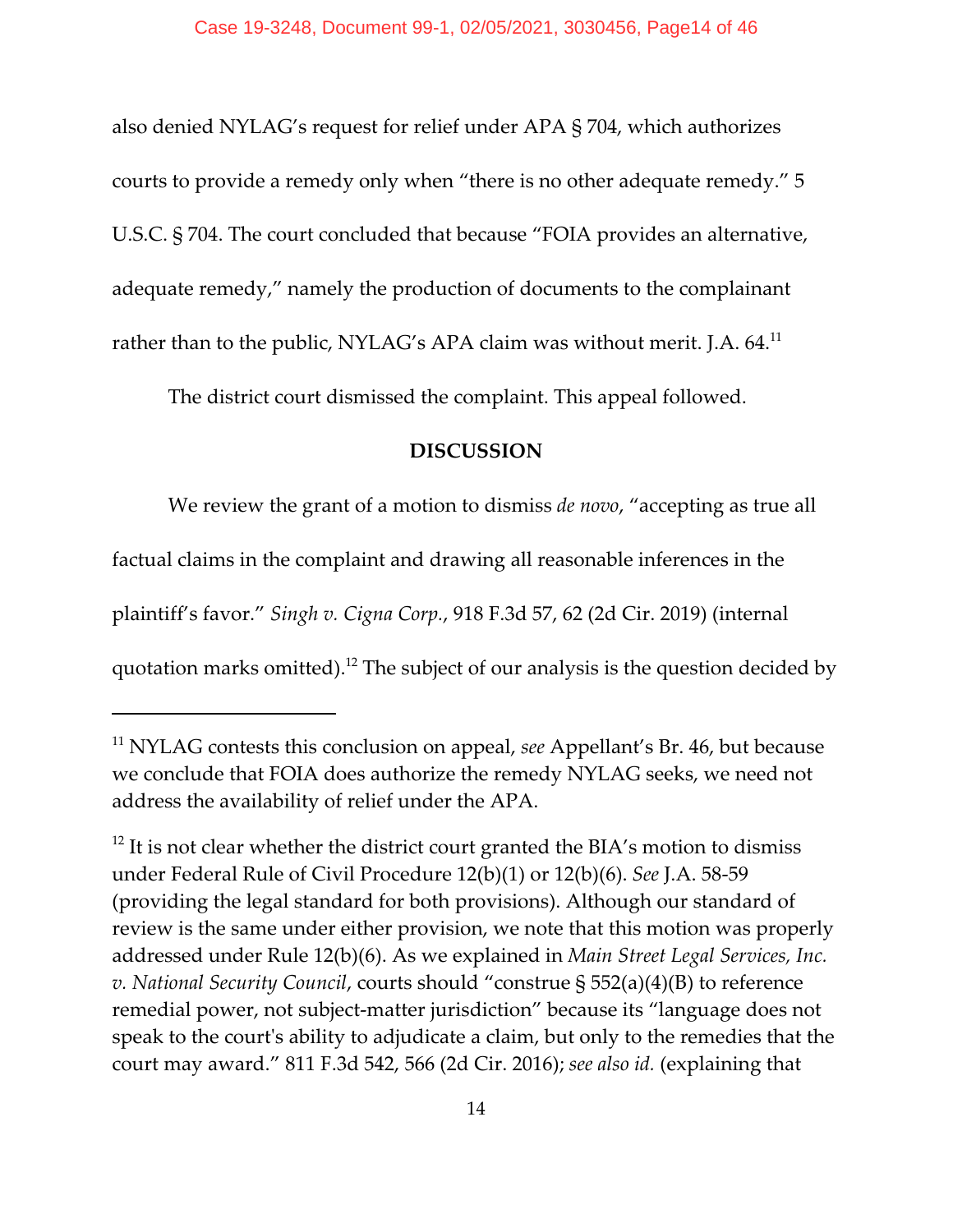the district court: what relief does FOIA's remedial provision empower district courts to order? Before reaching that question, we canvass the decisions of other circuits on the same point and consider whether they offer helpful guidance.

## **I. Decisions of Other Circuits**

The question before us on appeal is one that has divided our sister circuits. The district court relied heavily on the D.C. Circuit's decision in *CREW I* to support its restrictive interpretation of FOIA's remedial provision and the BIA urges us to do the same on appeal. NYLAG refers us to *Animal Legal Defense Fund v. USDA*, 935 F.3d 858 (9th Cir. 2019) ("*ALDF*"), decided after the decision below, in which the Ninth Circuit reached the opposition conclusion, holding that FOIA empowers district courts to order agencies to make records available for public inspection. We consider each decision in turn.

In *CREW I*, the D.C. Circuit considered whether a district court could compel the Department of Justice's Office of Legal Counsel ("OLC"), which provides legal advice to the executive branch, to comply with FOIA's reading room provision by making electronically available existing and future OLC

references to "jurisdiction" with regard to this provision in previous cases also refer to remedial power).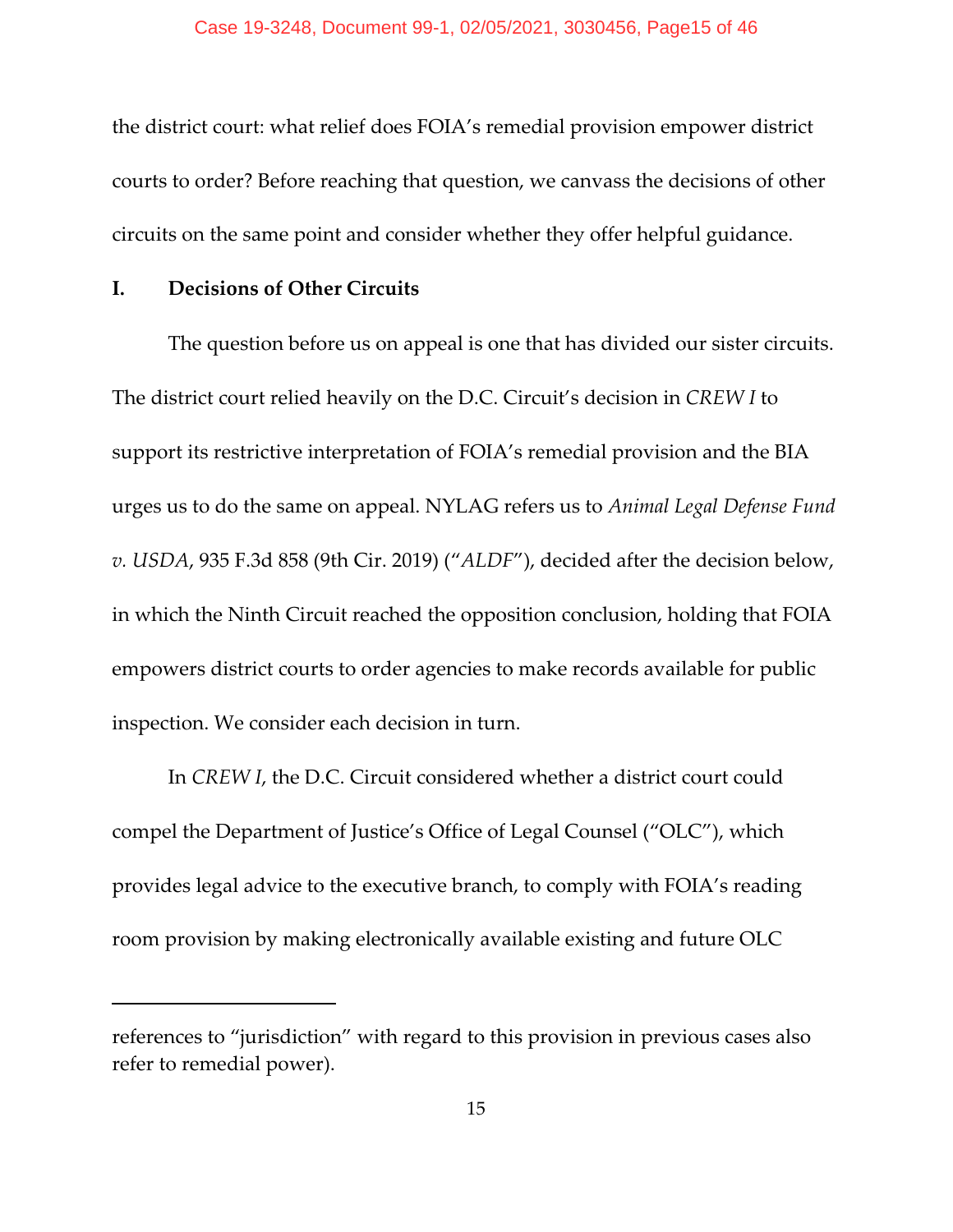opinions. 846 F.3d at 1239. The court concluded that FOIA's remedial provision authorizes district courts to enter an injunction "requir[ing] disclosure of documents and indices only to [the plaintiff], not disclosure to the public." *Id.* at 1244.<sup>13</sup>

While we appreciate the D.C. Circuit's analysis in *CREW I*, we do not find it persuasive for a number of reasons. First, both parties to the case "narrowly construe[d] FOIA's remedial provision," assuming that, on its face, the text does not permit the court to order that documents be made available for public inspection. *Id.* at 1241. Consequently, the court spent little time parsing the text of the statute, and instead proceeded directly to considering whether courts had equitable authority to order the remedy CREW sought. *Id.* As described below, however, we find that the text of FOIA's remedial provision does support the position that courts may order the relief sought here. Therefore, we need not rely on the equitable power the D.C. Circuit rejected.

Moreover, the court in *CREW I* clearly considered itself bound by its prior

 $^{13}$  Because CREW sought relief under the APA, the ultimate question the court addressed, which it decided in the affirmative, was whether FOIA's remedial provision provided an "adequate remedy" such that review under the APA was precluded. *Id.* at 1246 (quoting 5 U.S.C. § 704).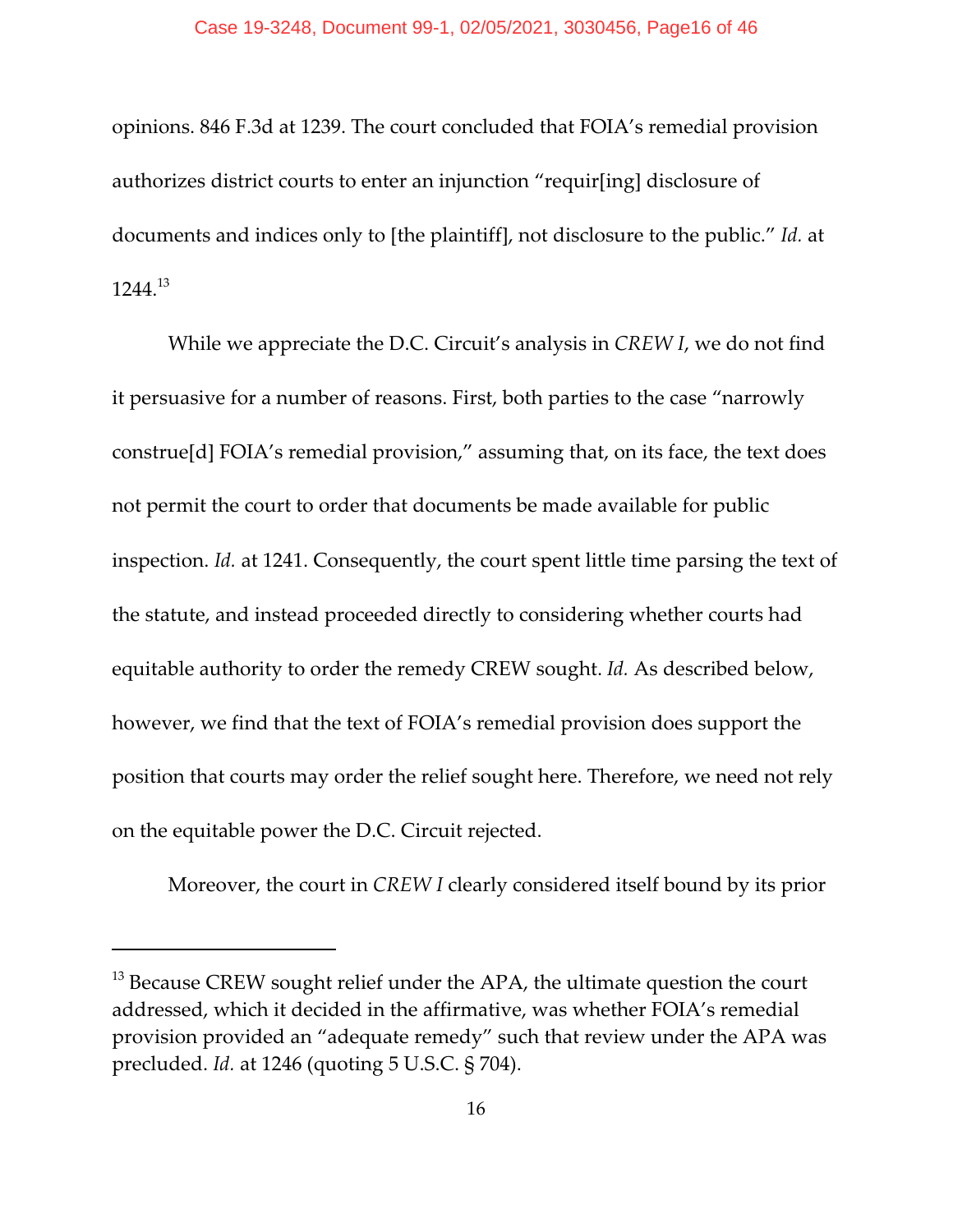decision in *Kennecott Utah Copper Corp. v. U.S. Dep't of Interior*, 88 F.3d 1191 (D.C. Cir. 1996), in which the D.C. Circuit held that courts do not have the power to order agencies to publish documents in the Federal Register, as required by § 552(a)(1). *See CREW I*, 846 F.3d at 1243 (*"*Given *Kennecott*'s construction of section 552(a)(4)(B), we think it clear that a court has no authority under FOIA to issue an injunction mandating that an agency 'make available for public inspection' documents subject to the reading-room provision.").<sup>14</sup> We, of course, are not bound by that precedent.

Finally, the D.C. Circuit itself appears to have reservations about the interpretation of the remedial provision expressed in *CREW I.* In a second case involving the same parties, the plaintiff sought the same relief under FOIA that

<sup>&</sup>lt;sup>14</sup> The dissent argues that *Kennecott'*s analysis contains the careful parsing of the text that *CREW I* lacks. That is, to some extent, true. However, *Kennecott* was addressing a request for publication to the Federal Register under § 552(a)(1). 88 F.3d at 1202-03. Accordingly, much of the analysis in that decision turns on whether "production" in § 552(a)(4) encompasses "publication" to the Federal Register as required by § 552(a)(1). *Id.* at 1203. Although we agree that the district court's authority to provide a remedy is likely to be the same as to both provisions, we note that § 552(a)(2) does not command "publication"; instead, it commands that the agency "make available for public inspection in an electronic format" the relevant documents. Accordingly, the D.C. Circuit's interpretation of whether "production" encompasses "publication" is not directly relevant to the question before us.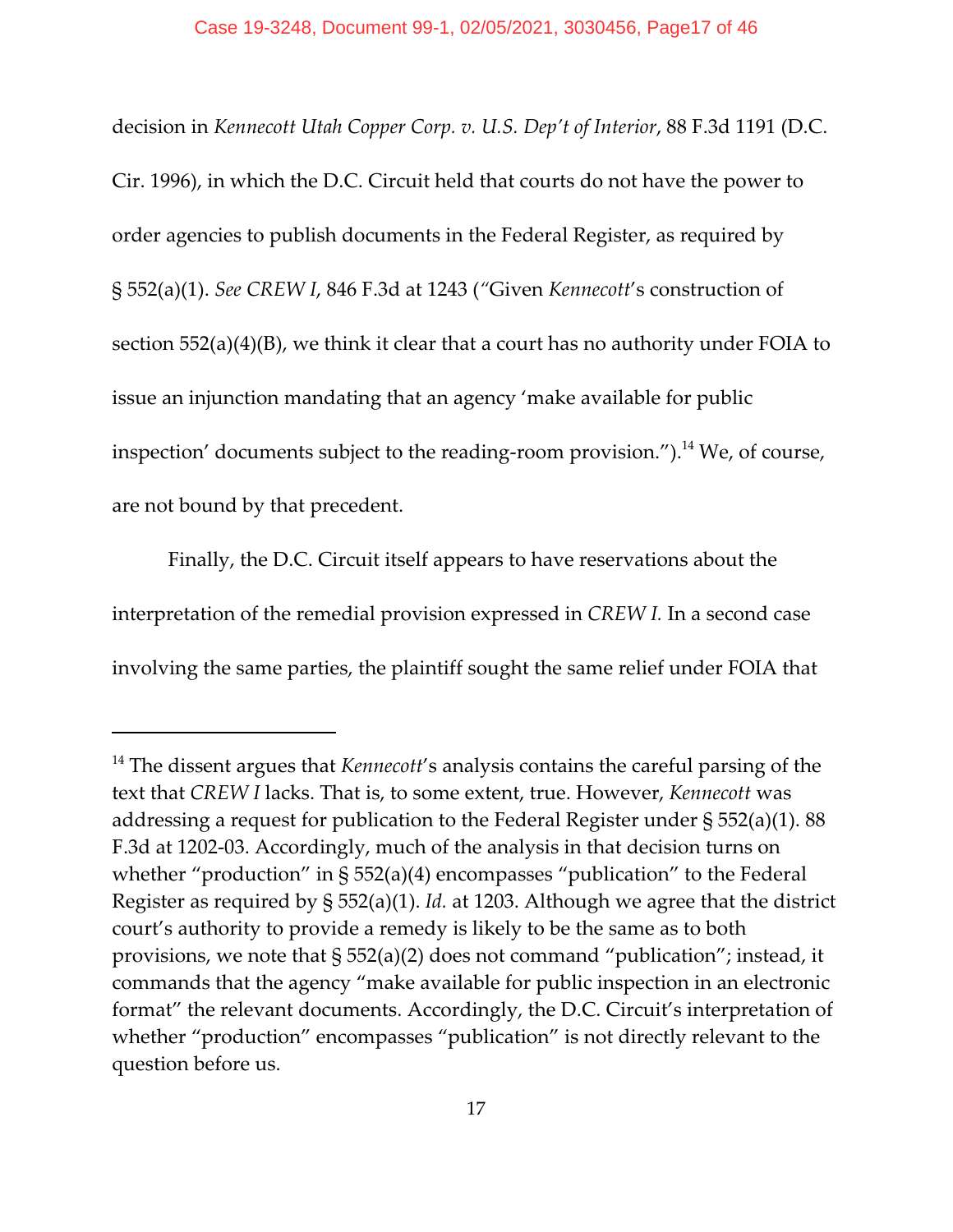the court had earlier denied under the APA. *Citizens for Responsibility & Ethics in Washington v. U.S. Dep't of Justice (CREW II)*, 922 F.3d 480 (D.C. Cir. 2019). In that case, the D.C. Circuit construed *CREW I* narrowly as turning on the fact that the plaintiff "improperly brought its claim under the Administrative Procedure Act, 5 U.S.C. § 704, instead of FOIA's judicial-review provision." *Id.* at 485.<sup>15</sup>

For all of these reasons, we decline to follow the D.C. Circuit's decision in *CREW I*. We turn next to the Ninth Circuit's decision in *ALDF*, which we find more persuasive.

In *ALDF*, plaintiffs, animal rights organizations, sought access to facility inspection reports, warning letters, administrative complaints, and other documents generated by the Animal Plant Health Inspection Service ("APHIS") in its implementation of the Animal Welfare Act. 935 F.3d at 863-64. These documents were previously available in APHIS's electronic reading room and labeled as "frequently requested." *Id.* at 864. In 2017, APHIS removed these

<sup>&</sup>lt;sup>15</sup> Ultimately, the court in CREW II again dismissed CREW's complaint, ruling that CREW had not adequately alleged that the requested OLC opinions had been adopted by the agencies to which they were addressed, while noting that records are "withheld" by the failure to comply with the reading room requirement. *Id*. at 486. Judge Pillard, dissenting, would have held that the complaint stated a claim for relief. *Id*. at 490-94.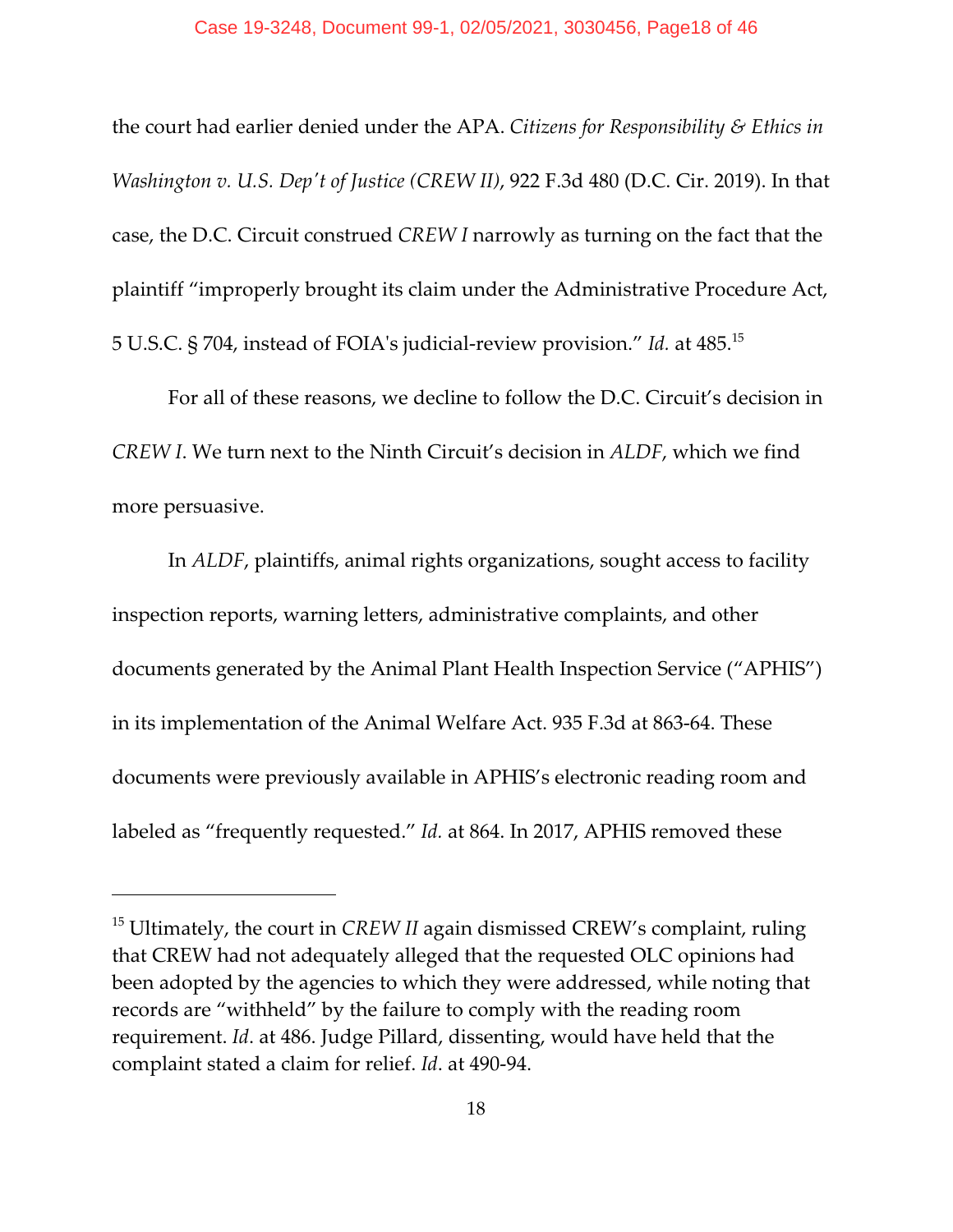records from its electronic reading room and announced that it would no longer be making them publicly available. *Id.* Plaintiffs filed suit, seeking to compel APHIS to restore the documents, and to continue posting them. *Id.* at 865.

The Ninth Circuit concluded that the remedy plaintiffs sought was authorized by FOIA's remedial provision.<sup>16</sup> The court began with the text of the provision and concluded that the words "mean what they say: FOIA authorizes district courts to stop the agency from holding back records it has a duty to make available" and order them to be made publicly available. *Id.* at 869. The court also noted that if the provision allowed courts to order the production of documents only to the complainant, "then the judicial-review provision would not need the words 'jurisdiction to enjoin the agency from withholding agency records,'" which would be superfluous. *Id.* at 870. The court turned next to the structure of FOIA, and relied on the fact that Congress made clear that the judicial review provision applies to all three parts of § 552(a). *Id.* at 871. The court concluded that it would make little sense if the only remedy for documents withheld under  $\S$  552(a)(2) was the same as that for documents withheld under  $\S$  552(a)(3), the request provision. *Id.* at 872. We find a number of these points persuasive and

<sup>16</sup> Judge Callahan dissented. *Id*. at 877-78.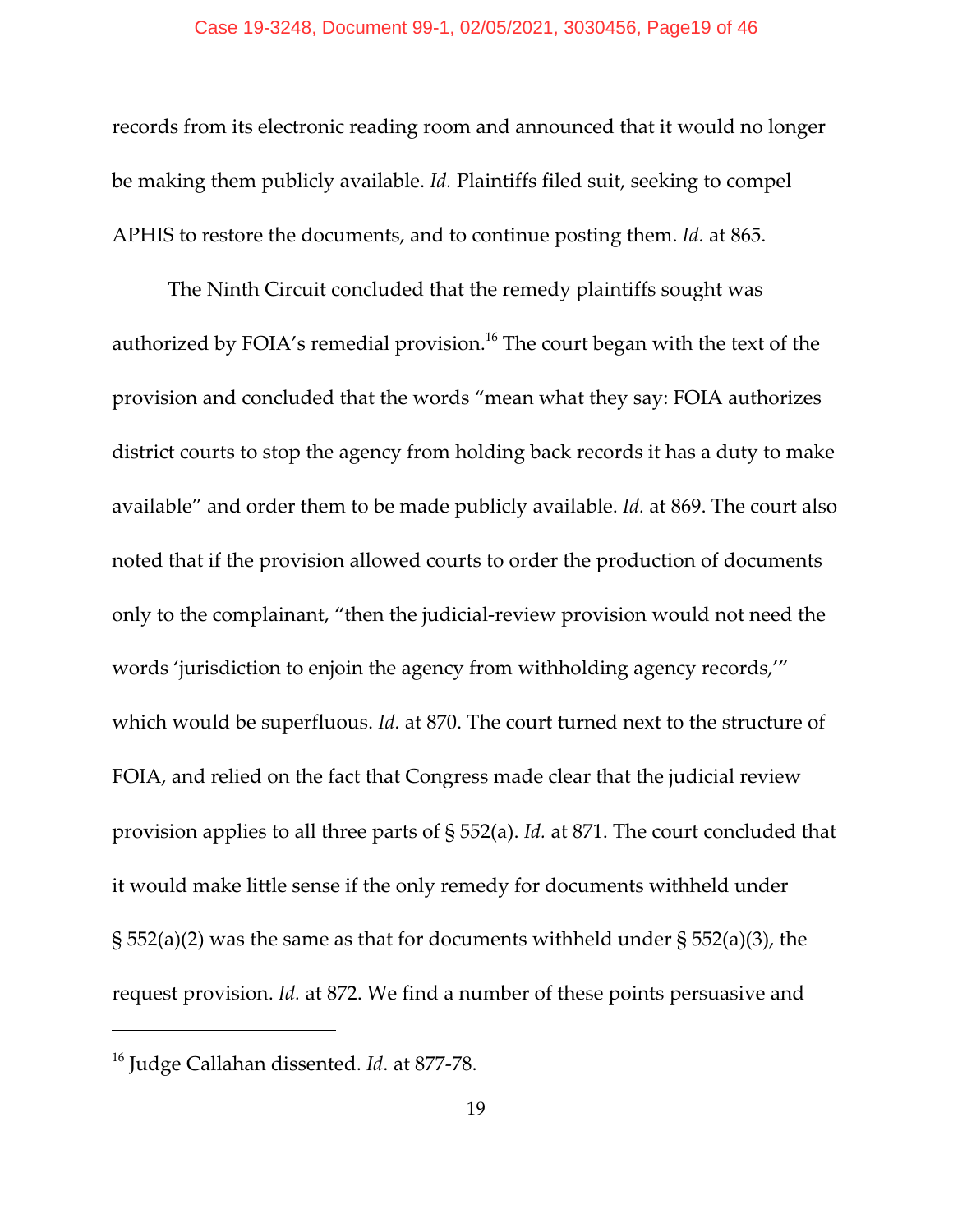adopt them in our own analysis, as set forth below.

But while the opinions of the other circuits that have addressed the issue are in many respects enlightening, in the end, they do not reflect a consensus. Rather, both circuits that have ruled, in apparently divergent ways, on the question before us appear divided, and their rulings are in any event not binding on us. Accordingly, we undertake our own independent analysis of the proper interpretation of FOIA's remedial provision. Based on that analysis, we conclude that the text, the context, the historical evolution, and the purpose of that provision all support the conclusion that Congress has authorized courts to order agencies to comply with the obligations Congress imposed on them in § 552(a)(2).

## **II. FOIA's Remedial Provision**

The provision at issue in this appeal authorizes courts "to enjoin the agency from withholding agency records and to order the production of any agency records improperly withheld from the complainant." 5 U.S.C. § 552(a)(4)(B). An agency withholds records "improperly" when it fails to comply with FOIA's "mandatory disclosure requirements" in § 552(a)(2), *U.S. Dep't of Justice v. Tax Analysts*, 492 U.S. 136, 150 (1989), and the parties agree that FOIA's remedial provision is clear on its face that it can be used to remedy an agency's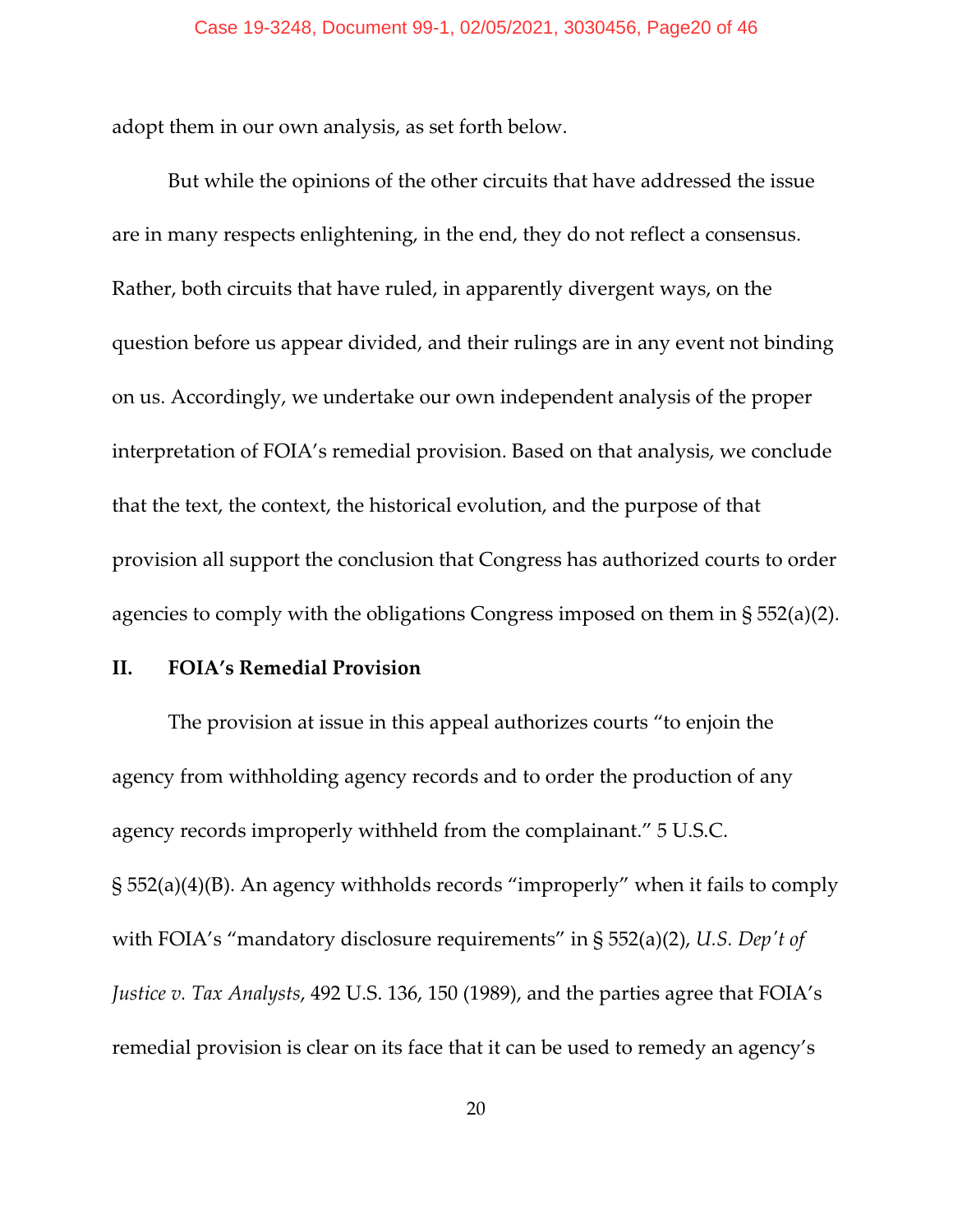failure to comply with  $\S 552(a)(2)$ .

The parties disagree, however, about the scope of relief available. NYLAG argues that the court may order relief that aligns with the affirmative obligation described in each paragraph of § 552(a), meaning that to remedy a failure to comply with § 552(a)(2), the court may order that documents be posted to an electronic reading room. The BIA contends that the relief available is more limited, and that a court can only order the production of the missing documents to the individual seeking those documents.

## *A. Text*

"Every exercise in statutory construction must begin with the words of the text." *Saks v. Franklin Covey Co.*, 316 F.3d 337, 345 (2d Cir. 2003). The words of the text to be interpreted are not considered alone, however. Instead, we "look[ ] to the statutory scheme as a whole and plac[e] the particular provision within the context of that statute." *Id.* If the text of the statute "is not entirely clear, we then turn to the broader statutory context and its history." *Khalid v. Sessions*, 904 F.3d 129, 132 (2d Cir. 2018)**.**

The district court concluded, apparently with little difficulty, that the text of § 552(a)(4)(B) must be read as according with the BIA's position that courts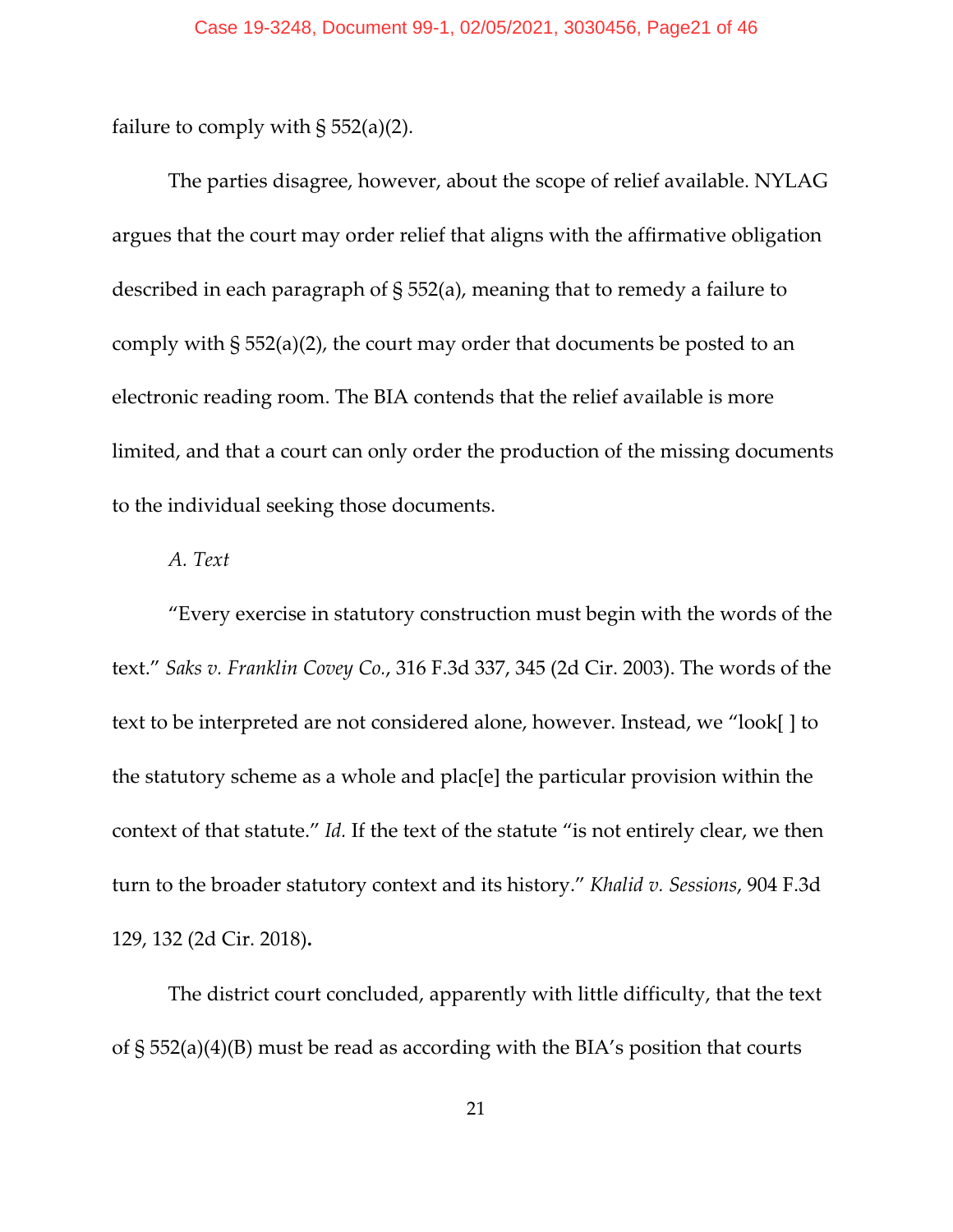#### Case 19-3248, Document 99-1, 02/05/2021, 3030456, Page22 of 46

may order an agency to produce documents only to the complainant rather than the general public. The court read the provision as authorizing only a single form of relief (in effect, "to enjoin and to order") – with the second verb simply defining and limiting the first. In other words, Congress authorized courts to remedy violations of any provision of FOIA, including that requiring that documents be made available to the general public, only by ordering the production of the withheld documents to the complainant.

NYLAG contends, however, that the remedial provision's text should be read as containing two separate clauses: first, the district court has authority "to enjoin the agency from withholding agency records," and second, the court is further empowered "to order the production of any agency records improperly withheld from the complainant." § 552(a)(4)(B). According to NYLAG, the use of the conjunctive "and" in this provision means that Congress gave the courts *both* the power to "enjoin the agency from withholding" records *and* the power to "order the production" of records.<sup>17</sup> NYLAG argues that the BIA is improperly

 $^{17}$  NYLAG further argues that even this second provision is not limited to ordering the production of documents only to the complainant, because a district court could order the production of documents to an electronic reading room. Appellant's Br. 25-26.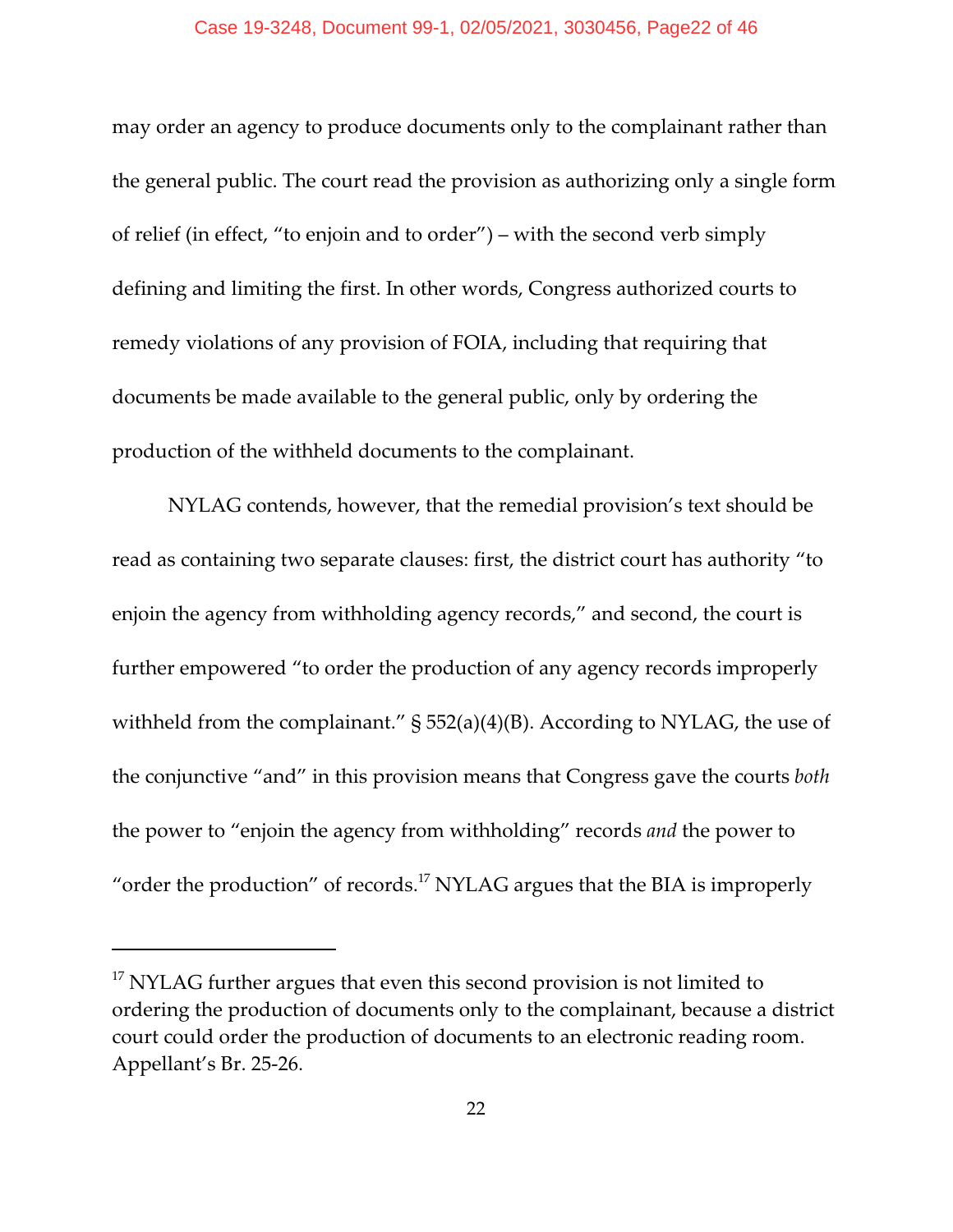withholding unpublished decisions, and seeks an order "enjoin[ing]" the agency from continuing to withhold those records from public inspection as required by § 552(a)(2). NYLAG further argues that interpreting this provision to mean that Congress *withheld* from courts the authority to enjoin agencies from violating the reading room provision would be directly contrary to the statutory text. *See ALDF*, 935 F.3d at 869; *see also Animal Welfare Inst. v. U.S. Dep't of Agric.*, No. 6:18-CV-06626-MAT, 2019 WL 3083025, at \*6 (W.D.N.Y. July 15, 2019) ("[A] plain reading of this section seems to suggest that a district court has both the authority to enjoin the agency from withholding records (i.e., injunctive relief), and to order the production of any agency records withheld from a particular plaintiff, which would appear to cover the reading room provision.").

In contrast, the BIA argues that the text of FOIA's remedial provision should be read so that the final clause ("improperly withheld from the complainant") modifies the entire provision.<sup>18</sup> Accordingly, the BIA contends, if a

 $^{18}$  The BIA also asserts that allowing the court to order the documents to be produced for public inspection would allow NYLAG to impermissibly seek relief for a "generally available grievance . . . suffered equally by all members of the public." Appellees' Br. 15, citing *Lujan v. Defenders of Wildlife*, 504 U.S. 555, 573-74 (1992). But here, there can be no dispute that NYLAG has raised an individual injury that is concrete and particularized: it alleges that "[t]he agency's failure to make unpublished BIA decisions publicly available . . . impair[s] NYLAG's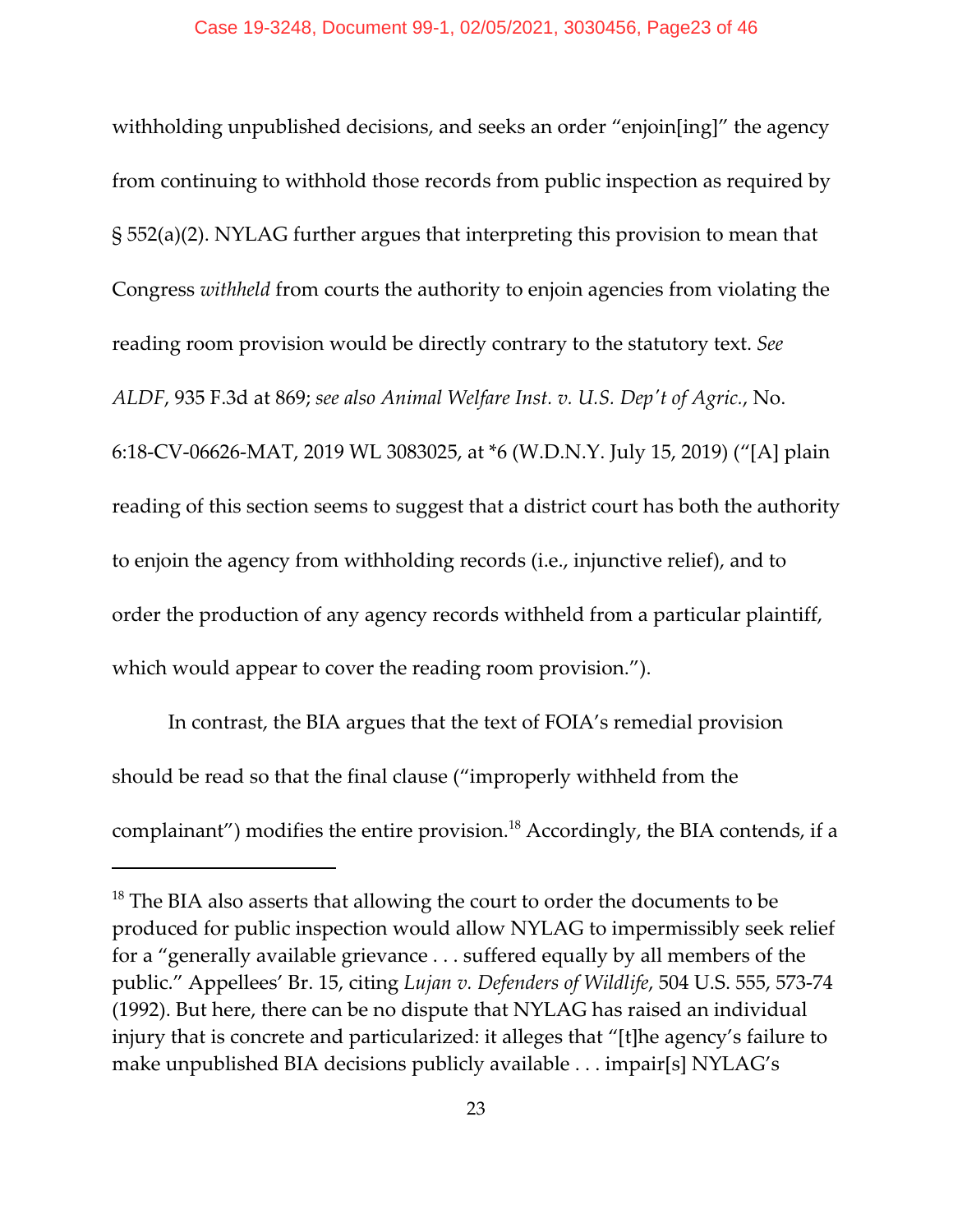district court concludes that the agency has improperly withheld records, it may order that those records produced only *to the complainant*, not the general public.

Although neither parties' reading is "wholly without force," *United States v. Epskamp*, 832 F.3d 154, 162 (2d Cir. 2016), we find NYLAG's position more persuasive. On one hand, the phrase "to the complainant" appears somewhat redundant if it is not read to limit the court's power. However, "a coordinating junction like 'and'" is typically used for "linking independent ideas," *Bruesewitz v. Wyeth LLC*, 562 U.S. 223, 236 (2011), suggesting that Congress meant to authorize courts to exercise two independent powers, only the second of which would be modified by the phrase "to the complainant."

Moreover, the syntax of the provision belies the BIA's argument. The conjunction "and" links two infinitives: "to enjoin" and "to order." The phrase "from the complainant" appears in the phrase governed by the latter infinitive. If it were intended to modify "withholding" in the phrase governed by "to enjoin"

ability to represent clients in immigration proceedings." Appellant's Br. 10. This type of injury has been found to satisfy the constitutional requirements of standing. *See Fed. Election Comm'n v. Akins*, 524 U.S. 11, 21 (1998) ("[A] plaintiff suffers an 'injury in fact' when the plaintiff fails to obtain information which must be publicly disclosed pursuant to a statute."). It is not shared by all members of the public who are aggrieved in a general way by the BIA's failure to comply with FOIA's requirements.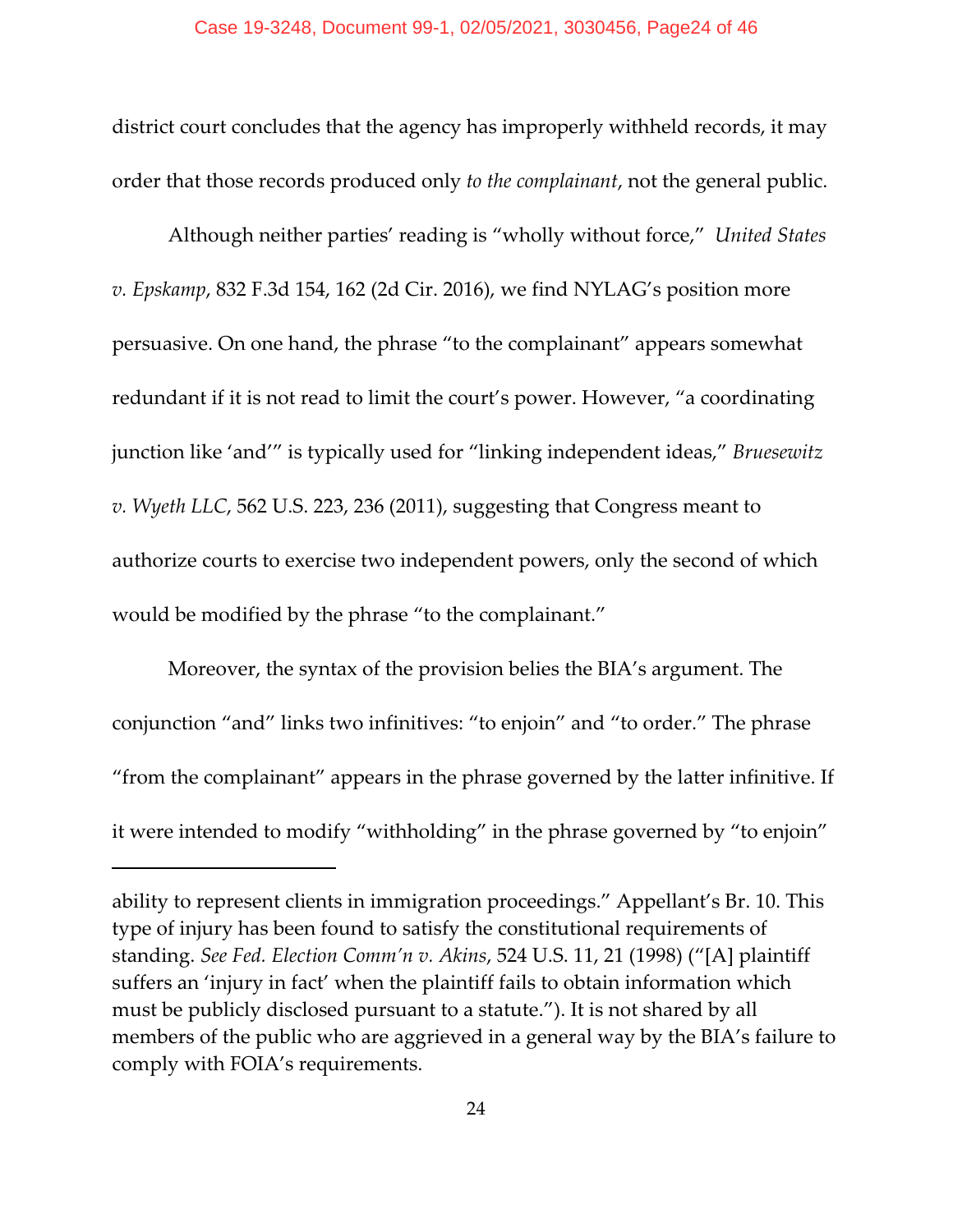#### Case 19-3248, Document 99-1, 02/05/2021, 3030456, Page25 of 46

as well as "withheld" in the second phrase governed by "to order," that intention would have to be expressed by adding commas after "records" in the first infinitive phrase and "withheld" in the second, in order to take the words "from the complainant" out of the second infinitive phrase. *Cf. Am. Int'l Grp., Inc. v. Bank of Am. Corp.*, 712 F.3d 775, 781-82 (2d Cir. 2013) (explaining that "[w]hen there is no comma . . . the subsequent modifier is ordinarily understood to apply only to its last antecedent").

Imagining the provision punctuated in that way, however, only emphasizes how stilted and unnatural the BIA's reading of the text is. If Congress intended the interpretation that the BIA proposes, it would be far more natural to draft the provision as: "to enjoin the agency from withholding agency records *from the complainant*, and to order the production of any agency records improperly *so withheld.*" While both parties' readings are *possible*, NYLAG's interpretation seems to us by a good measure the more natural meaning of the language chosen by Congress.

The parties' subsidiary arguments do nothing to alter that conclusion. First, both parties turn to the canon against superfluity, each arguing that its opponent's reading violates the "cardinal rule" that "instructs courts to interpret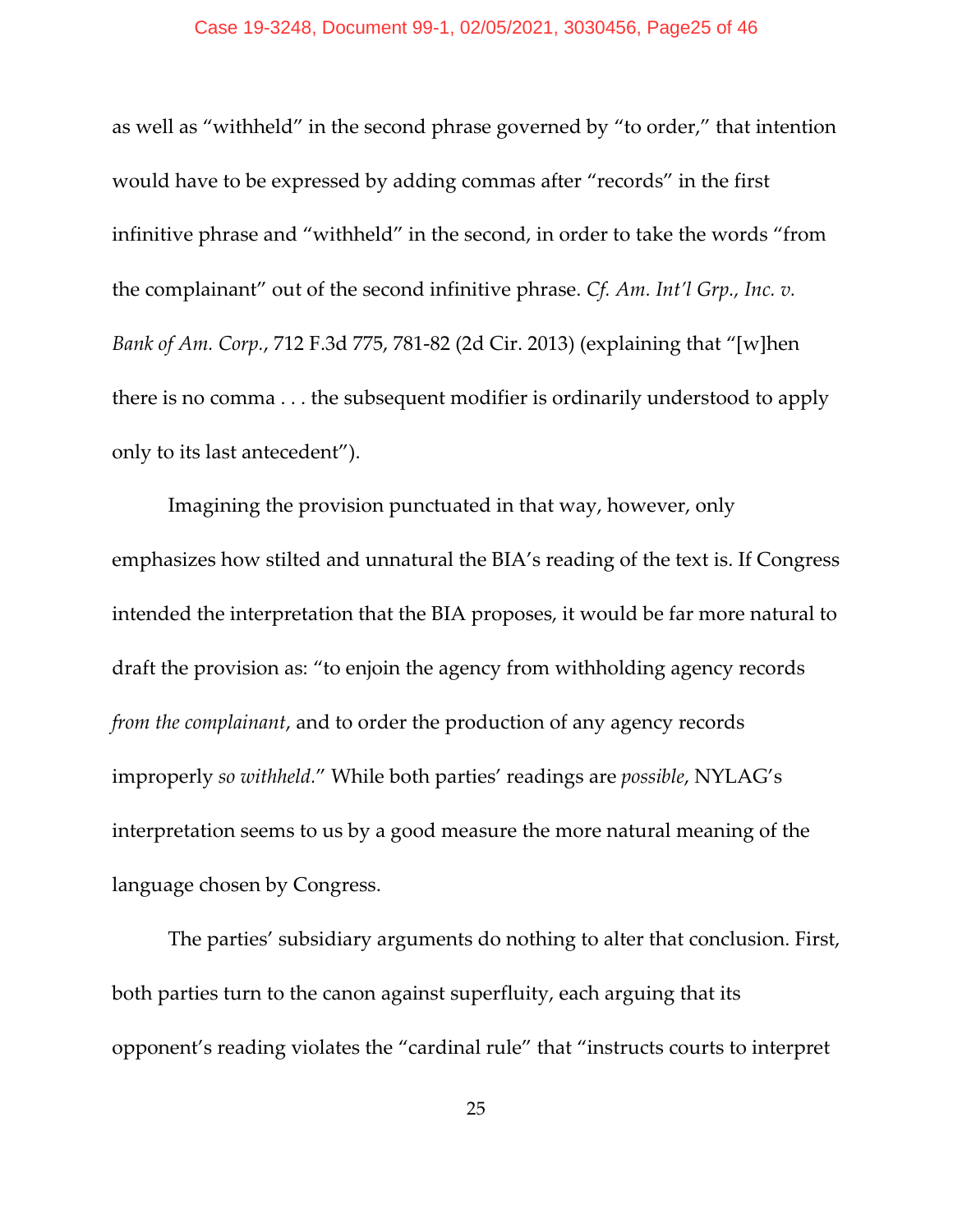a statute to effectuate all its provisions, so that no part is rendered superfluous." *Hibbs v. Winn*, 542 U.S. 88, 89 (2004). NYLAG asserts that the BIA's reading would render the first clause, granting courts the authority to "enjoin the agency from withholding agency records" superfluous, since the first provision would merely duplicate the relief authorized by the second clause. The BIA, in turn, argues that NYLAG's reading also creates superfluity – if the first clause in the provision allows a court to grant broad relief, the relief in the second clause, allowing the court to order production of documents to the complainant, would be subsumed in the first. To some extent, therefore, the parties' respective arguments from the canon against superfluity cancel each other out.<sup>19</sup>

 $^{\rm 19}$  The mutual arguments from superfluity here illustrate the point that the Supreme Court has made concerning the limited force of arguments from superfluity: Congress not infrequently uses arguably redundant language in order to emphasize the breadth of its meaning and avoid creating loopholes in statutes. *See Marx v. Gen. Revenue Corp.*, 568 U.S. 371, 385 (2013) (phrase alleged to be redundant "would not be superfluous if Congress included it to remove doubt"). Accordingly, "the canon against surplusage 'assists only where a competing interpretation gives effect to every clause and word of a statute,'" and should not be determinative where "no interpretation of [the statute] gives effect to every word," as is the case here. *Id.* at 385, quoting *Microsoft Corp. v. i4i Ltd. P'ship*, 564 U.S. 91, 106 (2011). For that reason, we disagree with the dissent's somewhat strained assertion, advanced without supporting authority, that the BIA's redundant interpretation is inherently better because it renders the broader clause redundant rather than the narrower one. *See* Dissent at 6-7.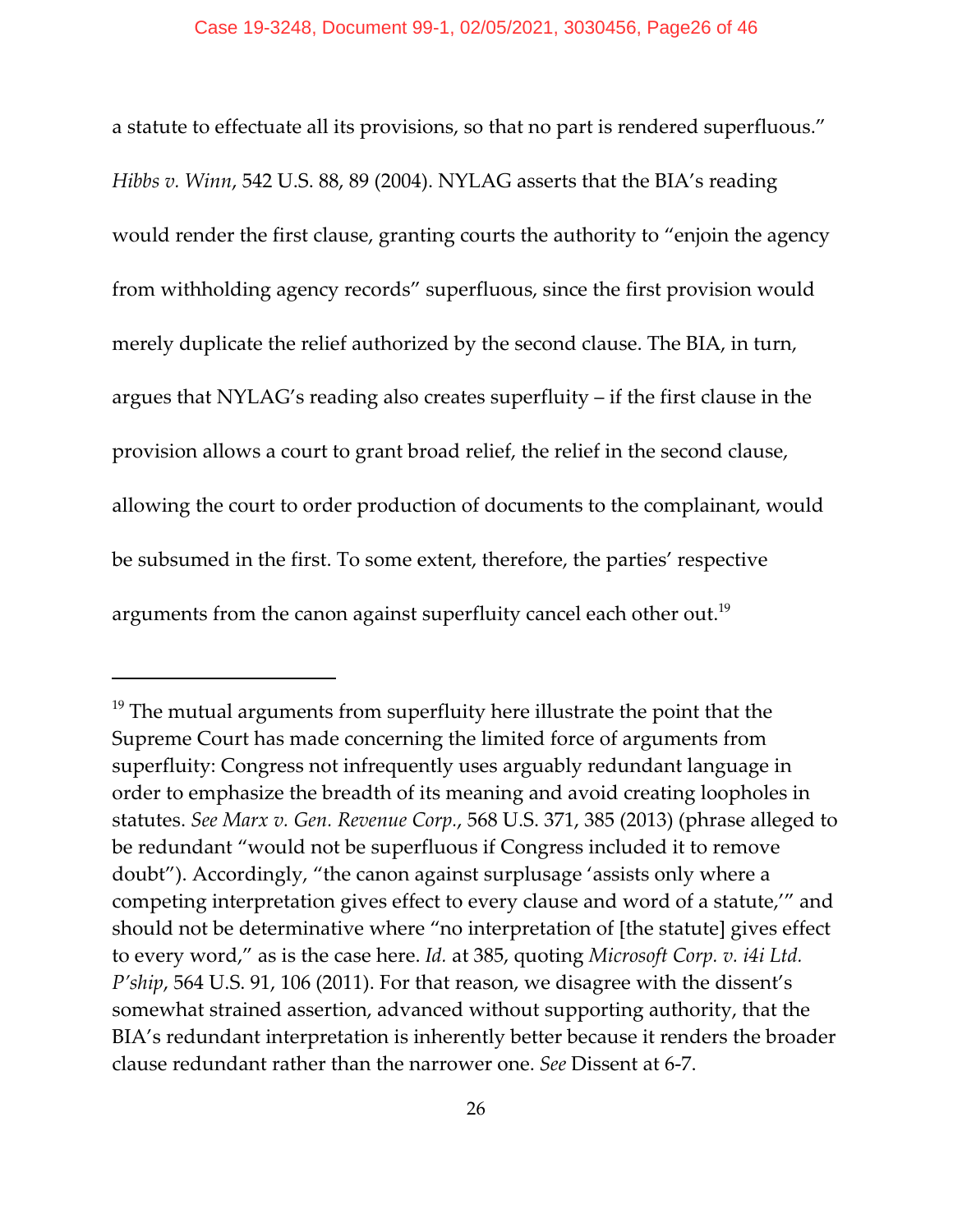NYLAG offers a variant on the superfluity argument that, at least in a marginal way, cuts in its favor. As NYLAG points out, courts often apply the rule that a word is known by the company it keeps in order to "avoid ascribing to one word a meaning so broad that it is inconsistent with its accompanying words." *Gustafson v. Alloyd Co.*, 513 U.S. 561, 574 (1995) (interpreting "communication" narrowly so as not to render "'notice, circular, advertisement, and letter' redundant") (internal alterations omitted). Here, that rule suggests that the first clause is best read as providing a remedy distinct from that authorized by the second clause. *See ALDF*, 935 F.3d at 870. Though this argument has at least some merit, in the end we think that the arguments from superfluity on both sides add little or nothing to the textual analysis above.

Second, the parties dispute the meaning of the word "withholding" in the context of the provision. The BIA argues that, in context, the use of the word "'withholding' suggests . . . that the records were withheld from a complainant." Appellee Br. 13 (quoting the district court's decision on the same point). The BIA also notes that elsewhere in the statute, the term "withholding" "is linked to a request for information rather than generally failing to making documents available to the public." Appellees' Br. 13, citing § 552(a)(4)(F)(i) and § 552(d). The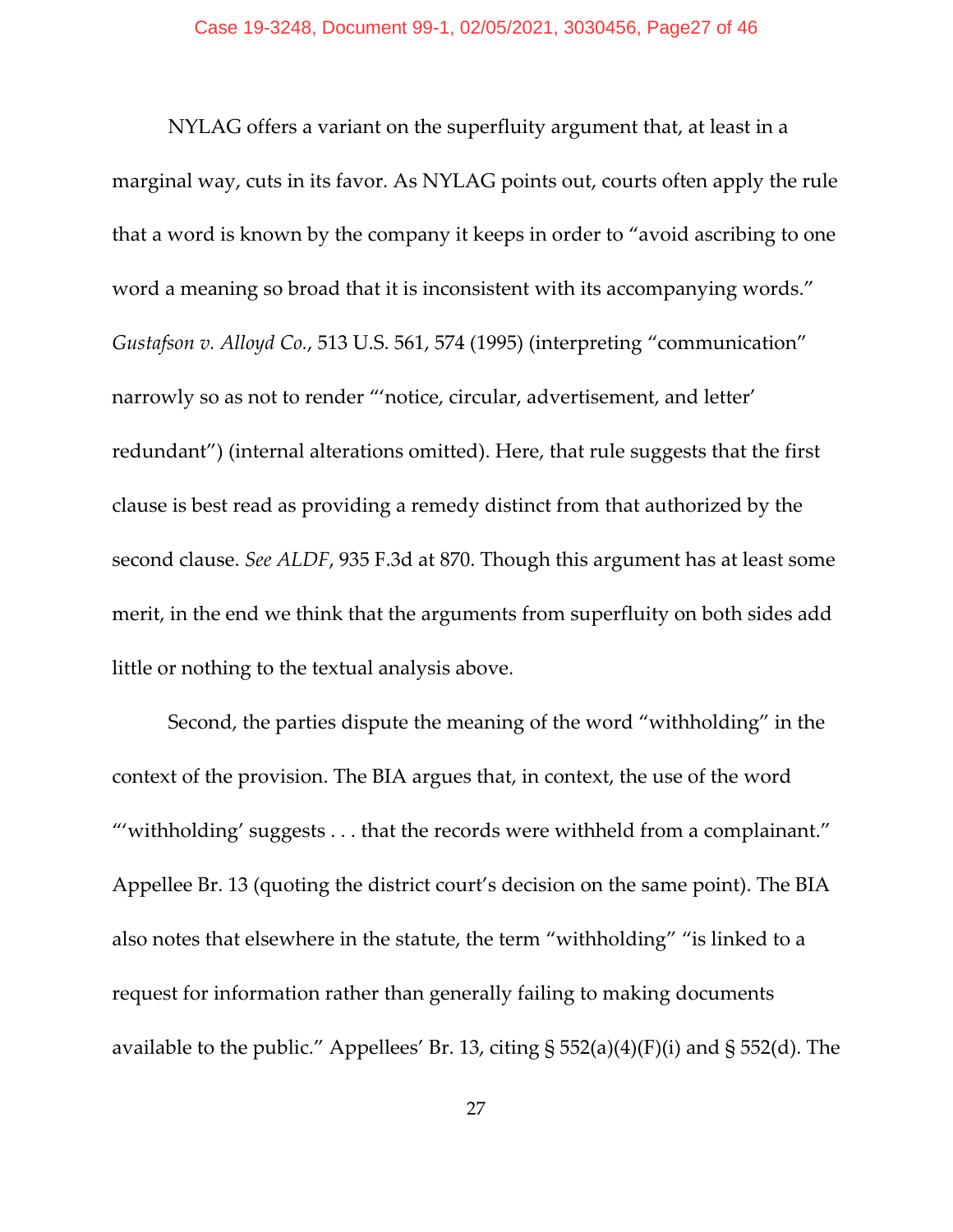BIA contends that the proper remedy, therefore, is to make the documents available to the complainant, not the public. $20$ 

However, it is entirely natural to say that an agency "withholds" documents when it fails to publish them in violation of a direct statutory command that they be published in a manner accessible to the public. The definition of "withhold" is "to hold back from action." Appellant's Br. 25, citing The Merriam-Webster.com Dictionary (last visited December 2, 2020), https://www.merriam-webster.com/dictionary/withhold.<sup>21</sup> Applying that

<sup>20</sup> The BIA also relies on *Renegotiation Board v. Bannercraft Clothing Co.*, 415 U.S. 1 (1974), for the proposition that FOIA's remedial provision authorizes district courts "to grant injunctive relief of a described type, namely, 'to enjoin the agency from withholding agency records and to order the production of any agency records improperly withheld from the complainant.'" 415 U.S. at 18. That argument overreads a particular remark by ignoring the context in which it was made. The Court in *Bannercraft* rejected the idea that the remedies authorized by FOIA are exclusive, notwithstanding the usual rule that the provision of a specific remedy implies exclusivity. Instead, it held that the grant of equity power in the statute is broad, concluding "there is little [in the text of FOIA] to suggest, despite the Act's primary purpose, that Congress sought to limit the inherent powers of an equity court." *Id.* at 19-20; *accord, CREW I*, 846 F.3d at 1241-42. Properly read, *Bannercraft* does not directly address the issue in this case, and supports an expansive rather than restricted view of the remedies available to a FOIA plaintiff.

 $^{21}$  To the extent it matters, the meaning of "withhold" has not changed materially since the period when FOIA was first enacted. *See* WEBSTER'S THIRD NEW INTERNATIONAL DICTIONARY 2627 (1971 ed.) (defining "withhold" as "to hold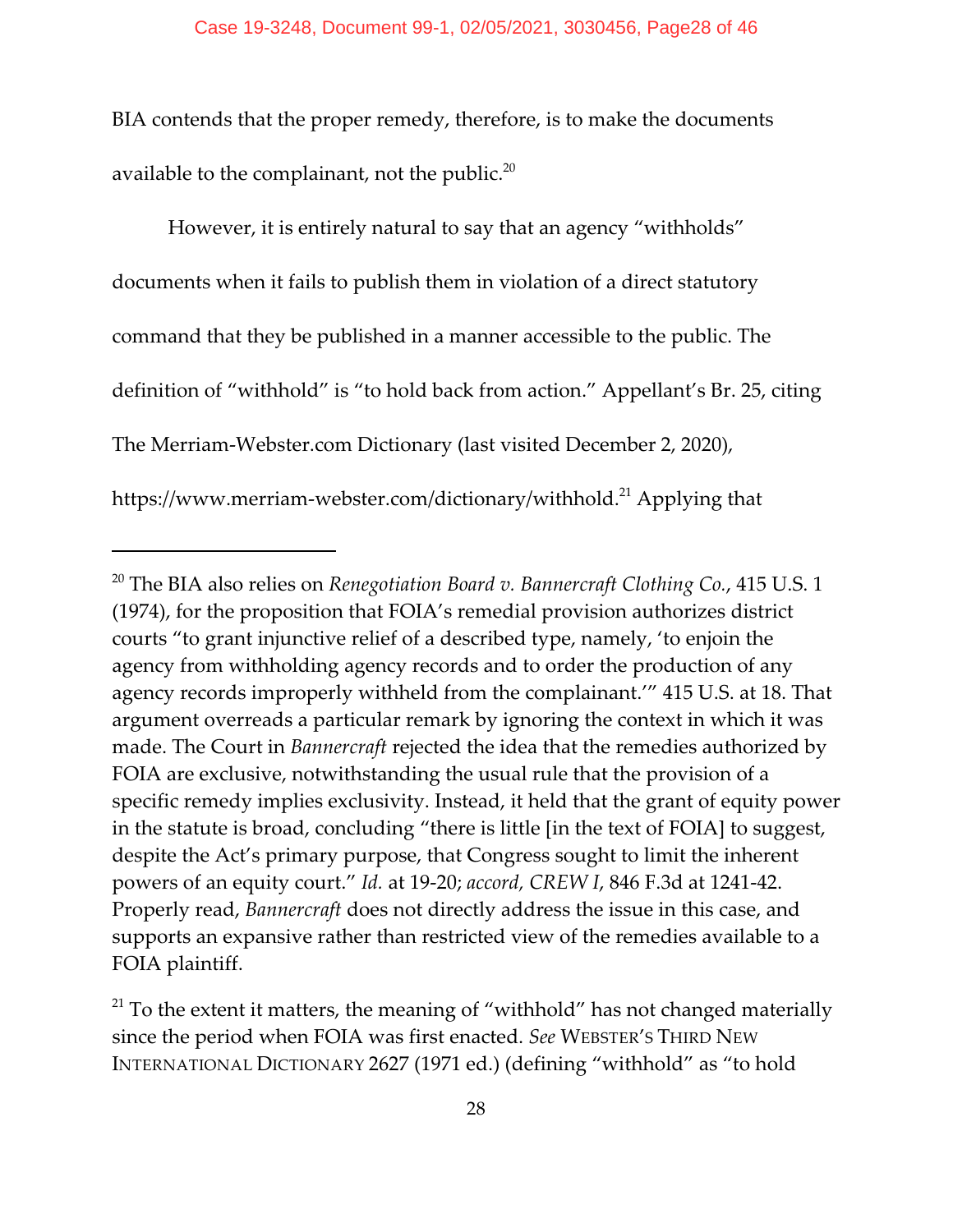definition, NYLAG argues that an agency "withholds" records when it "holds back from" publicly posting those records. Appellant Br. 25; *see also ALDF*, 935 F.3d at 869. We find NYLAG's argument persuasive. At a minimum, the BIA's argument is insufficient to overcome our basic conclusion regarding the better understanding of the text.

In short, although neither party's interpretation of FOIA's remedial provision is entirely implausible, NYLAG's position is clearly the more persuasive one.

## *B. Context*

We turn next to the broader context of the contested provision. The structure of the statutory scheme in which the remedial provision is embedded reinforces our conclusion regarding its proper interpretation. Although each party's structural argument has some merit, the structure of the statute on balance clearly provides stronger support to NYLAG's position.

The BIA begins by pointing out that the statute lays out administrative procedures and deadlines that an agency must follow in responding to "any request for records made under paragraph (1), (2), or (3)" of § 552(a). 5 U.S.C

back[, ]keep from action").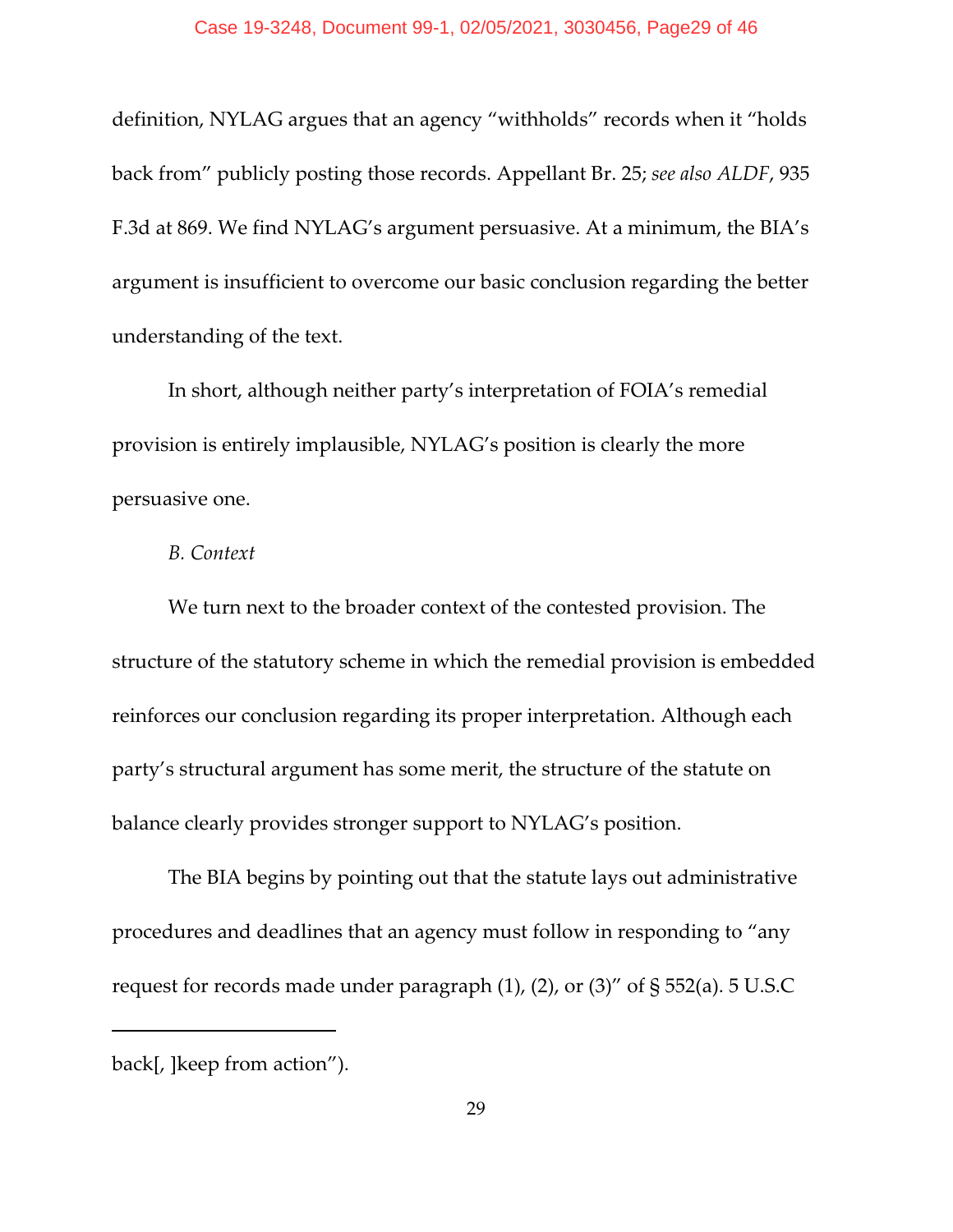#### Case 19-3248, Document 99-1, 02/05/2021, 3030456, Page30 of 46

§ 552(a)(6)(c)(1). Under those procedures, "[u]pon any determination by an agency to comply with a request for records," the records must be "made promptly available" to the "person making [the] request." *Id.* That provision suggests that Congress anticipated that an agency would respond to a request by producing documents to the requester, regardless of the paragraph under which the request was made – although NYLAG not unreasonably points out that an agency could make the records available to a requester by making them conveniently available to the public.

Similarly, under § 552(a)(4)(F), when a district court "orders the production of any agency records improperly withheld from the complainant" it may also refer the agency to the Office of Special Counsel to investigate whether agency personnel acted arbitrarily and capriciously in withholding the documents. The BIA argues that this provision implies that Congress anticipated that the *only* relief a court could order would be production of documents to the complainant. That overstates the case, however. Section 552(a)(4)(F) *expressly* limits the authority to refer agency personnel for investigation to situations in which documents are withheld "from the complainant." While there is no obvious reason why Congress would limit that remedy to some violations of FOIA but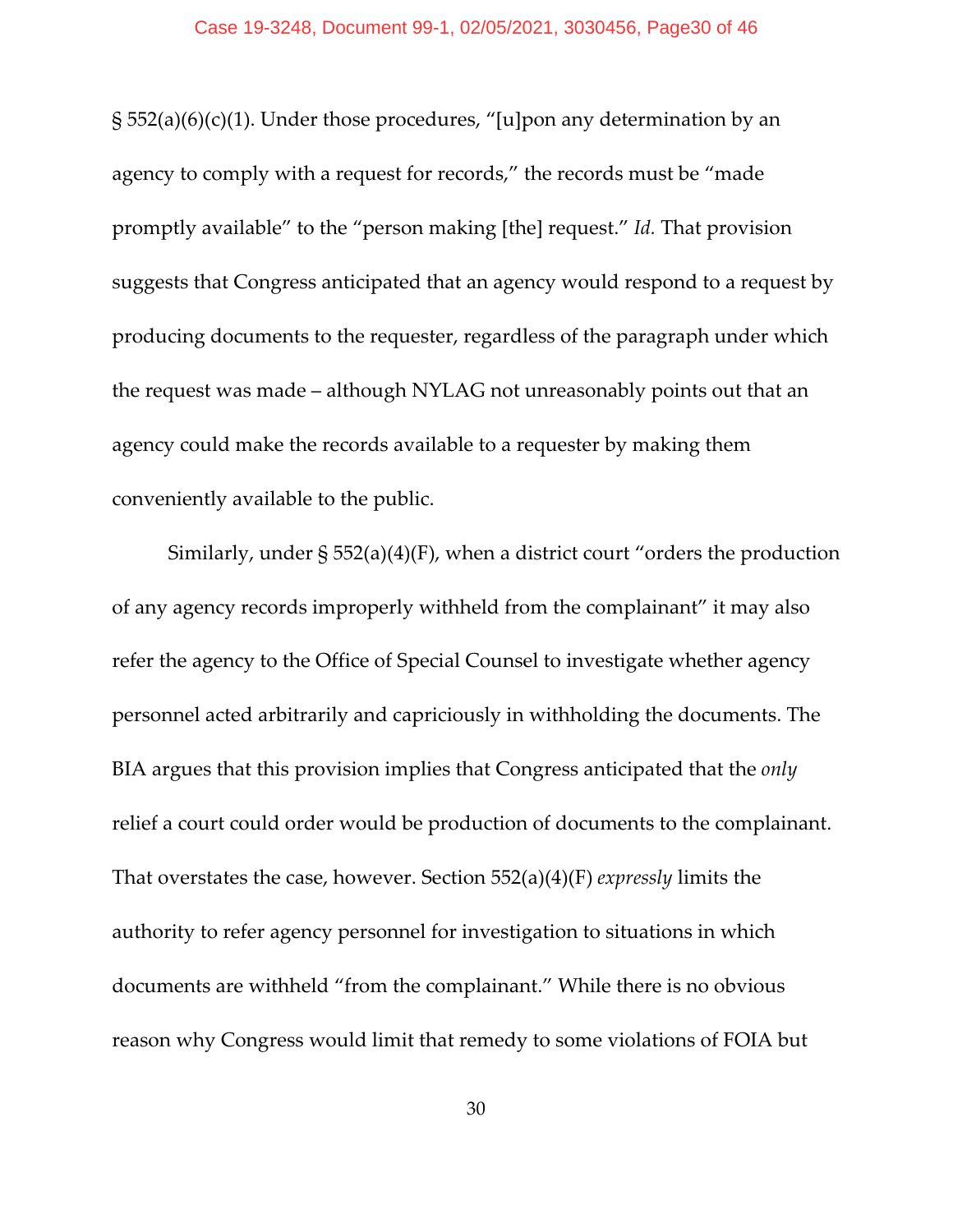#### Case 19-3248, Document 99-1, 02/05/2021, 3030456, Page31 of 46

not to others, the express limitation of the Special Counsel investigation to one particular context does not foreclose the possibility of other remedies. Moreover, the argument leads directly back to the question of whether an agency withholds documents – from the complainant as well as from others – when such documents are not published in the manner that Congress specifically required the agency to do. Accordingly, the Special Counsel provision casts little light on our problem.

With respect to § 552(a)(6), NYLAG highlights that the provision specifies that it applies to requests made "under paragraph  $(1)$ ,  $(2)$ , or  $(3)$ " of § 552 $(a)$  and states that if the agency denies the request, it must "notify the person making such request of the provisions for judicial review."  $5 \text{ U.S.C}$   $\frac{1}{5} \frac{552(a)(6)(A)}{A}$ . That provision confirms that the judicial review provision applies to violations of § 552(a)(2). But as noted above, the BIA argues not that such violations are unreviewable, but rather that publication is not an available remedy when the agency is found to have violated that obligation.

Somewhat more persuasively, NYLAG points out that the judicial review provision states that courts, in determining the scope of relief, must "accord substantial weight to an affidavit of an agency concerning the agency's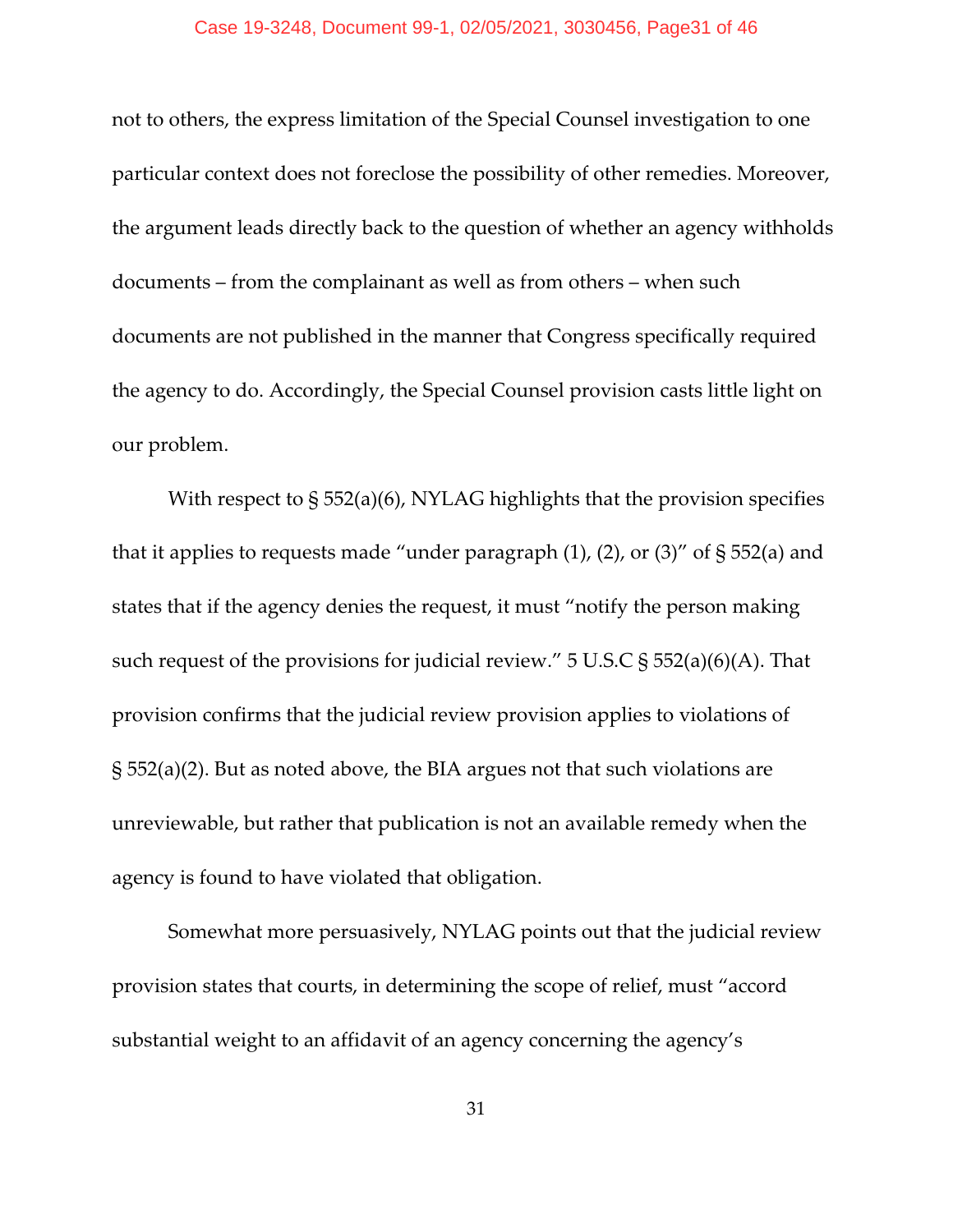#### Case 19-3248, Document 99-1, 02/05/2021, 3030456, Page32 of 46

determination as to technical feasibility under paragraph (2)(C)." 5 U.S.C. § 552(a)(4)(B). That clause refers to an affidavit concerning the feasibility of indicating the extent of a deletion from staff manuals and instructions to staff made publicly available under paragraph 2(C), which, according to NYLAG, shows that Congress anticipated that courts could order agencies to make documents available for public inspection under the judicial review provision – otherwise, the question of technical feasibility would have little relevance. NYLAG is correct that the provision suggests that Congress apparently contemplated judicial orders to agencies to comply with the obligations imposed by provisions other than  $\S 552(a)(3)$ .

Even more persuasively, NYLAG argues that reading the statute as the BIA proposes, such that the only remedy available when an agency fails to provide records under §§ 552(a)(1) or (a)(2) duplicates the relief that the complainant would have gotten had it instead requested copies of those records under § 552(a)(3), would render the proactive disclosure requirements in the first two paragraphs merely precatory. *See also ALDF*, 935 F.3d at 872.

The BIA responds that its reading does not render the disclosure requirements toothless, because the proactive disclosure requirements contain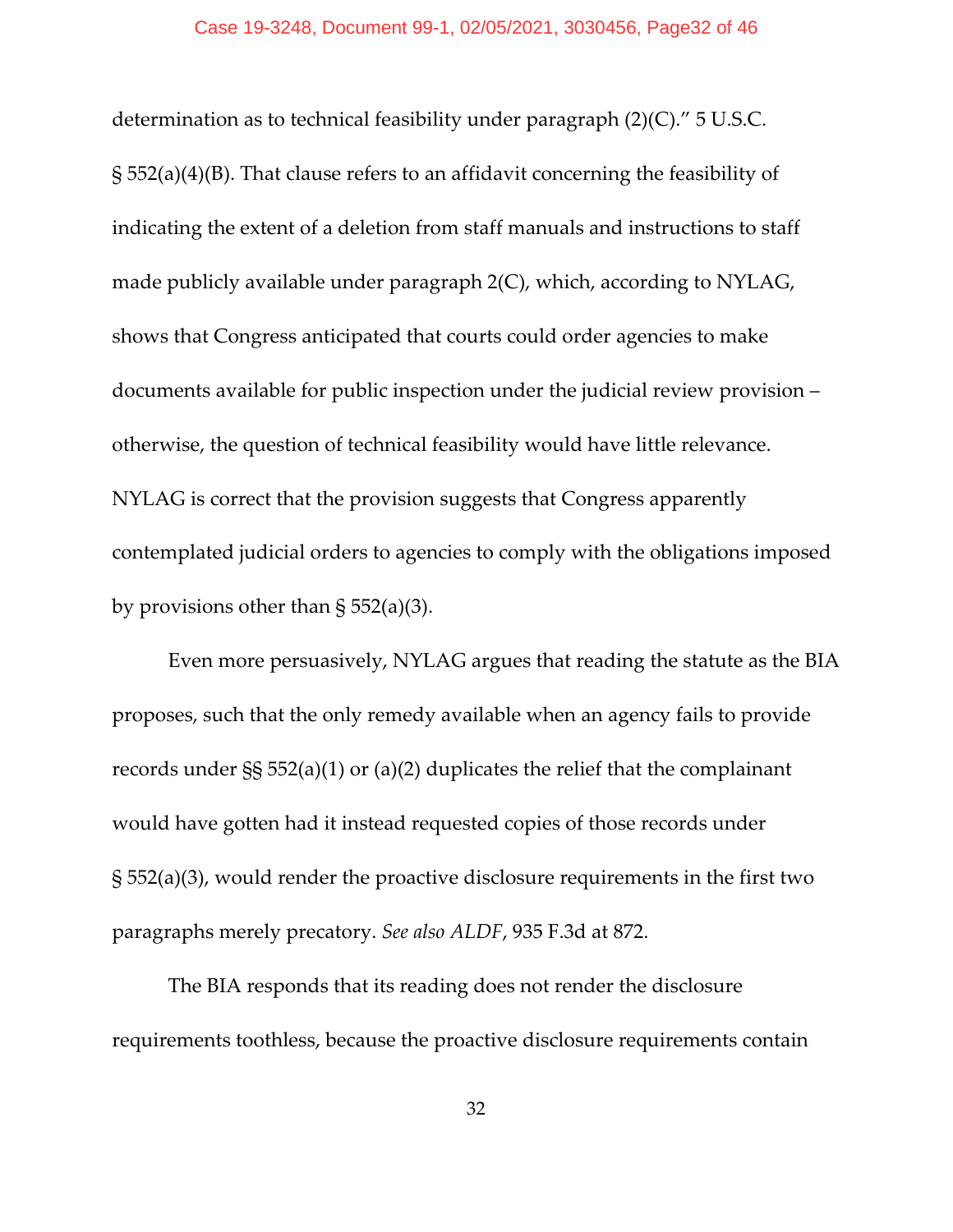their own enforcement mechanisms. Specifically, under § 552(a)(1), a person may not be "adversely affected by" any matter that is required to be published in the Federal Register if it has not been published, unless she has received "actual and timely notice" of its terms. Similarly, under § 552(a)(2), an agency may not rely on, cite as precedent, or use any unpublished "final order, opinion, statement of policy, interpretation, or staff manual or instruction" against any party unless that party has received "actual and timely notice" of its terms. In other words, the BIA argues that the proactive disclosure provisions are self-enforcing, because there is a consequence for the agency inherent in failing to comply with the provisions: it must ensure that any party it seeks to use the materials against has accurate and timely notice of those materials.

Although "we recognize that the last sentence in paragraph (2) does contain a sanction, . . . we feel it was not meant to be an exclusive one." *Am. Mail Line, Ltd. v. Gulick*, 411 F.2d 696, 701 (D.C. Cir. 1969). First, the "sanction" within § 552(a)(2) does not ensure compliance with Congress's command that the agency make available *all* final decisions, because the BIA can easily give notice of any unpublished decision that it seeks to use in litigation without providing the opposing party with its many other, potentially relevant, unpublished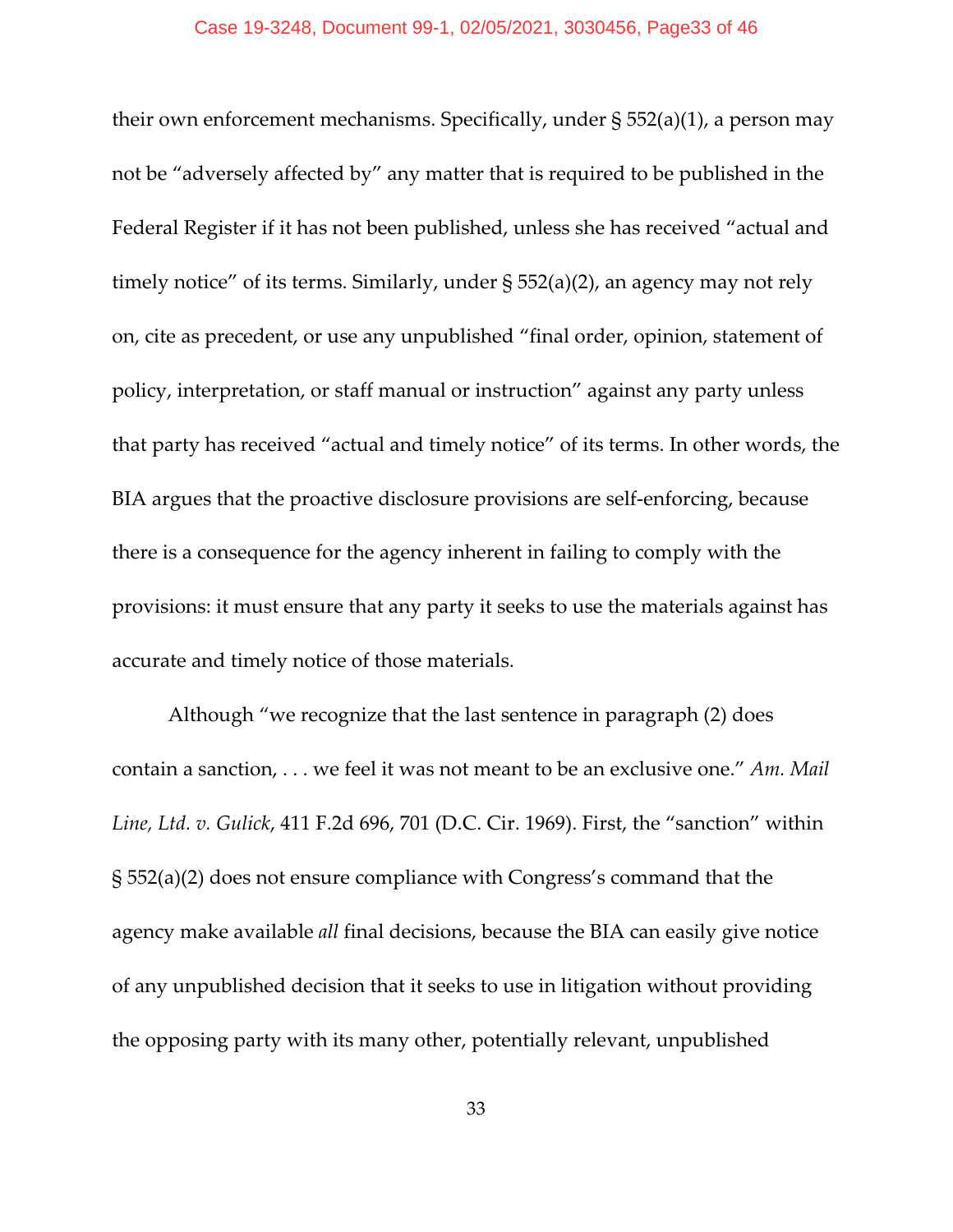decisions.<sup>22</sup> What's more, given that both parties agree that Congress intended courts to review agencies' compliance with the affirmative obligations in § 552(a)(2), *supra* p. 20, it makes little sense to suggest that the remedy for failing to comply with those obligations is limited to the one embodied in the provision itself, which operates outside the scope of that judicial review. All of these considerations confirm our conclusion that NYLAG's position is the more persuasive one.

## *C. Statutory Evolution*

 We next turn to the evolution of the text, and in particular to the 1974 amendment to FOIA's remedial provision. NYLAG asserts that this, too, supports its interpretation. We agree.

We begin by noting that the "record of *enacted* changes Congress made to

<sup>22</sup> For the same reason, the dissent's citations to *Kennecott*, 88 F.3d 1191, and *Northern California Power Agency v. Morton*, 396 F. Supp. 1187, 1191, 1195 (D.D.C. 1975), *see* Dissent at 13, are not persuasive. Those cases dealt with an agency that would be prevented from enforcing a *rule* that it failed to publish under § 552(a)(1), unless it gave actual and timely notice of the rule to the opposing party. The sanction of requiring the agency to give notice of material on which it wishes to rely is materially less effective when the unpublished material is a body of precedent that can be selectively disclosed to the agency's advantage than when it is a rule that must be disclosed in its entirety when the agency wishes to enforce it.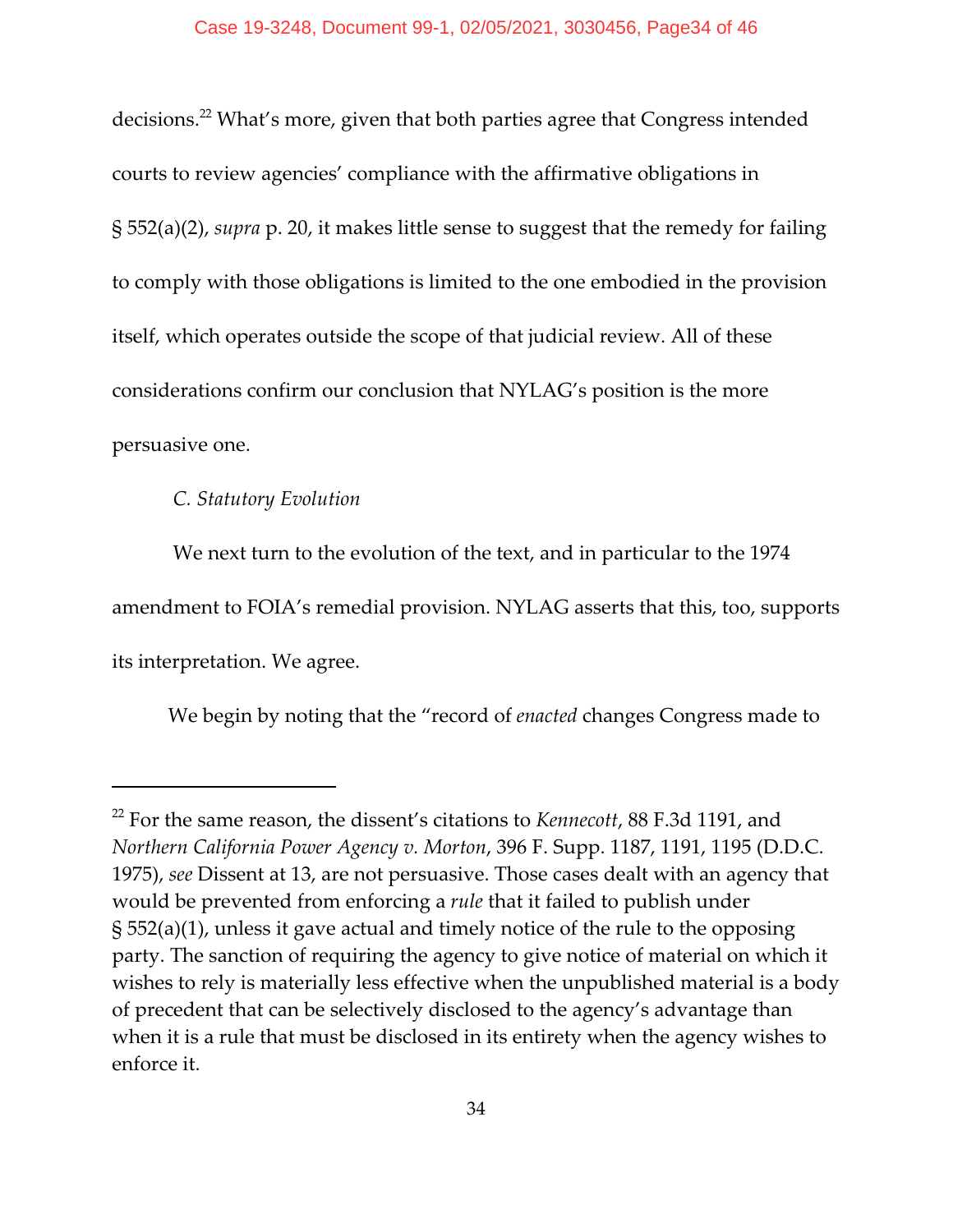the relevant statutory text over time[ is] the sort of textual evidence everyone agrees can sometimes shed light on meaning." *BNSF Ry. Co. v. Loos*, 139 S. Ct. 893, 906 (2019) (Gorsuch, J., dissenting) (emphasis in original).<sup>23</sup> "When Congress acts to amend a statute, we presume it intends its amendment to have real and substantial effect." *Stone v. I.N.S.*, 514 U.S. 386, 397 (1995). We may not adopt a "narrow[] application" of such an amendment if it will render Congress's efforts "an exercise in futility." *Pierce Cty., Wash. v. Guillen*, 537 U.S. 129, 145 (2003).

The remedial provision of FOIA was amended in 1974, as part of a package of amendments to the statute. Originally, the remedial provision appeared in § 552(a)(3), along with the provision permitting the public to request documents. It read:

> Except with respect to the records made available under paragraphs (1) and (2) of this subsection, each agency, on request for identifiable records . . . shall make the records promptly available to any person. On

 $^{23}$  Courts routinely give substantial weight to statutory history of amendment when interpreting the text of a statute. *See, e.g.*, *Hinck v. United States*, 550 U.S. 501, 503-07 (2007); *Intel Corp. v. Advanced Micro Devices, Inc.*, 542 U.S. 241, 258 (2004); *Booth v. Churner*, 532 U.S. 731, 739-41 (2001); *see also* ANTONIN SCALIA & BRYAN A. GARNER, READING LAW: THE INTERPRETATION OF LEGAL TEXTS 256 (2012) ("If the legislature amends or reenacts a provision other than by way of a consolidating statute or restyling project, a significant change in language is presumed to entail a change in meaning.").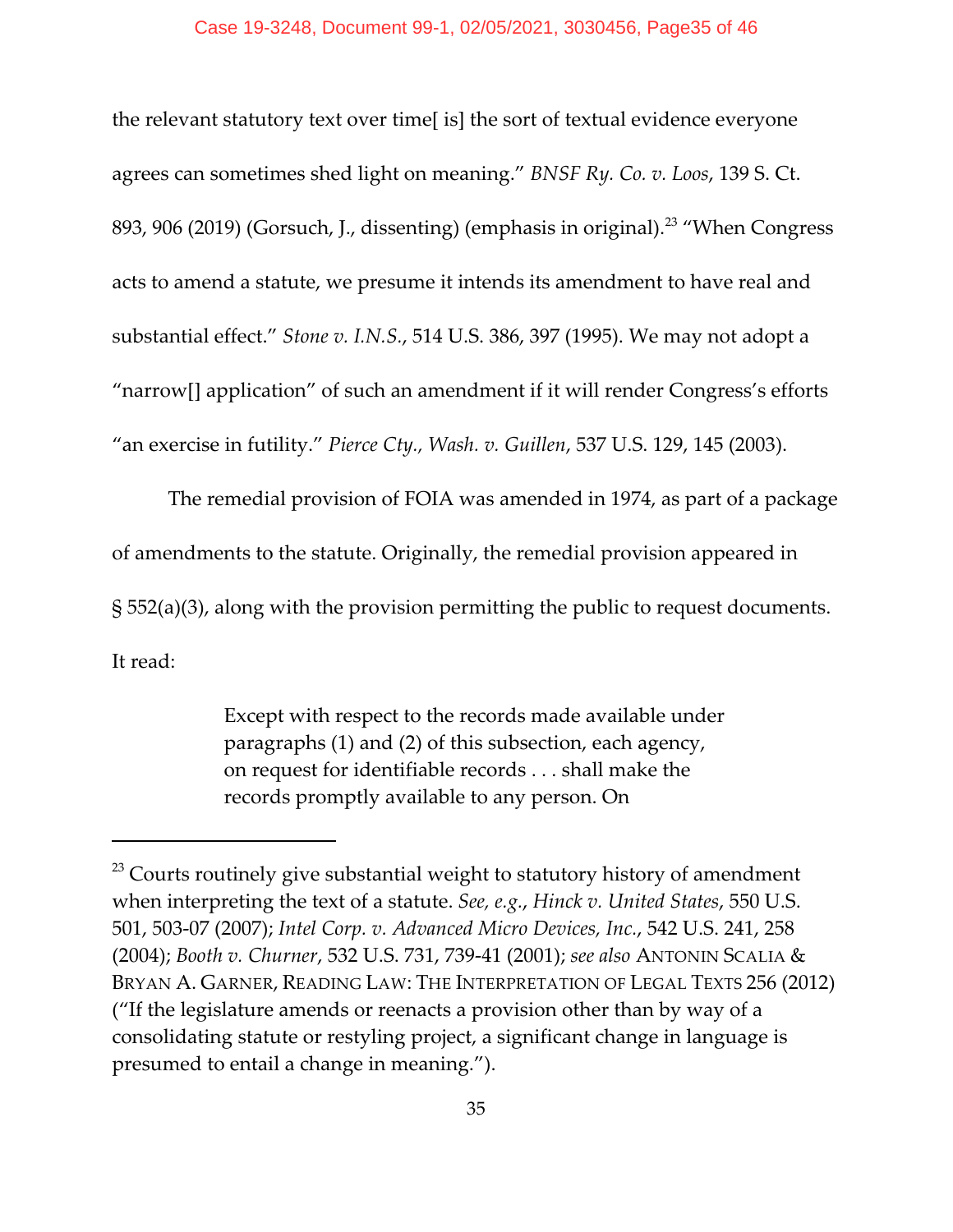complaint, the district court of the United States in the district in which the complainant resides, or has his principal place of business, or in which the agency records are situated, has jurisdiction to enjoin the agency from withholding agency records and to order the production of any agency records improperly withheld from the complainant.

5 U.S.C. § 552(a)(3) (1970). The placement of the judicial review authority in the provision of the statute creating the right of individual members of the public to request access to particular documents strongly suggested that the authorization of judicial enforcement applied only to that provision of FOIA.

The 1974 amendment to the remedial provision retained the same wording – beginning with "[o]n complaint . . ." – but moved the provision to a separate section, § 552(a)(4)(B). The Senate Judiciary Committee Report explained that "the original intent of Congress in enacting subsection (a)(3) [was] that the judicial review provisions apply to requests for information under subsections (a)(1) and (a)(2) of section 552, as well as under subsection (a)(3)." S. Rep. No. 93-854 (1974), at 9, *reprinted in* H.R. Comm. on Gov't Operations & S. Comm. on the Judiciary, 94th Cong., *Freedom of Information Act and Amendments of 1974 (P.L. 93- 502) Source Book*, at 161 (1975). The Report went on to explain that a change to the remedial provision was necessary because "[o]n occasion, the Department of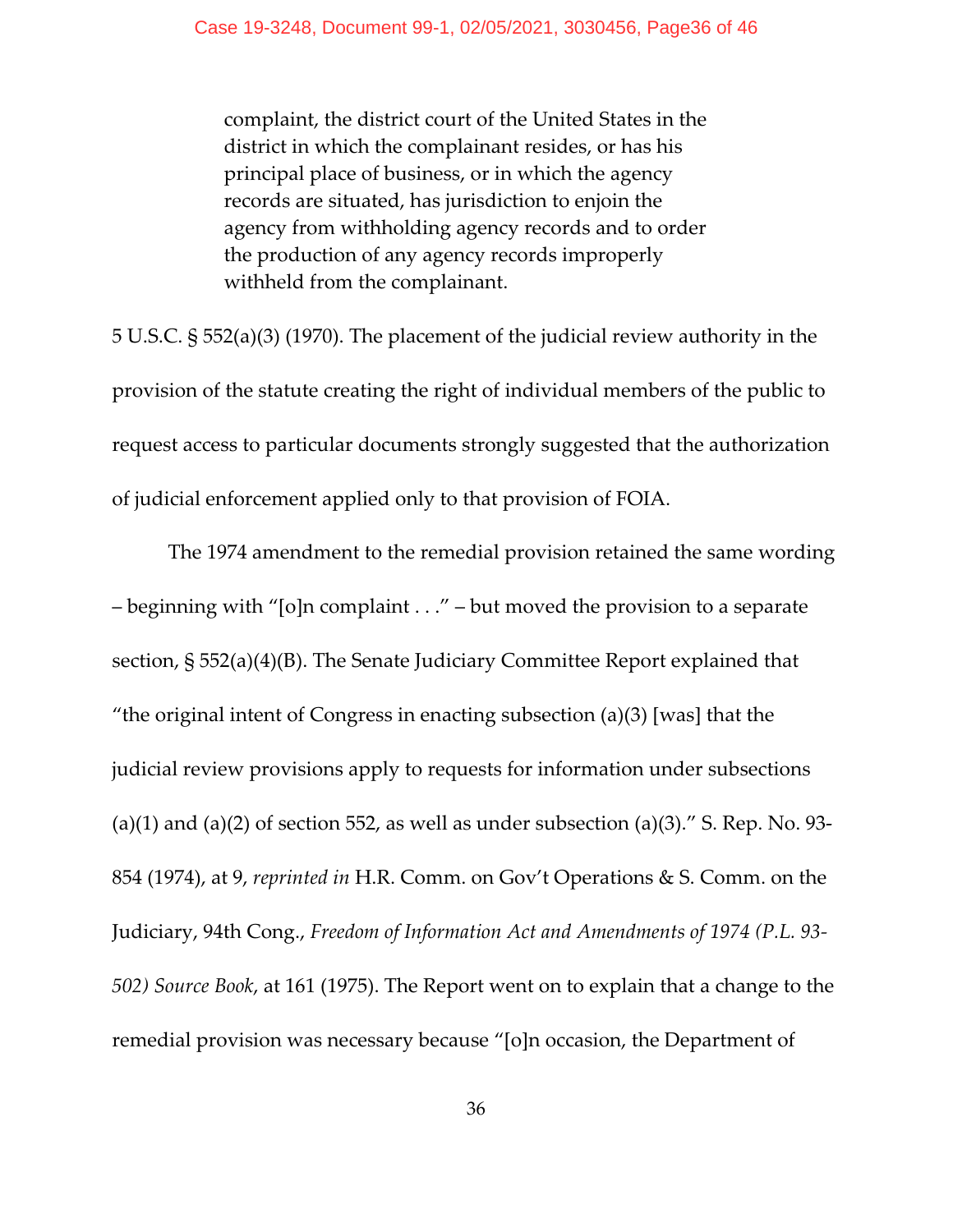Justice has argued in litigation that judicial review of a denial of information requested under subsections (a)(1) and (a)(2) was not available under the FOIA." Id. The Report noted that "courts have uniformly rejected this argument" and explained that the "restructuring of subsection (a)(3) should lay this issue to rest, making it clear that de novo judicial review is available to challenge agency withholding under any provision in section 552." *Id.*<sup>24</sup>

We place little, if any, weight on the Senate Report's retrospective reflection on the original intent of the Congress that enacted FOIA in 1966. But its account of the intent behind the 1974 amendment itself is persuasive, because it corresponds to the very change being made in the structure of the statute by that amendment. Whether the amendment merely corrected an unintended glitch in the original language or effected a change, there can be little doubt that by relocating the judicial review provision Congress amended FOIA to make clear that judicial review is available when an agency fails to comply with *any*

<sup>24</sup> The Senate Report also cited with approval *American Mail Line, Ltd. v. Gulick*, 411 F.2d 696. In that case, the D.C. Circuit noted that "Congressional intent . . . seems to have been that judicial review would be available for a violation of any part of the Act" and concluded that the document in question in that case, a memo documenting a decision adverse to a private party, was "being improperly withheld by the Government and must be ordered to be produced for *public inspection* by our district court." *Id.* at 701-702 (emphasis added).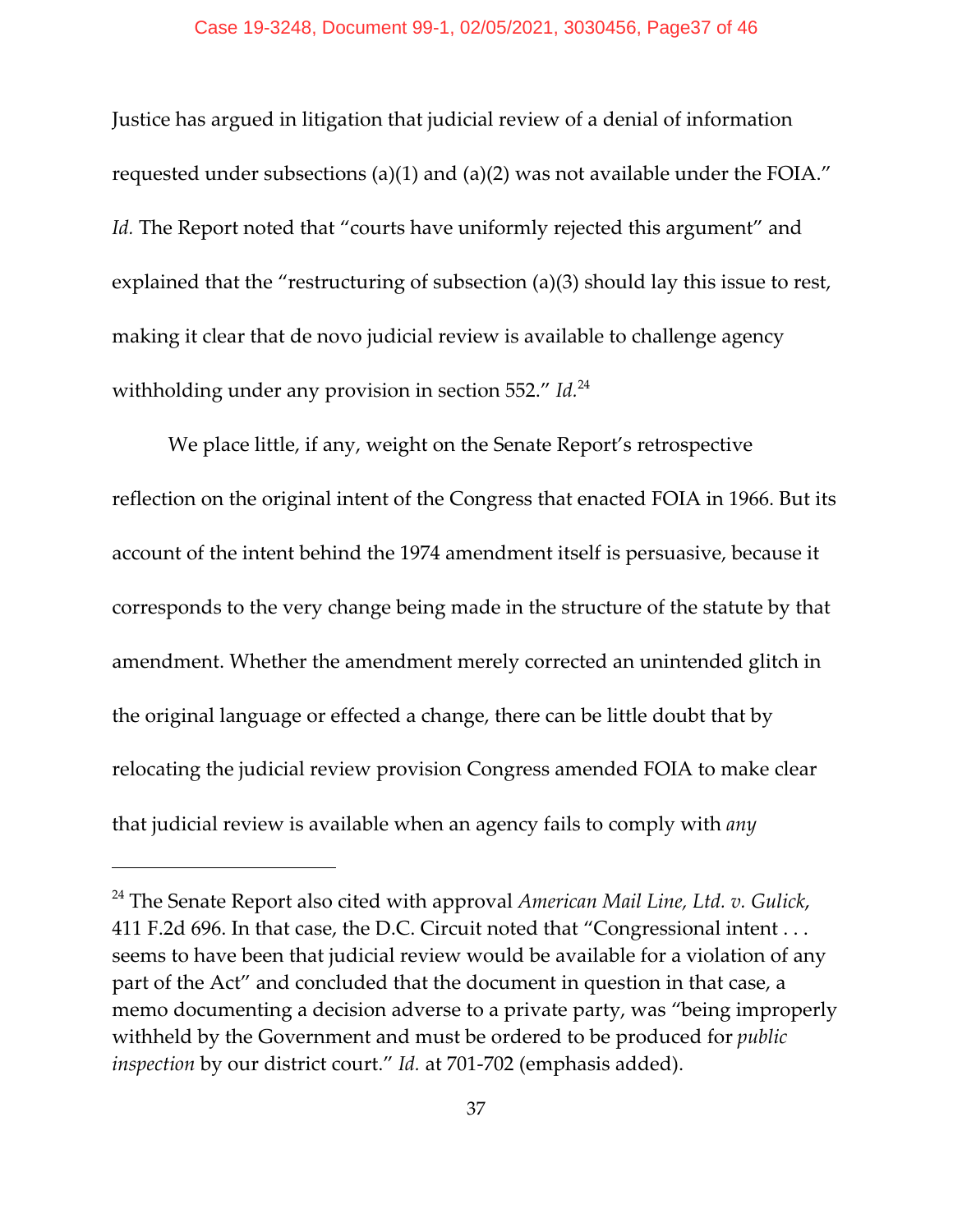provision of § 552(a).

The BIA argues that its interpretation gives effect to this amendment by allowing members of the public to seek judicial review when documents are withheld under SS 552(a)(1) and (a)(2), even though they must be content with the remedy of receiving those withheld documents personally. But "[t]hat reading gives the amendment no 'real and substantial effect' and, accordingly, cannot be the proper understanding of the statute." *Pierce Cty., Wash.*, 537 U.S. at 145, quoting *Stone*, 514 U.S. at 397.<sup>25</sup>

If the only remedy available in a lawsuit for violation of §§ 552(a)(1) or (a)(2) is that the district court can order the agency to produce the documents to the complainant, then Congress would not have needed to clarify that judicial review was available for violations of all three subsections. Under the original formulation, a member of the public could request any "identifiable record"

 $^{25}$  The dissent contends that our interpretation "is not only novel, but contrary to FOIA's history," relying on the fact that only one other circuit court has interpreted FOIA's remedial provision as we do here, and that one only recently. Dissent at 16. But that argument ignores the paucity of authority on either side of the question. With the exception of the D.C. Circuit's decision in *CREW I* (decided in 2017), which drew on its interpretation in *Kennecott* (decided in 1996)*,* the dissent points to no body of authority since 1974 supporting its interpretation of the remedial provision.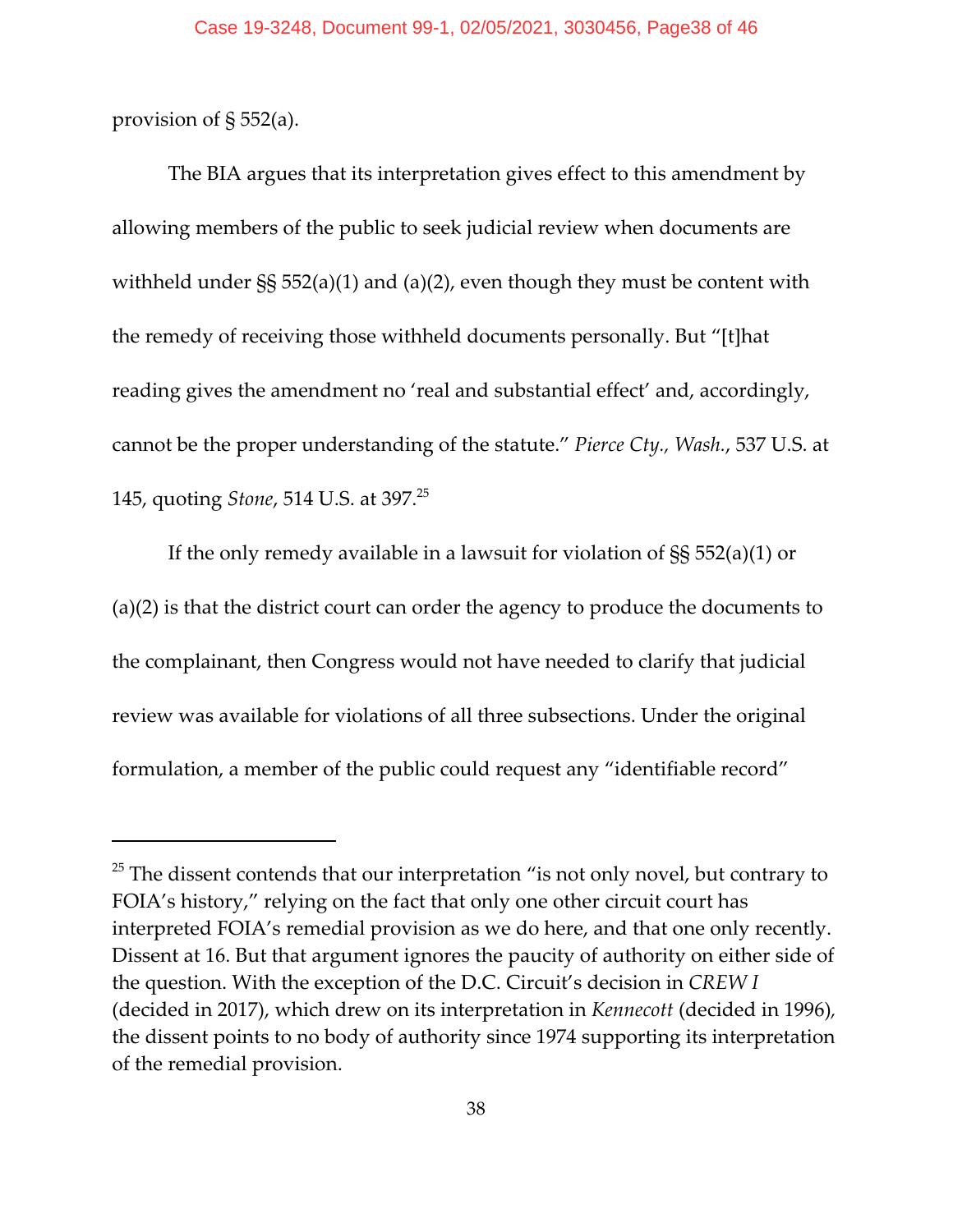#### Case 19-3248, Document 99-1, 02/05/2021, 3030456, Page39 of 46

under § 552(a)(3), "[e]xcept . . . records *made available* under paragraphs (1) and (2)." 5 U.S.C. § 552(a)(3) (1970) (emphasis added). In other words, members of the public could already seek identifiable documents not made available under §§ 552(a)(1) and (a)(2) (i.e., documents required to be published by those subsections but improperly withheld) by making a request under § 552(a)(3), and pursuing judicial enforcement of that request if the agency denied it.

But Congress was not satisfied with that approach, and amended the statute to clarify that judicial review was available for violations of §§ 552(a)(1) and (a)(2) as well. Giving that amendment "real and substantial effect," *Stone*, 514 U.S. at 397, and considering it in light of the remedial provision's text and the structure of FOIA, requires us to conclude that Congress intended to give district courts the authority to order agencies to make documents available for public inspection when they fail to comply with their affirmative obligations in  $\S 552(a)(2)$ .

#### *D. Purpose*

A broad reading of FOIA's remedial provision is also consistent with the statute's purpose. FOIA "was enacted to facilitate public access to Government documents." *U.S. Dep't of State v. Ray*, 502 U.S. 164, 173 (1991), citing *John Doe*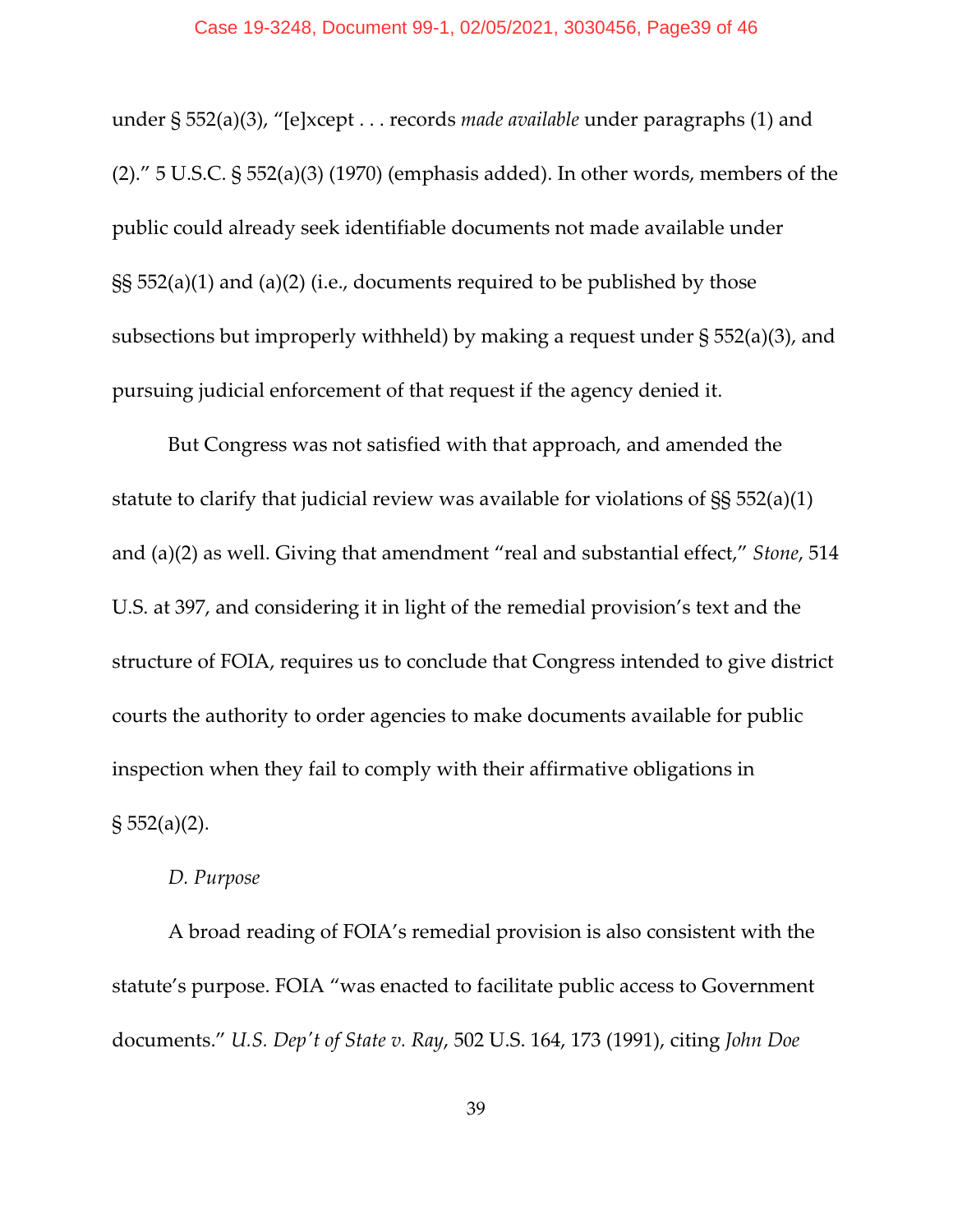*Agency v. John Doe Corp.*, 493 U.S. 146, 151 (1989). It "was designed 'to pierce the veil of administrative secrecy and to open agency action to the light of public scrutiny.'" *Id.*, quoting *Dep't. of Air Force v. Rose*, 425 U.S. 352, 361 (1976). "The affirmative portion of the Act . . . represents a strong congressional aversion to secret (agency) law." *N. L. R. B. v. Sears, Roebuck & Co.*, 421 U.S. 132, 153 (1975) (internal quotation marks omitted). Moreover, as the Supreme Court has "repeatedly stated[ $,$ ]...[t]he policy of the Act requires that the disclosure requirements be construed broadly." *Dep't of Air Force*, 425 U.S. at 366 (internal citation omitted).

Here, the BIA asks us to acquiesce to just such a system of "secret agency law" that systematically limits the access to information of parties opposing the government in immigration proceedings. It may be that, in order to rely on an unpublished decision in advocating against an opponent in the immigration courts, § 552(a)(2) itself requires the government to provide a copy of *that decision* to the opposing party. But that "remedy" does not achieve parity between the parties. If that were the only available remedy for a failure to publish all nonprecedential decisions, lawyers representing the government could review the range of unpublished decisions and select those most helpful to their position for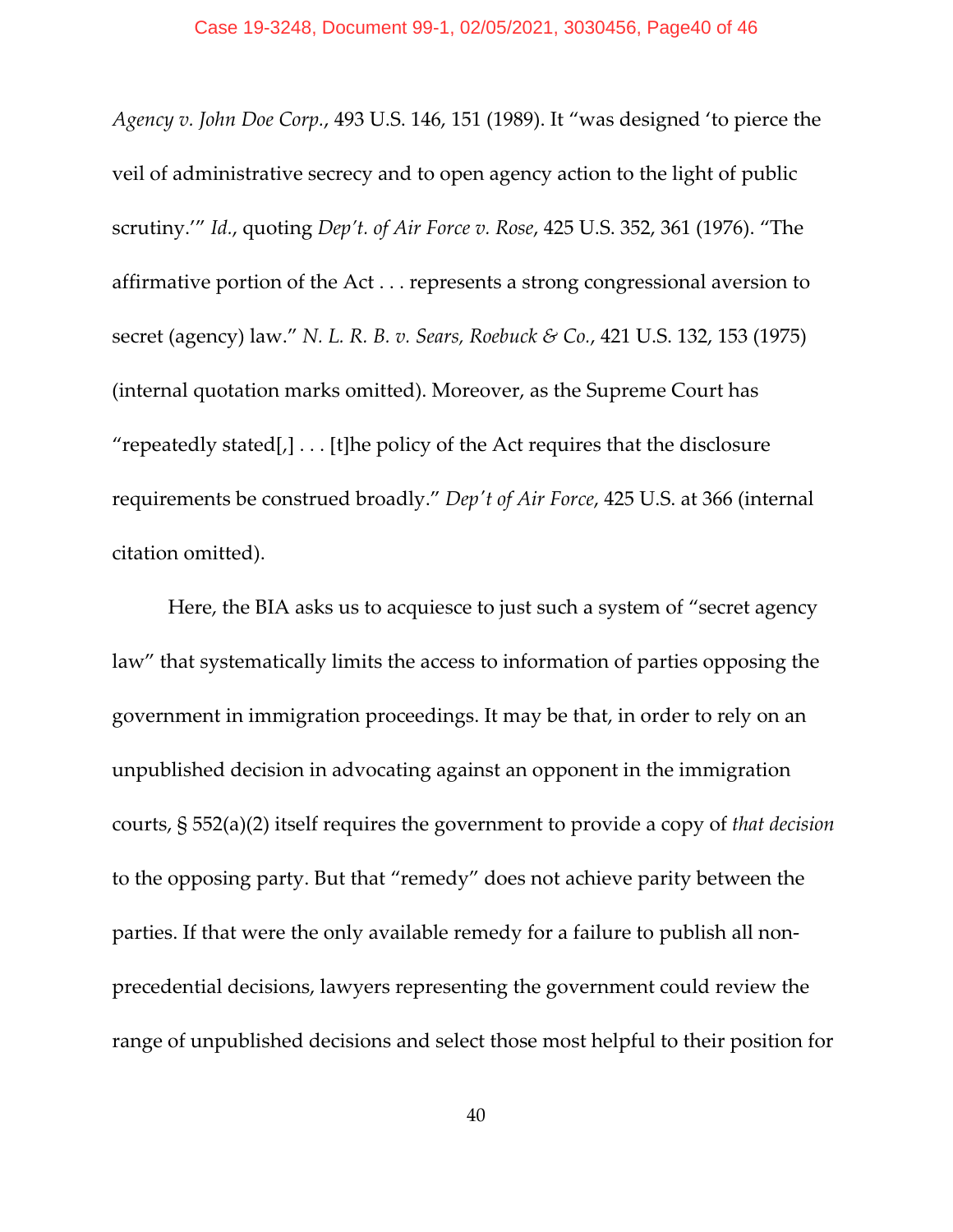#### Case 19-3248, Document 99-1, 02/05/2021, 3030456, Page41 of 46

presentation to the immigration courts, while their opponents are blocked from doing the same.

Nor does the "non-precedential" nature of the "unpublished" opinions render them irrelevant. Every lawyer knows that the ability to cite non-binding authority can be helpful. Such decisions can illustrate concrete examples of a rule's application, show that impartial judges have adopted reasoning similar to that being advanced by the advocate, or demonstrate the continuing validity of an old case. It is one thing to cite a binding precedent for a general proposition and argue to the court that the logic of the general proposition applies to the specific case before the court; it is quite another, and more persuasive, to be able to cite specific instances in which courts have in fact applied the general principle to cases closely resembling the instant case. $^{26}$  If that were not so, parties would never cite district court or out-of-circuit appellate authority to a court of appeals.

The BIA asks us to construe FOIA's remedial provision narrowly. The fact that the BIA's narrow construction appears generally inconsistent with FOIA's purpose of opening government actions to public scrutiny is not itself controlling;

<sup>26</sup> It is clear that such citations can be persuasive in immigration proceedings. *See* note 8 *supra*.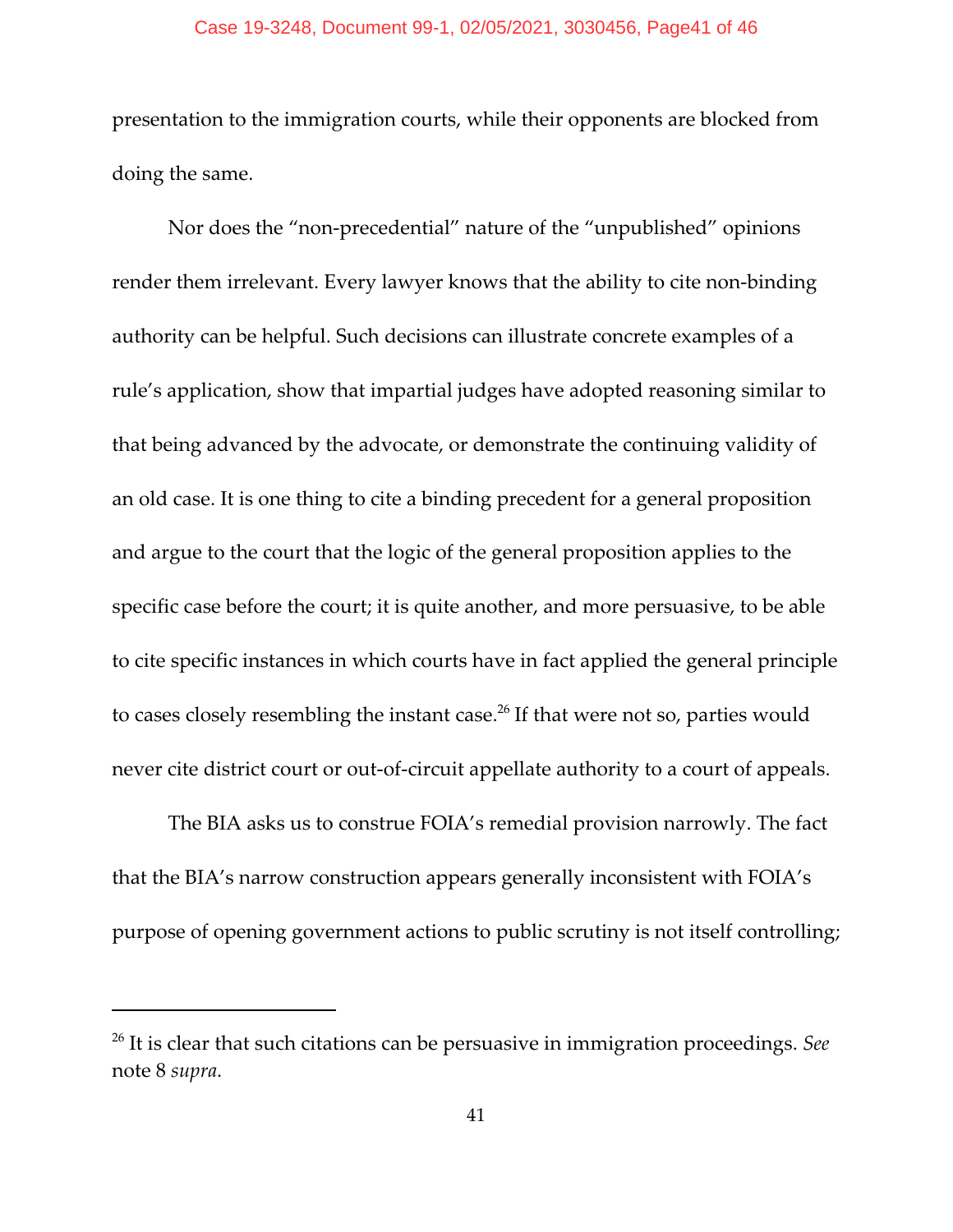no legislation pursues its general purpose to the furthest extreme, without consideration of opposing interests. But here the narrow construction for which the BIA argues is inconsistent with the specific requirement that Congress enacted, after weighing the interest in open government against other competing values. In enacting § 552(a)(2), Congress specifically directed that the BIA, like other agencies, "make available for public inspection . . . final opinions . . . [and] orders, made in the adjudication of cases." In amending FOIA in 1974, Congress made clear that the courts had the authority to enforce that provision. The BIA's arguments urge us to limit that enforcement to a remedy that does not in fact require the agency to do what Congress wanted – to make a record of agency adjudications available to the general public by general publication. Instead, the BIA would have such records be made available only to those individual members of the public who have the resources to seek them out.<sup>27</sup> In effect*,* the

 $^{27}$  Such a "remedy" would replace Congress's command that the government make certain material generally available with a command that, in response to a lawsuit, the agency provide copies of that material to an individual litigant, which could then (if it were sufficiently public spirited) bear the expense of maintaining a public repository that FOIA would have borne by the government, or (if it were not) either hoard the information for its sole use, or make it available to a broader audience for commercial gain. That kind of remedy would be antithetical to the freedom of information that Congress sought in requiring publication.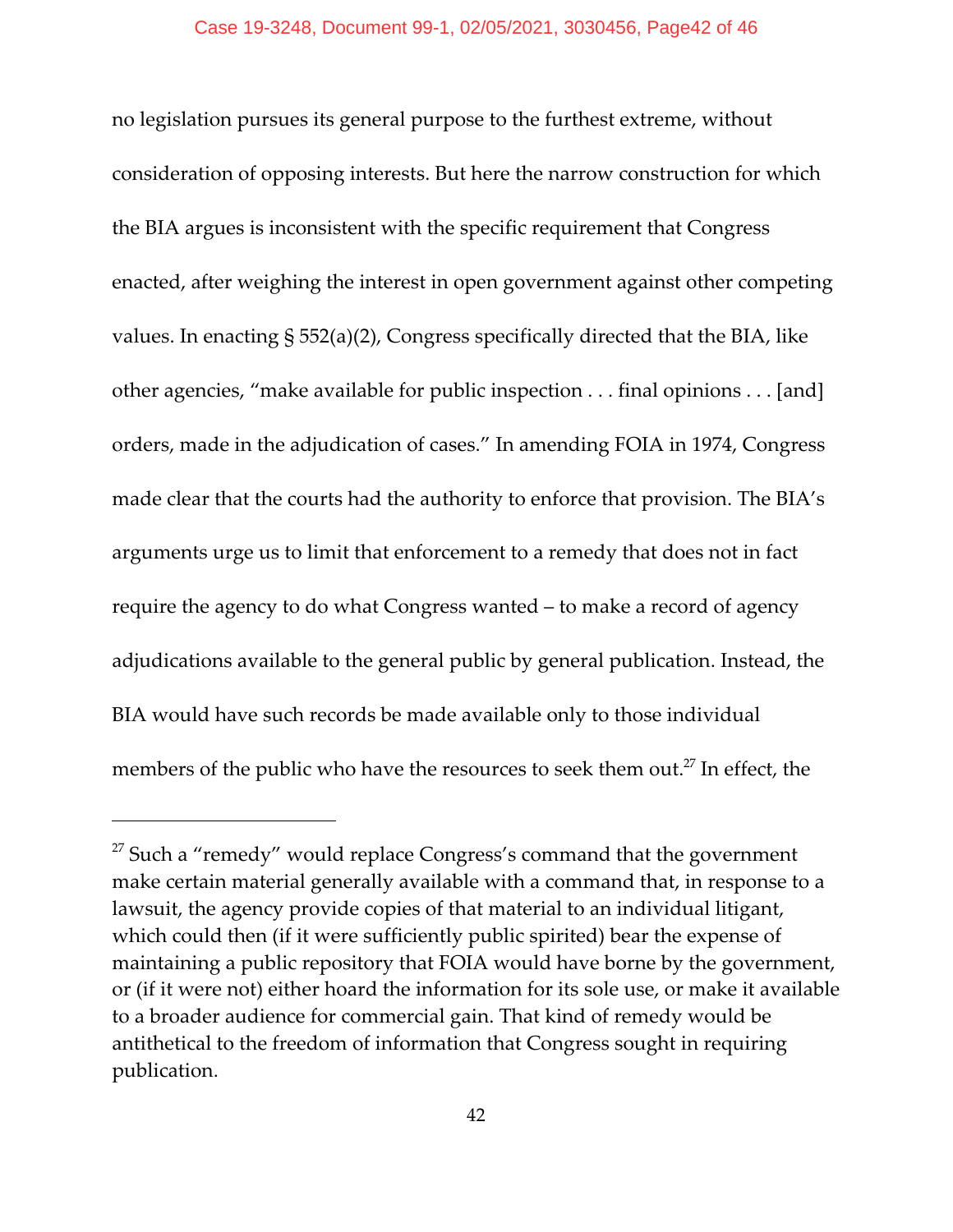#### Case 19-3248, Document 99-1, 02/05/2021, 3030456, Page43 of 46

BIA asks us to adopt a position that would ensure that the BIA "would have no enforceable duty to post . . . its final opinions in agency adjudication." *ALDF*, 935 F.3d at 875. While Congress does not pursue a unitary purpose to the exclusion of all other interests, the BIA (supported by the dissent) urges us to limit the judicial review that Congress provided for the enforcement of a specific obligation Congress imposed on it, by limiting the relief in a manner inconsistent with that specific obligation, without suggesting any plausible countervailing interest that would warrant such a limitation. And it would have us do so based on the less persuasive reading of the statutory text. We decline to do so.

## **III. Remaining Issues**

For all of the forgoing reasons, we conclude that the remedial provision of FOIA, § 552(a)(4)(B), grants district courts the authority to order injunctive relief to enforce § 552(a)(2), including an order requiring the agency to make records available for public inspection in an electronic reading room. We note, however, that that conclusion does not end the litigation.

The BIA's motion for summary judgment argued that its non-precedential orders are outside the coverage of § 552(a)(2), and that NYLAG's request is unduly burdensome. Because the district court held that it lacked jurisdiction to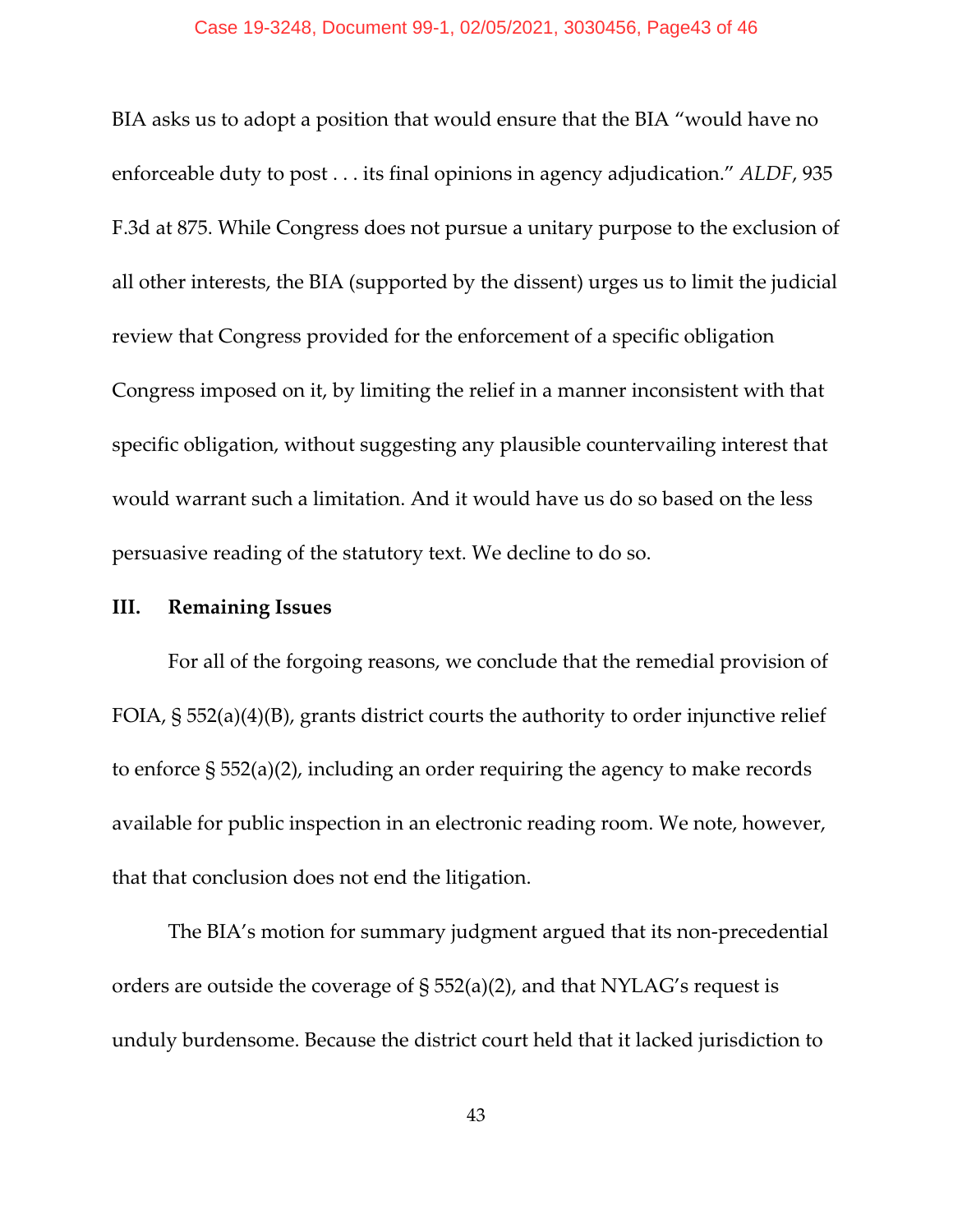#### Case 19-3248, Document 99-1, 02/05/2021, 3030456, Page44 of 46

issue NYLAG's requested relief, it did not consider either of these arguments. J.A. 62-63. However, the breadth of NYLAG's request appears to have factored into the district court's jurisdictional holding; the court found "no authority" for the "exceedingly broad relief" NYLAG sought. J.A. 62.

NYLAG seeks the public production of every unpublished BIA opinion dating back to November 1, 1996, during which time the BIA issued more than 750,000 such opinions, a majority of which are said to contain confidential information that must be redacted prior to public disclosure. J.A. 24-25, 27-28. According to the BIA, it would take four employees working full-time nearly seven years to prepare these opinions for publication. J.A. 30.

The breadth of NYLAG's request and the district court's authority to issue relief are distinct questions that should be analyzed separately. When responding to a FOIA request made under § 552(a)(3), "an agency need not conduct a search that plainly is unduly burdensome," *Halpern v. F.B.I.*, 181 F.3d 279, 288 (2d Cir. 1999), nor need it fully comply a request that "impose[s] an unreasonable burden upon the agency," such as one that "require[s] the agency to locate, review, redact, and arrange for inspection a vast quantity of material," *Am. Fed'n of Gov't*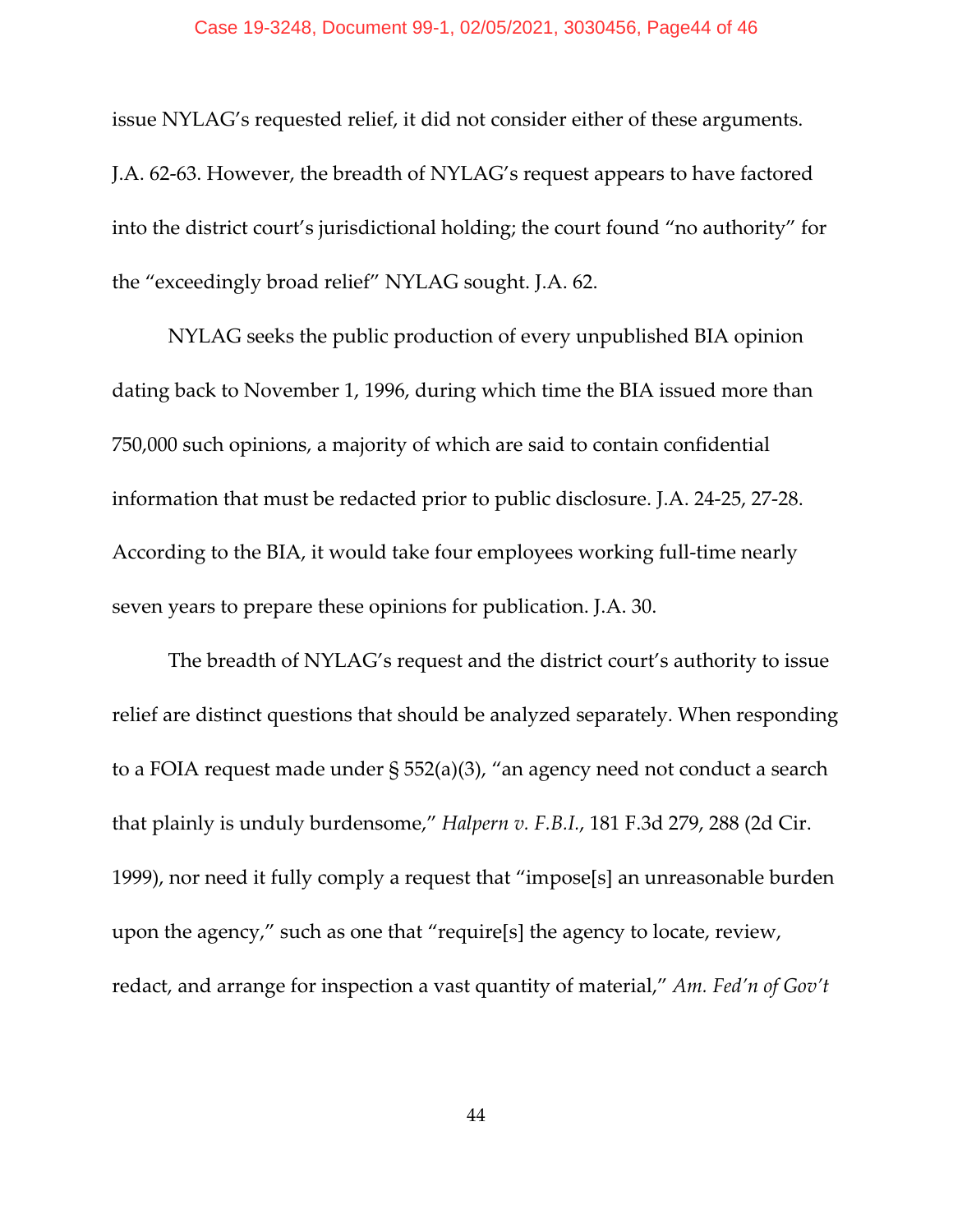E*mps., Loc. 2782 v. U.S. Dep't of Com.,* 907 F.2d 203*,* 209 (D.C. Cir. 1990).<sup>28</sup> And the general rule is that injunctive relief under § 552(a)(2) should be "'no more burdensome to the defendant than necessary to provide complete relief to the plaintiffs.'" *Madsen v. Women's Health Ctr., Inc.*, 512 U.S. 753, 765 (1994), quoting *Califano v. Yamasaki*, 442 U.S. 682, 702 (1979).

A district court granting relief under § 552(a)(4)(B) should therefore craft remedies that take into account the potentially significant burden on the agency of complying with any such order, and work with the parties to establish realistic timelines for compliance. The burden of producing an electronic archive of nearly a quarter-century of past decisions – albeit a problem of the BIA's own making by its failure to comply with its obligations under FOIA – is far more daunting than the burden of remedying that failure going forward. Moreover, we note that the BIA apparently has begun a process that would facilitate publication of its more recent unpublished decisions. Whatever period may be specified by the district court, it would likely make sense to begin with an order requiring compliance

 $^{28}$  NYLAG argued below that the "'undue burden' analysis  $\dots$  is inapplicable to an agency's mandatory obligation to post records publicly under § 552(a)(2)." D. Ct. Dkt. 30 at 18. The district court did not reach this question and we take no position on it here.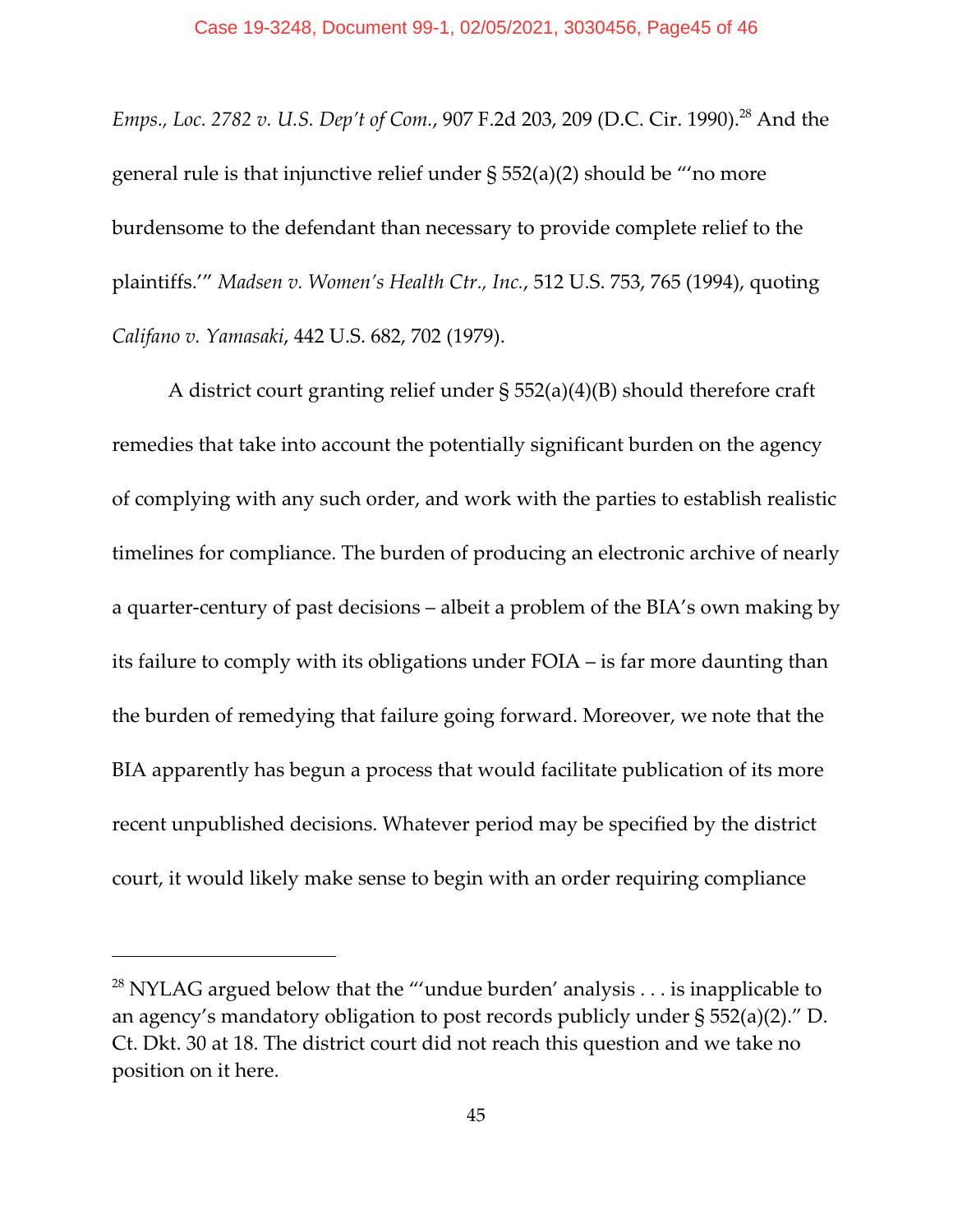going forward, and work backward from the present in setting a timetable for making older decisions available. It may be that at some point in the process, the burden of redacting and posting will outweigh the equitable benefits of continued publication. NYLAG's stated need for non-precedential opinions is to serve clients in ongoing and future litigation. Obviously, recent BIA decisions will typically be of more use to counsel than older ones. Recent decisions are more likely to address current issues, and may summarize the results of earlier cases, while older cases are more likely to deal with issues that have since been settled in precedential opinions of the BIA or the circuit courts. An order requiring the BIA to post a smaller subset of its unpublished decisions could therefore very well "provide complete relief" to NYLAG. *See Madsen*, 512 U.S. at 765.

That said, such considerations are the stuff of decisions about the scope of equitable relief, and rest in the sound discretion of the district court if, in the end, relief of any sort is ordered.

#### **CONCLUSION**

For the reasons stated above, the judgment of the district court is VACATED, and the matter is REMANDED for further proceedings consistent with this opinion.<br>**A True Copy** Catherine O'Hagan Wol

United States Court of Second Circuit f Appeal 46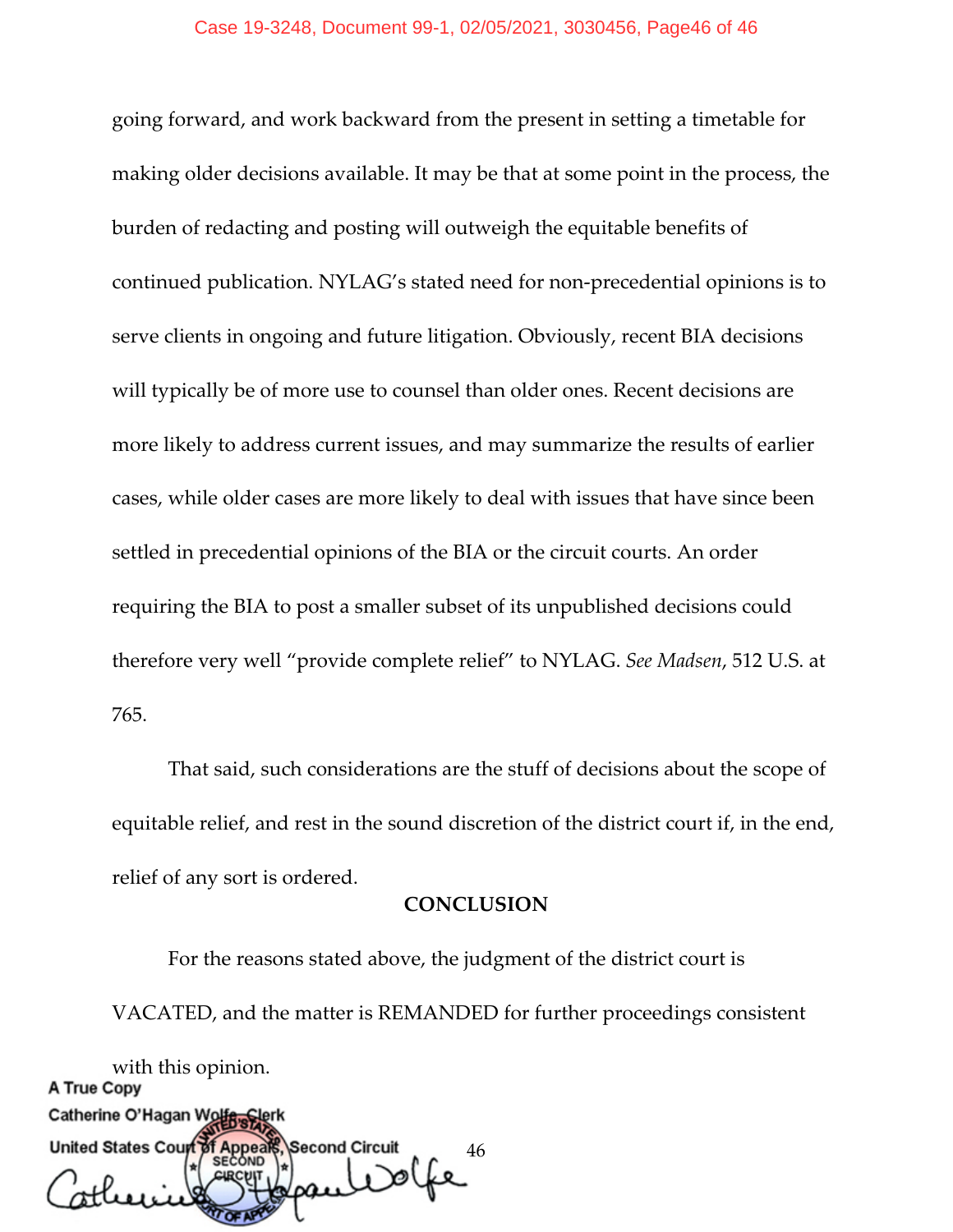## Case 19-3248, Document 99-2, 02/05/2021, 3030456, Page1 of 18

## PARK, *Circuit Judge*, dissenting:

| $\overline{2}$ | The Freedom of Information Act's judicial-review provision grants courts              |
|----------------|---------------------------------------------------------------------------------------|
| 3              | the authority "to enjoin [an] agency from withholding agency records and to order     |
| $\overline{4}$ | the production of any agency records improperly withheld from the                     |
| $\mathbf 5$    | complainant." 5 U.S.C. § 552(a)(4)(B). Courts have long understood this provision     |
| 6              | to mean that when an agency improperly fails to produce records, courts may           |
| 7              | order the production of those records to the requester.                               |
| $\, 8$         | Today, however, the majority discovers a new judicial remedy in FOIA's                |
| 9              | review provision, requiring not just production to the requester, but publication     |
| 10             | to agency websites. To arrive at its conclusion, the majority invokes the traditional |
| 11             | tools of statutory interpretation-textual "parsing," structural analysis, and         |
| 12             | statutory history. But the majority's approach reads a single phrase expansively      |
| 13             | ("to enjoin [an] agency from withholding agency records"), which ultimately           |
| 14             | divorces it from what I think is a more straightforward understanding of the text,    |
| 15             | structure, and history of the statute.                                                |

 First, the text of the review provision's two phrases should be read together, as mutually reinforcing, rather than as separate and independent grants of authority. Specifically, the provision permits courts to order agencies to stop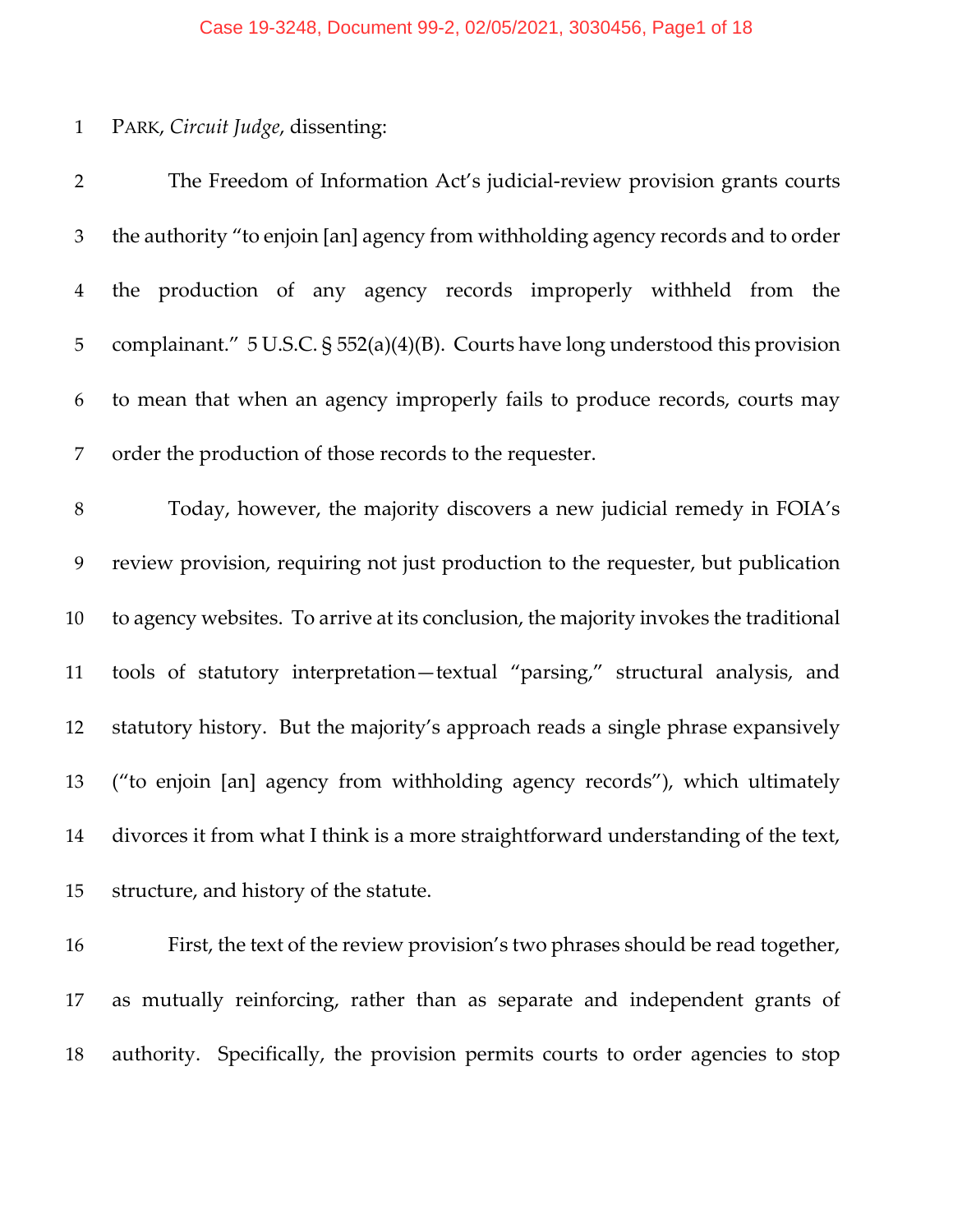#### Case 19-3248, Document 99-2, 02/05/2021, 3030456, Page2 of 18

 withholding records and to produce them to complainants. In other words, the second phrase (requiring production to the complainant) specifies and complements the first (enjoining withholding). While this reading contains some redundancy, it gives effect to all parts of the provision. In contrast, the majority's novel interpretation treats the two as distinct remedial powers and allows the first phrase to swallow the second.

 The statutory structure also makes clear that the complainant, and not the general public, is the intended beneficiary of FOIA's judicial remedies. That is why the judicial-review provision allows courts to remedy informational injuries to particular requesters, not to enforce general agency compliance with the statute. The majority's approach, however, reads into the review provision a new form of relief that expands courts' remedial power beyond the parties before them.

 Finally, the statutory history highlights that Congress did not put the majority's remedy into the text of FOIA in 1966 or create it merely by reorganizing the statute in 1974. And no appellate court found otherwise for 45 years.

 For these reasons, I would join the D.C. Circuit in holding that the only relief available under FOIA's judicial-review provision is the production of agency records to the plaintiff. I respectfully dissent.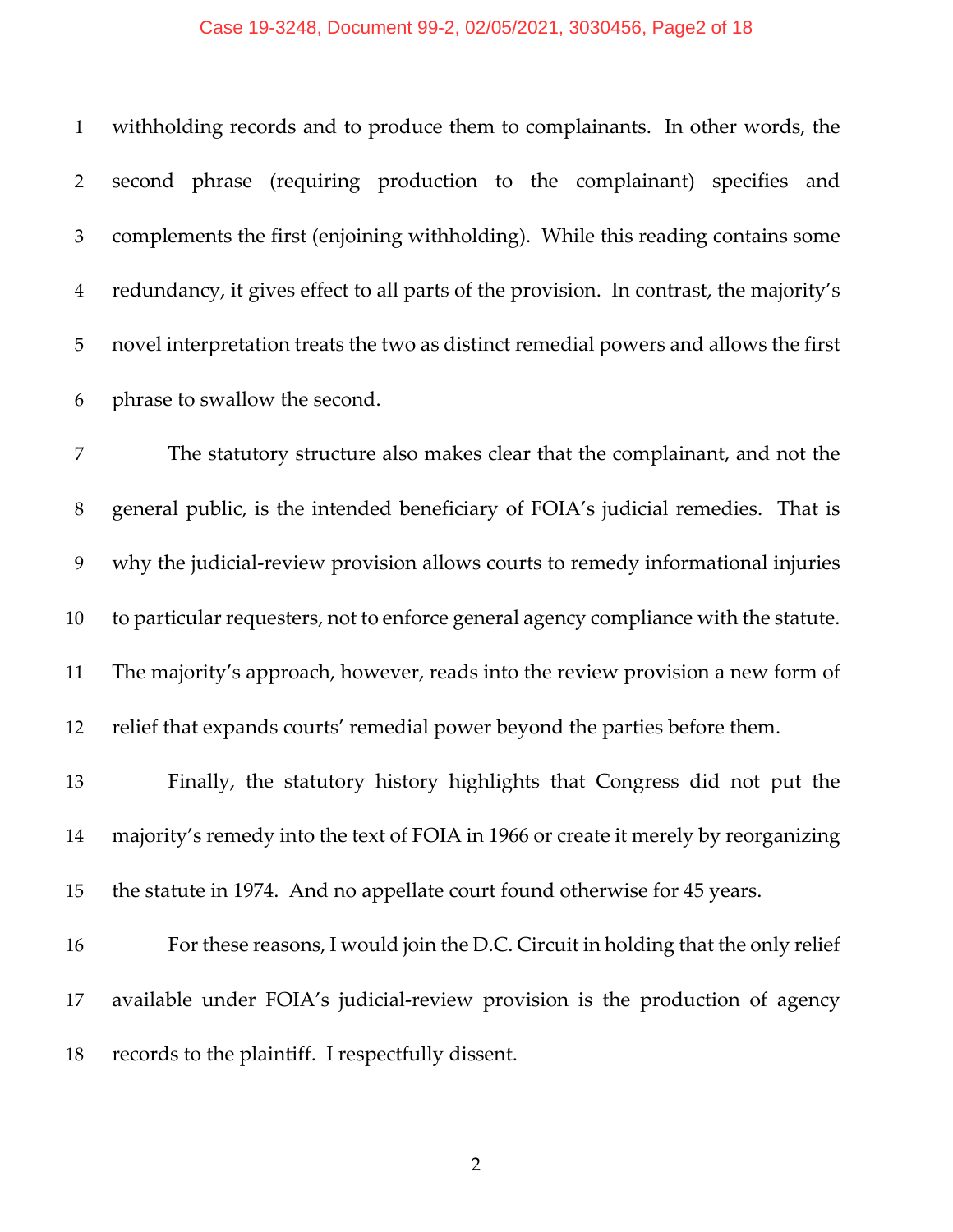## **I. BACKGROUND**

| $\overline{2}$ | FOIA provides that government agencies "shall make available to the                           |
|----------------|-----------------------------------------------------------------------------------------------|
| 3              | public" information falling into three categories. 5 U.S.C. § 552(a). First, agencies         |
| $\overline{4}$ | must publish certain records in the Federal Register, including agency rules and              |
| 5              | procedures. <i>Id.</i> § 552(a)(1). Second, agencies must make other specified records,       |
| 6              | including "final opinions" and "orders" that are "made in the adjudication of                 |
| 7              | cases," "available for public inspection in an electronic format." Id. § 552(a)(2).           |
| 8              | Third, for remaining agency records not otherwise exempt from disclosure, the                 |
| 9              | statute requires that "upon any request" that "reasonably describes such records"             |
| 10             | and "is made in accordance with published rules," the agency "shall make the                  |
| 11             | records promptly available to any person." Id. $\S$ 552(a)(3)(A).                             |
| 12             | FOIA includes detailed procedures that agencies must follow in responding                     |
| 13             | to "request[s] for records made under" the three disclosure provisions, including             |
| 14             | time limits and a right of administrative appeal. <i>Id.</i> $\S$ 552(a)(6). After exhausting |
| 15             | administrative remedies, a requester denied access to records may seek relief in              |
| 16             | court under FOIA's private right of action, which provides:                                   |
|                |                                                                                               |

 On complaint, the district court of the United States in the district in which the complainant resides, or has his principal place of business, or in which the agency records are situated, or in the District of Columbia, has jurisdiction to enjoin the agency from withholding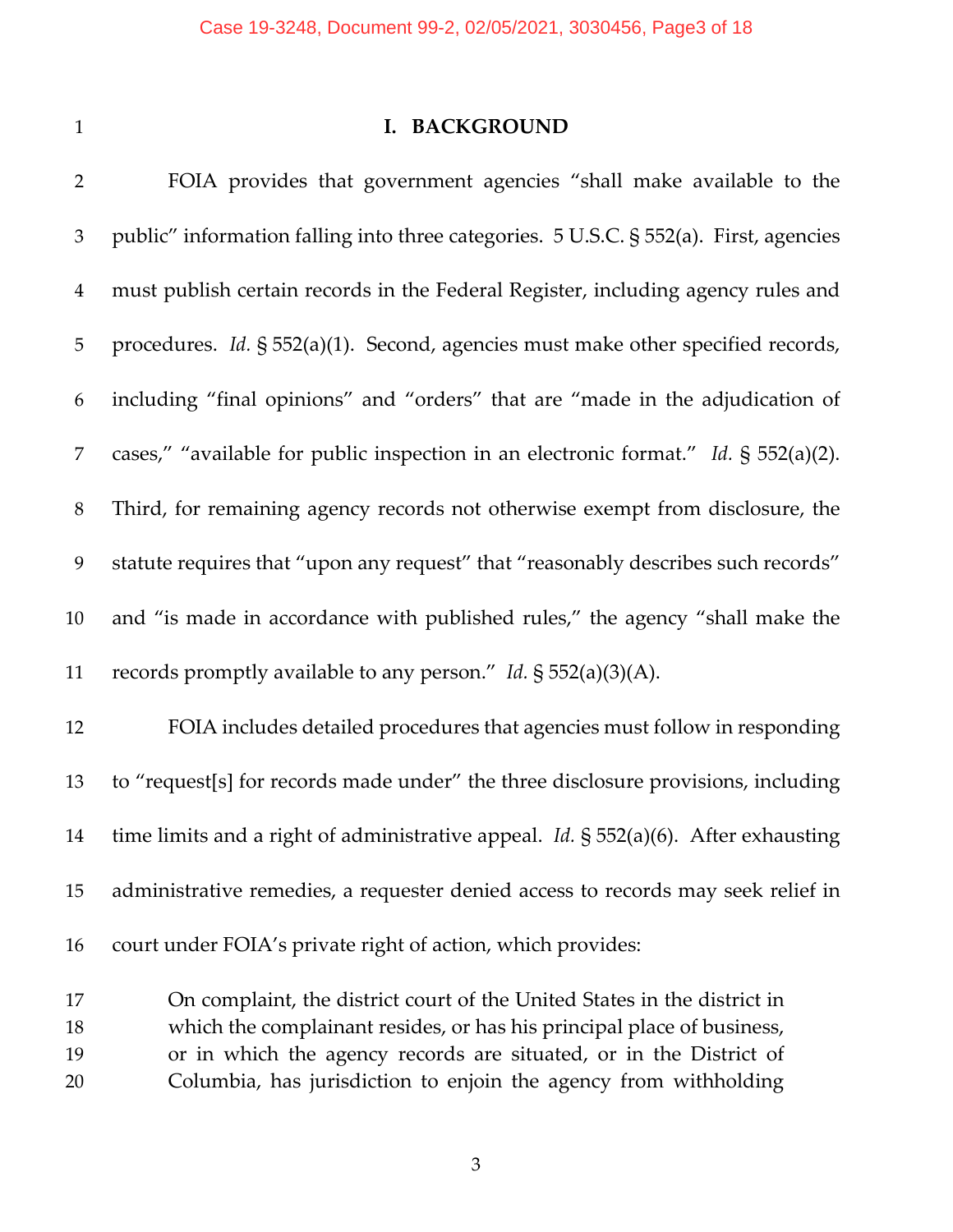#### Case 19-3248, Document 99-2, 02/05/2021, 3030456, Page4 of 18

 agency records and to order the production of any agency records improperly withheld from the complainant.

*Id.* § 552(a)(4)(B).

 In 1974, Congress amended FOIA to move the judicial-review provision from subsection (a)(3) to (a)(4). Act of Nov. 21, 1974, Pub. L. No. 93-502, 88 Stat. 1561. This was a reorganization, not a substantive alteration, and the provision's operative language has remained unchanged since FOIA's passage in 1966.

 Here, NYLAG does not seek the well-established remedy for violations of FOIA's disclosure obligations—an injunction requiring an agency to produce described records to the requester. Indeed, NYLAG expressly *disclaims* that remedy, seeking instead a court order forcing the agency to post a searchable database of records to its website. App'x at 12–13 (NYLAG's complaint, explaining that its "request was for the electronic public posting of unpublished BIA decisions . . . , not for the production of unpublished BIA decisions to NYLAG"). As the majority notes, the scope of NYLAG's request is staggering, covering hundreds of thousands of non-precedential BIA opinions totaling more than a million pages; the BIA estimates that compliance with the request would take four full-time workers nearly seven years just to apply redactions to the requested records. *See* App'x at 28–31.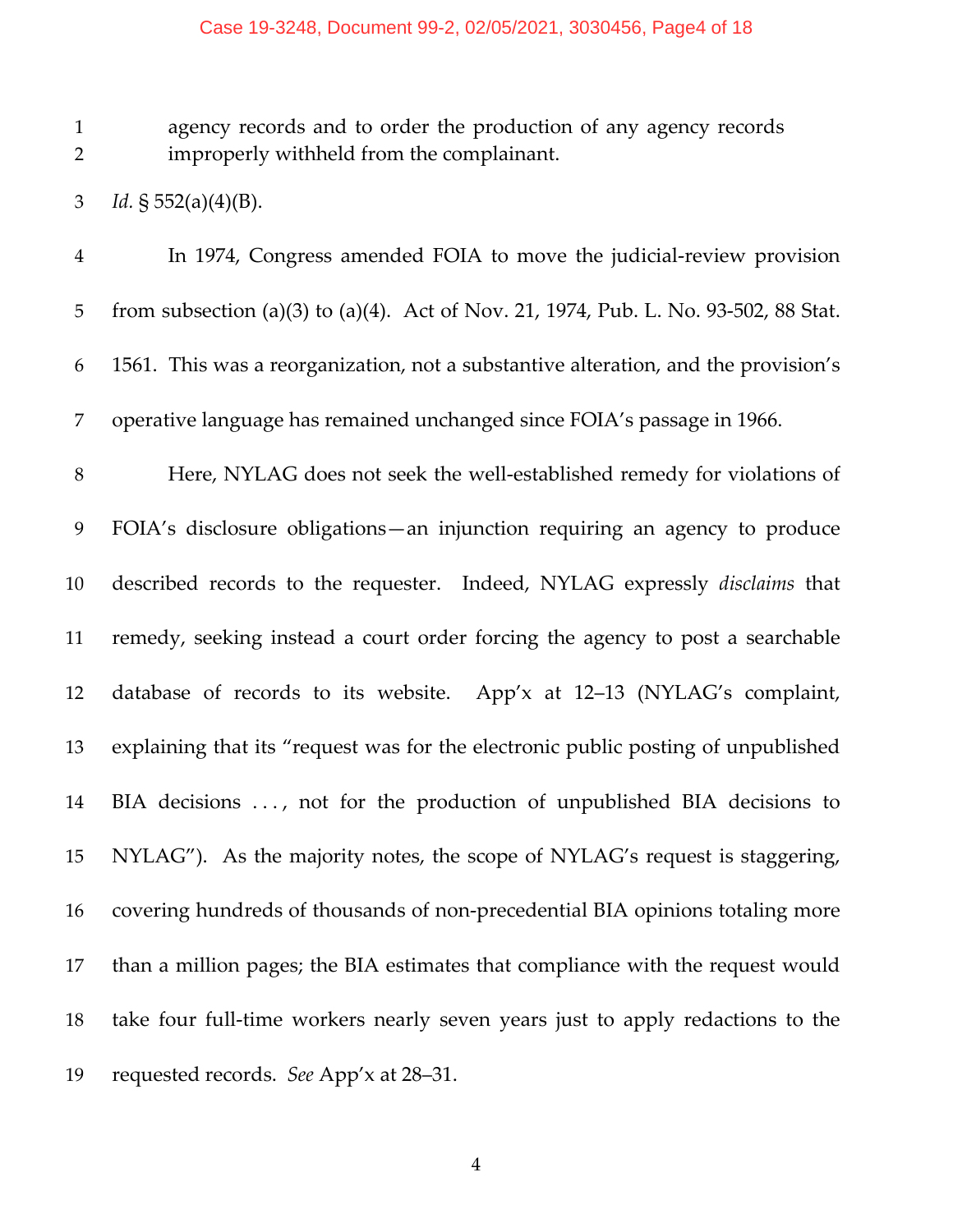#### **II. DISCUSSION**

## A. FOIA Does Not Authorize the Relief NYLAG Seeks

1. *Statutory Text*

 The majority discovers a new publication remedy in FOIA's judicial-review provision, which gives courts "jurisdiction to enjoin [an] agency from withholding agency records and to order the production of any agency records improperly withheld from the complainant." 5 U.S.C. § 552(a)(4)(B). To reach this result, the majority adopts a strained interpretation of the statutory text, which is more naturally read to limit courts' remedial authority to ordering the production of records to requesters.

 First, the two phrases of the judicial-review provision should be read together as two aspects of the same remedy: (1) an order to stop withholding, and (2) a requirement to produce the materials withheld. Although they are redundant, they are reinforcing. "Sometimes the better overall reading of the statute contains some redundancy," *Rimini St., Inc. v. Oracle USA, Inc.*, 139 S. Ct. 873, 881 (2019), and Congress commonly "employ[s] a belt and suspenders approach," *Atl. Richfield Co. v. Christian*, 140 S. Ct. 1335, 1350 n.5 (2020). That is precisely what Congress did with FOIA's review provision. The second part of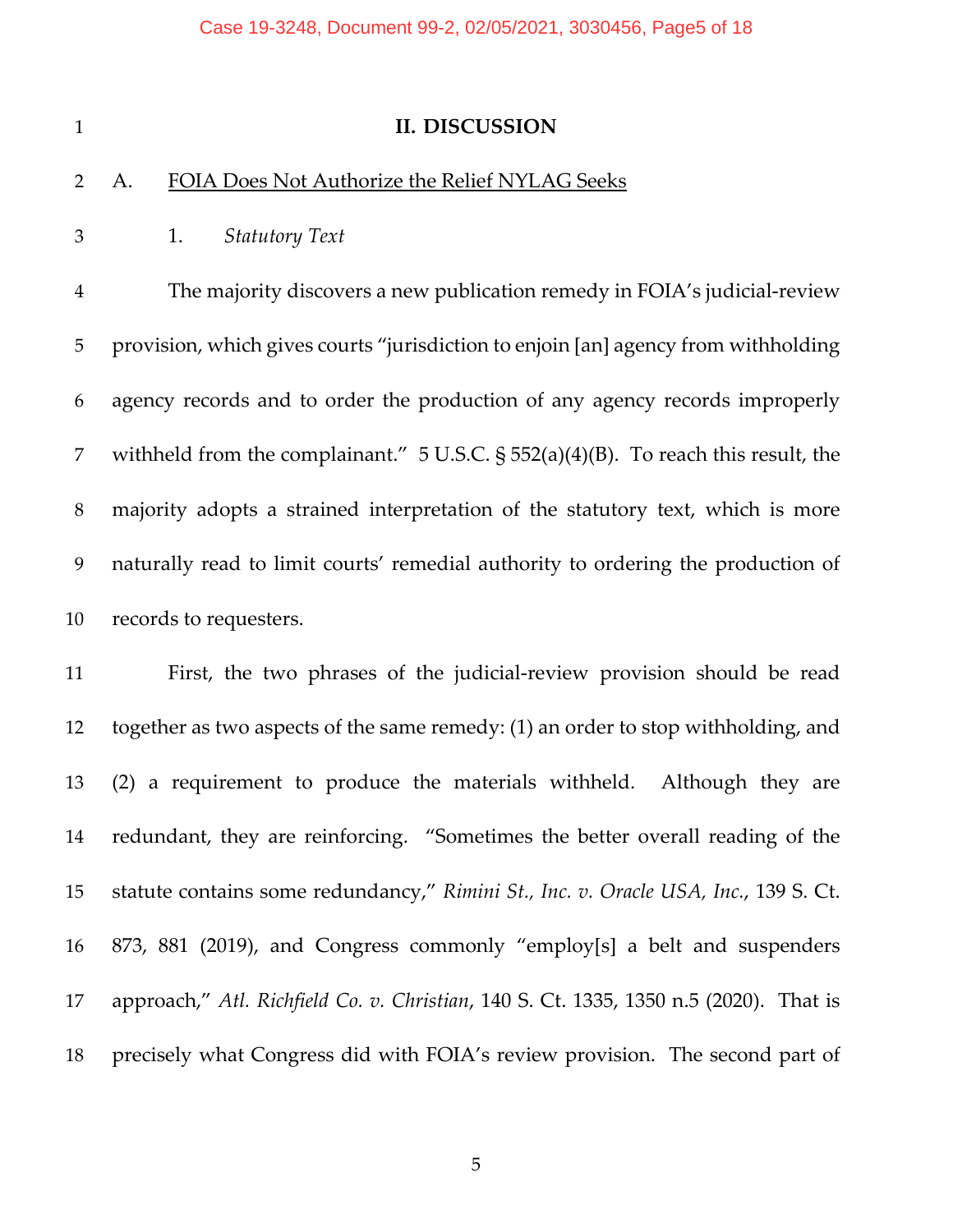#### Case 19-3248, Document 99-2, 02/05/2021, 3030456, Page6 of 18

 the provision clarifies the first, giving courts explicit guidance about the specific form the remedy should take. Put differently, the first phrase is a negative command ("to enjoin . . . from withholding"), and the second is a positive one ("to order the production") that explains how to accomplish the former.

 According to the majority, the interpretations offered by the parties each render one part of the review provision superfluous, so the arguments "cancel each other out." Maj. Op. at 26. But that approach overlooks what is lost in each side's interpretation. Under the BIA's reading, the phrases are redundant but reinforce Congress's intent by removing doubt. Under NYLAG and the majority's reading, however, the first phrase swallows the second; if authority "to enjoin the agency from withholding records" means courts may require agencies to make records available in any number of ways, Congress had no reason to also give courts the authority "to order the production" of such records to "the complainant." The two interpretations are thus not equally superfluous. The better reading is the agency's, which uses redundancy to reinforce meaning, and not the majority's, which renders one phrase entirely meaningless.

 Second, stating that courts have "jurisdiction to enjoin the agency from withholding agency records" would be an odd way for Congress to grant courts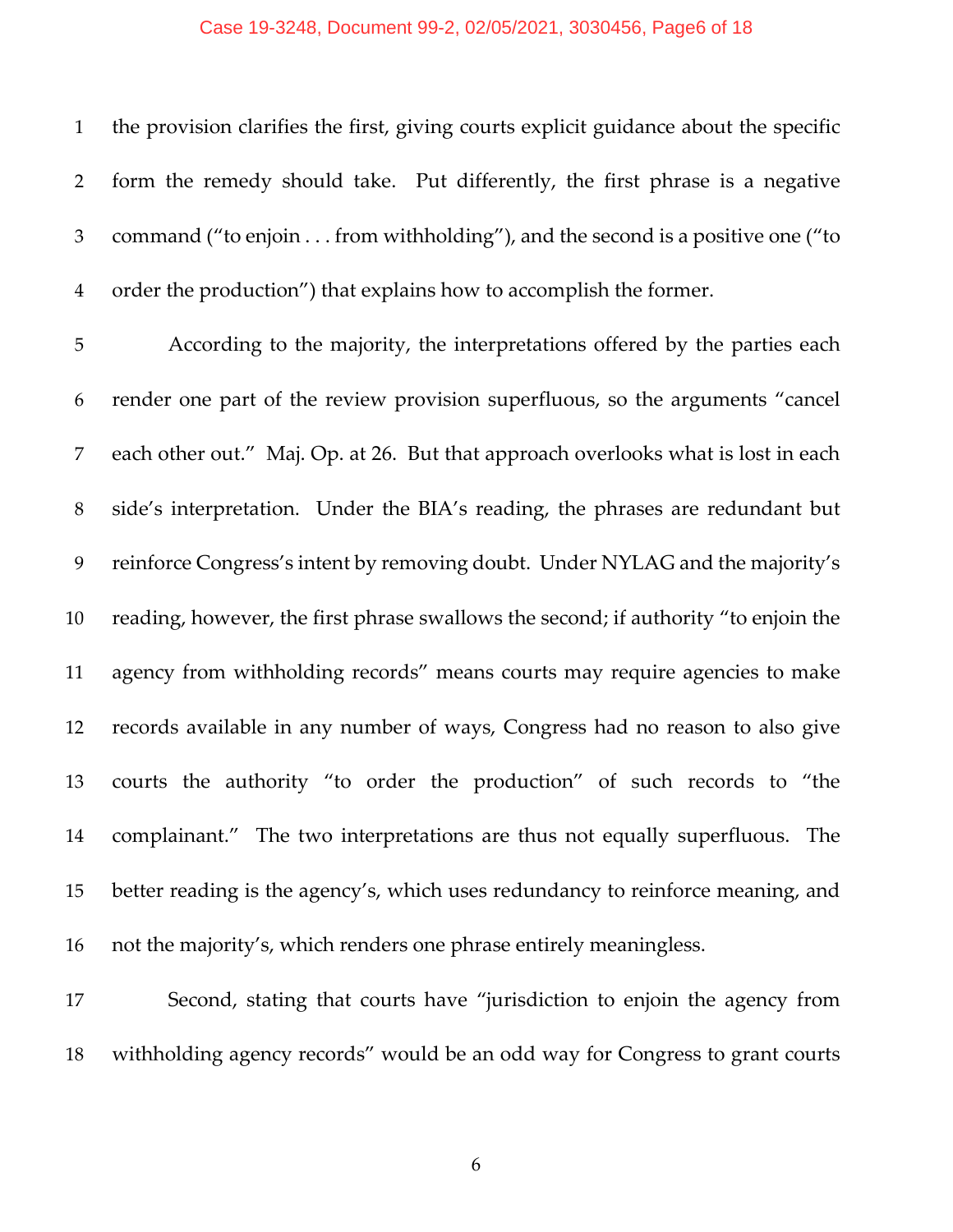# Case 19-3248, Document 99-2, 02/05/2021, 3030456, Page7 of 18

| $\mathbf{1}$   | authority to enforce compliance with the reading-room requirement of subsection         |
|----------------|-----------------------------------------------------------------------------------------|
| 2              | $(a)(2)$ . In fact, the use of the negative framing coupled with the positive remedy of |
| 3              | production to the complainant is another point in favor of the agency's                 |
| $\overline{4}$ | interpretation: The two parts are complementary, with the first emphasizing the         |
| 5              | prohibited conduct and the second clarifying the form of relief. If Congress            |
| 6              | wanted to create a new, separate equitable power to order publication of records,       |
| 7              | it could have been more explicit—as indeed it was when specifying that courts           |
| 8              | could order the "production of any agency records improperly withheld."                 |
| 9              | Third, the majority's reading unnaturally segregates the two parts of the               |
| 10             | judicial-review provision. The majority declines to limit subsection $(a)(4)(B)$ to     |
| 11             | "withholding from the complainant" based on the absence of a comma that                 |
| 12             | would have made clearer that "from the complainant" applies to both parts of the        |
| 13             | subsection. Maj. Op. at 25–26. This focus on punctuation misses the forest for the      |
| 14             | trees. The majority pairs the first part of subsection $(a)(4)(B)$ with subsections     |
| 15             | $(a)(1)$ and $(a)(2)$ to create a private right of action by any complainant to order   |
| 16             | production online on behalf of the public. But it limits the second half of             |
| 17             | subsection (a) $(4)(B)$ to improper withholding from individual complainants under      |
| 18             | subsection (a)(3). I would not extract so much meaning from a missing comma.            |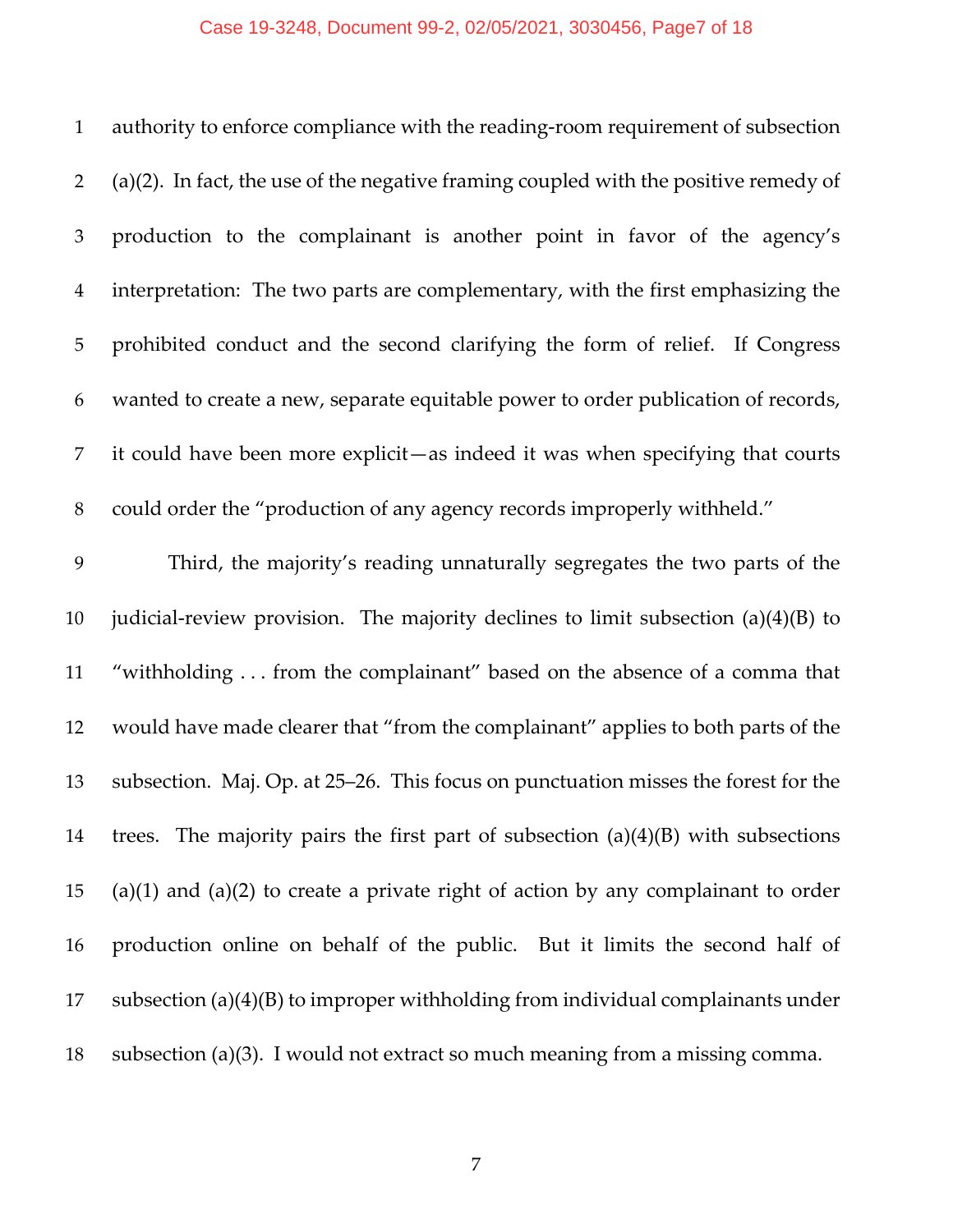#### Case 19-3248, Document 99-2, 02/05/2021, 3030456, Page8 of 18

 To the contrary, Congress used the word "withhold" twice, and a natural reading would give it the same indirect object (the "complainant") both times. *See Paroline v. United States*, 572 U.S. 434, 447 (2014) ("When several words are followed by a clause which is applicable as much to the first and other words as to the last, the natural construction of the language demands that the clause be read as applicable to all." (citation omitted)). After noting that courts have the power "to enjoin [an] agency from withholding agency records," the review provision directs courts "to order the production of any agency records improperly withheld from the complainant." 5 U.S.C. § 552(a)(4)(B). Both phrases refer to agency "withholding" of records, a usage that suggests the party from which the records have been withheld is a particular requester. Indeed, the statute elsewhere differentiates between "withholding" records and failing to make them publicly available. *See id.* § 552(d) (FOIA "does not authorize withholding of information *or* limit the availability of records to the public, except as specifically stated" in the statute (emphasis added)). "A term appearing in several places in a statutory text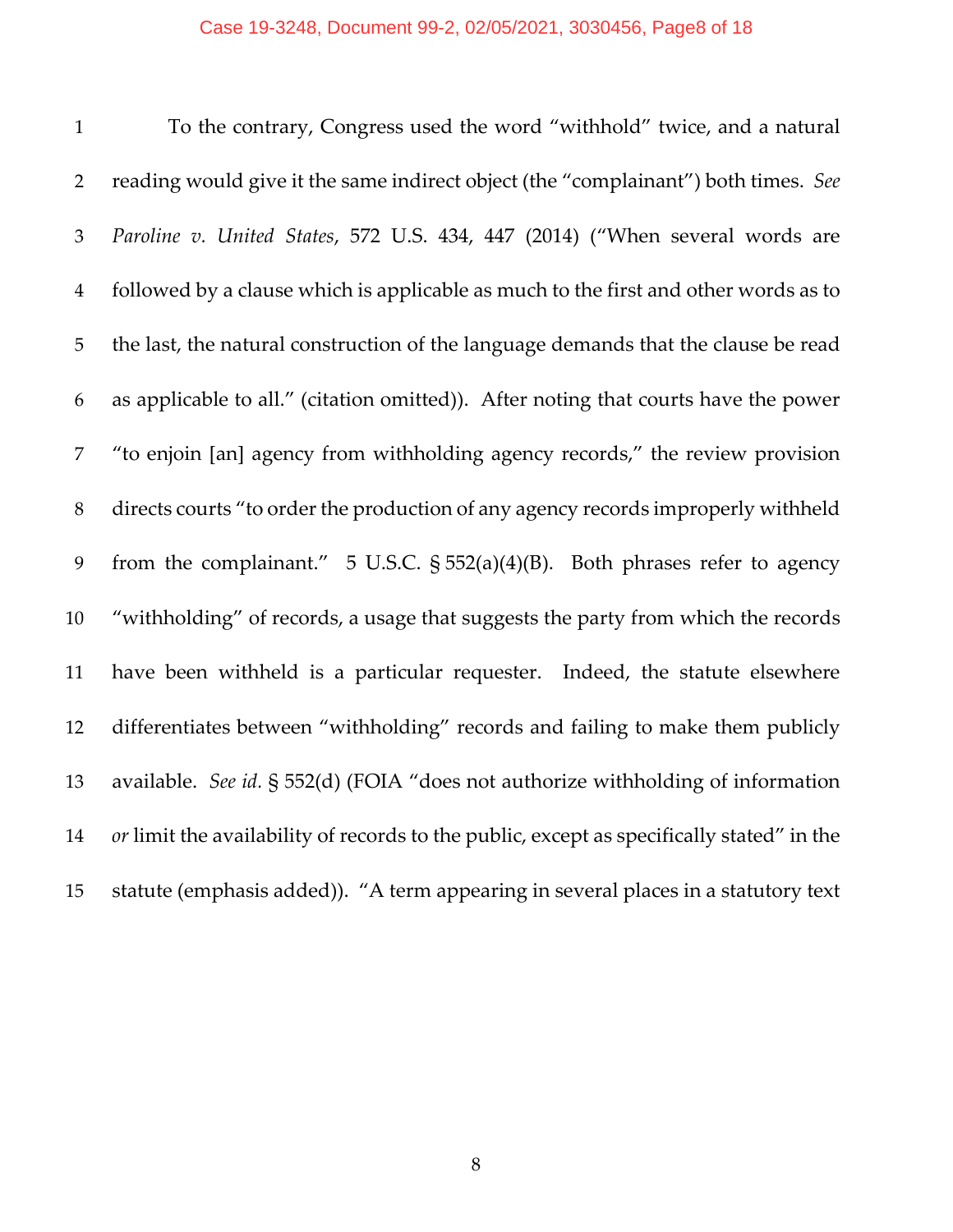#### Case 19-3248, Document 99-2, 02/05/2021, 3030456, Page9 of 18

 is generally read the same way each time it appears." *Milner v. Dep't of Navy*, 2 562 U.S. 562, 570 (20[1](#page-60-0)1) (citation omitted).<sup>1</sup>

| 3              | As the majority concedes, its decision is in conflict with the D.C. Circuit's         |
|----------------|---------------------------------------------------------------------------------------|
| $\overline{4}$ | holding in Citizens for Responsibility & Ethics in Washington v. United States        |
| 5              | Department of Justice ("CREW I"), 846 F.3d 1235 (D.C. Cir. 2017), that the only       |
| 6              | remedy available through FOIA's judicial-review provision is the production of        |
| 7              | records to the requester. CREW I was consistent with the statutory text, and I        |
| $8\,$          | would follow the D.C. Circuit's approach. See Whitaker v. Dep't of Com., 970 F.3d     |
| 9              | 200, 206 (2d Cir. 2020) (noting the D.C. Circuit's "particular FOIA expertise").      |
| 10             | The majority finds CREW I unpersuasive because the D.C. Circuit "spent"               |
| 11             | little time parsing the text of the statute." Maj. Op. at 16. But in CREW I, the D.C. |
| 12             | Circuit relied on its prior decision in Kennecott Utah Copper Corp. v. United States  |
| 13             | Department of Interior, 88 F.3d 1191 (D.C. Cir. 1996), which did engage in such an    |
| 14             | analysis. See CREW I, 846 F.3d at 1243; Kennecott, 88 F.3d at 1202-03. The majority   |
| 15             | casts this reliance as a deficiency, dismissing CREW I on the ground that the D.C.    |

<sup>&</sup>lt;sup>1</sup> Similarly, only the second phrase describes "improper" withholding, while the first is silent about what kind of withholding courts may enjoin. Of course, FOIA permits agencies to withhold certain records. *See* 5 U.S.C. § 552(b) (setting out exemptions from disclosure). The second phrase thus explains the type of withholding that may be enjoined and specifies the remedy for such improper withholding—production to the complainant. The point is that these phrases are not two separate authorizations; they are best read together.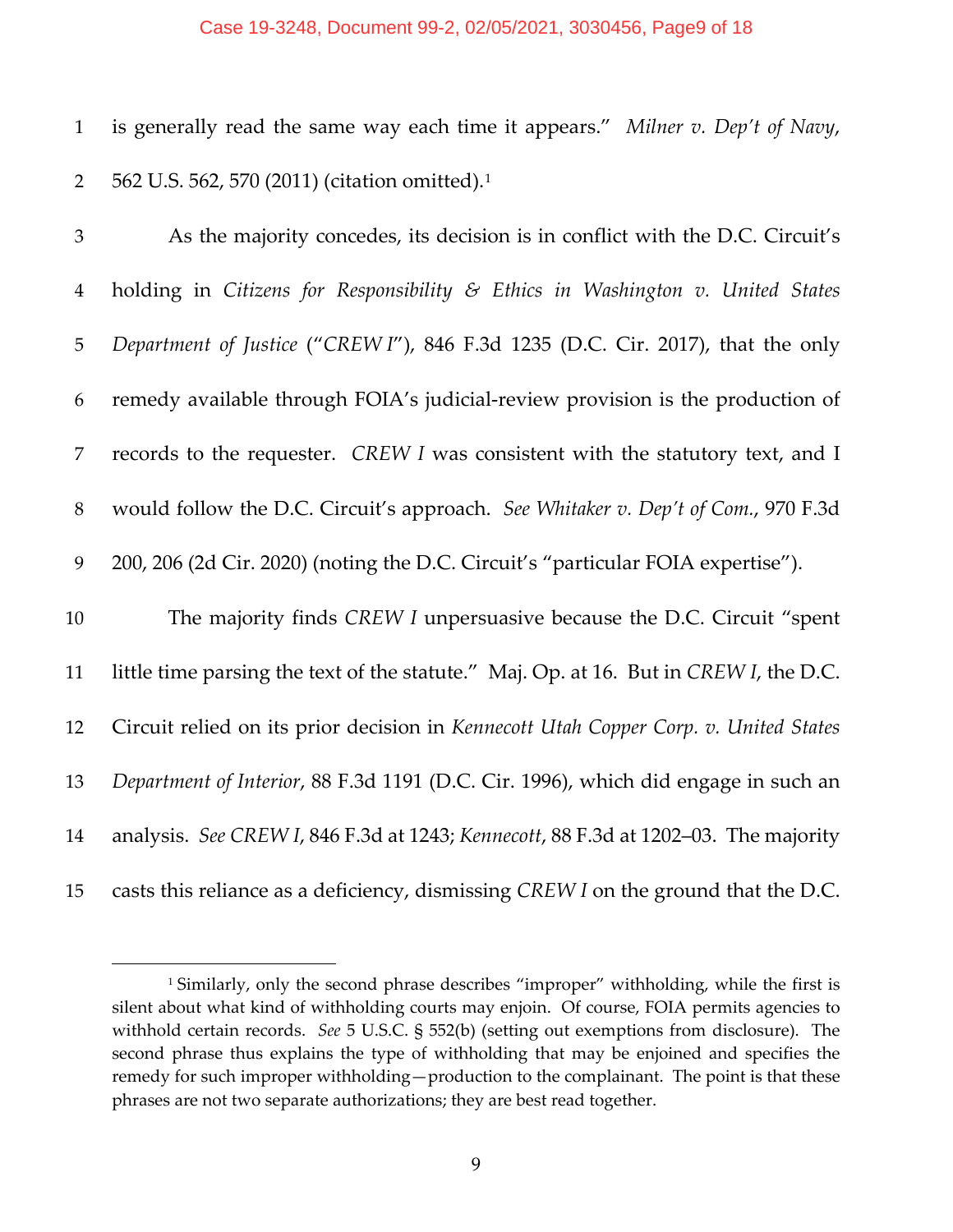#### Case 19-3248, Document 99-2, 02/05/2021, 3030456, Page10 of 18

 Circuit was bound by its prior decision in *Kennecott*. Maj. Op. at 17. But the majority hardly grapples with *Kennecott*, which considered the text of the statutory disclosure provision (in that case, subsection (a)(1)) *and* the judicial-review provision. *See Kennecott*, 88 F.3d at 1203. In other words, the majority faults *CREW I* for inadequate textual parsing and for relying on another case, when that 6 other case did that textual parsing.<sup>[2](#page-60-0)</sup>

 In *Kennecott*, the D.C. Circuit carefully analyzed the statutory text and concluded that Congress did not intend the term "production" to include "publication." 88 F.3d at 1203. It correctly noted that, although Congress required agencies to publish documents in subsection (a)(1), that requirement does not necessarily mean that Congress also gave courts the authority to order compliance. *Id.* at 1202–03 ("While it might seem strange for Congress to command agencies to 'currently publish' or 'promptly publish' documents, without in the same statute

<sup>2</sup> The majority also suggests that the D.C. Circuit has since disavowed the holding of *CREW I* because, in a later opinion, it "construed *CREW I* narrowly as turning on the fact that the plaintiff 'improperly brought its claim under the Administrative Procedure Act, 5 U.S.C. § 704, instead of FOIA's judicial-review provision.'" Maj. Op. at 18 (quoting *Citizens for Resp. & Ethics in Wash. v. U.S. Dep't of Justice* ("*CREW II*"), 922 F.3d 480, 485 (D.C. Cir. 2019)). But *CREW II* does not cite *CREW I* in its analysis; the quoted statement comes from the background description of why the *district court* dismissed the complaint in *CREW I*. *See CREW II*, 922 F.3d at 485. There is thus no basis for the majority's reading of *CREW II* as an expression of "reservations about [*CREW I*'s] interpretation of the remedial provision." Maj. Op. at 17.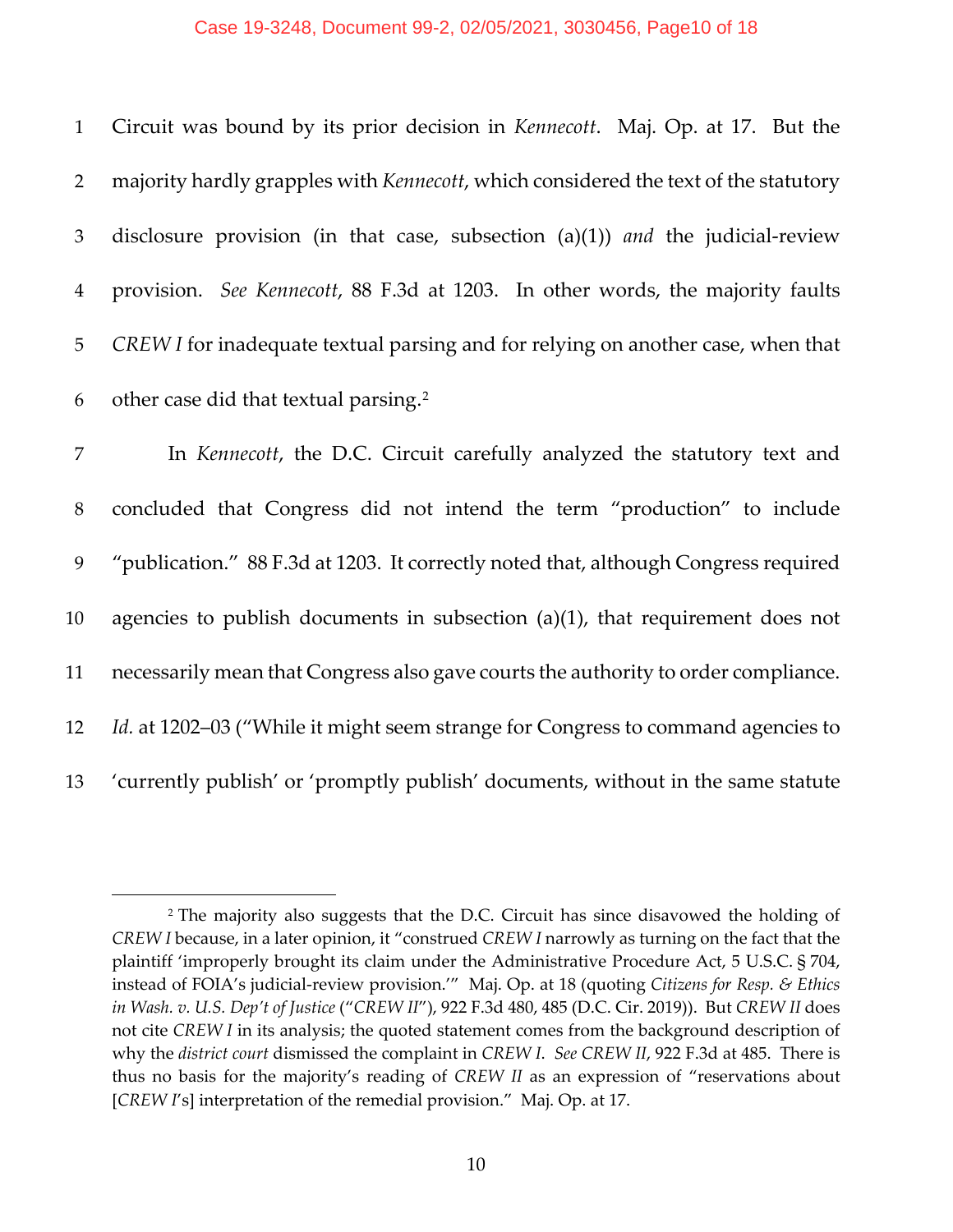providing courts with power to order publication, we think that is exactly what Congress intended."). I would take the same approach.

2. *Statutory Structure*

 Congress did not include in FOIA the enforcement authority the majority divines from the review provision. That omission makes sense in light of the three ways Congress did provide for courts to address agency non-compliance with FOIA's disclosure obligations: Courts may (1) require the production of records to a particular complainant, (2) refer matters to the Office of Special Counsel for further investigation, and (3) prohibit agency reliance on undisclosed records. Each of these mechanisms is consistent with the *individual* nature of the judicially enforceable rights asserted by FOIA plaintiffs. *See Kennecott*, 88 F.3d at 1203 (holding that FOIA's judicial-review provision "is aimed at relieving the injury suffered by [an] individual complainant, not by the general public").

 First, production to the complainant redresses the informational injury FOIA's judicial-review provision was enacted to protect. This objective can be seen most clearly in the provision's interaction with FOIA's overall request procedure. All FOIA claims begin with a "request to [an] agency for records under paragraph (1), (2), or (3)"—*i.e.*, records arguably covered by FOIA's three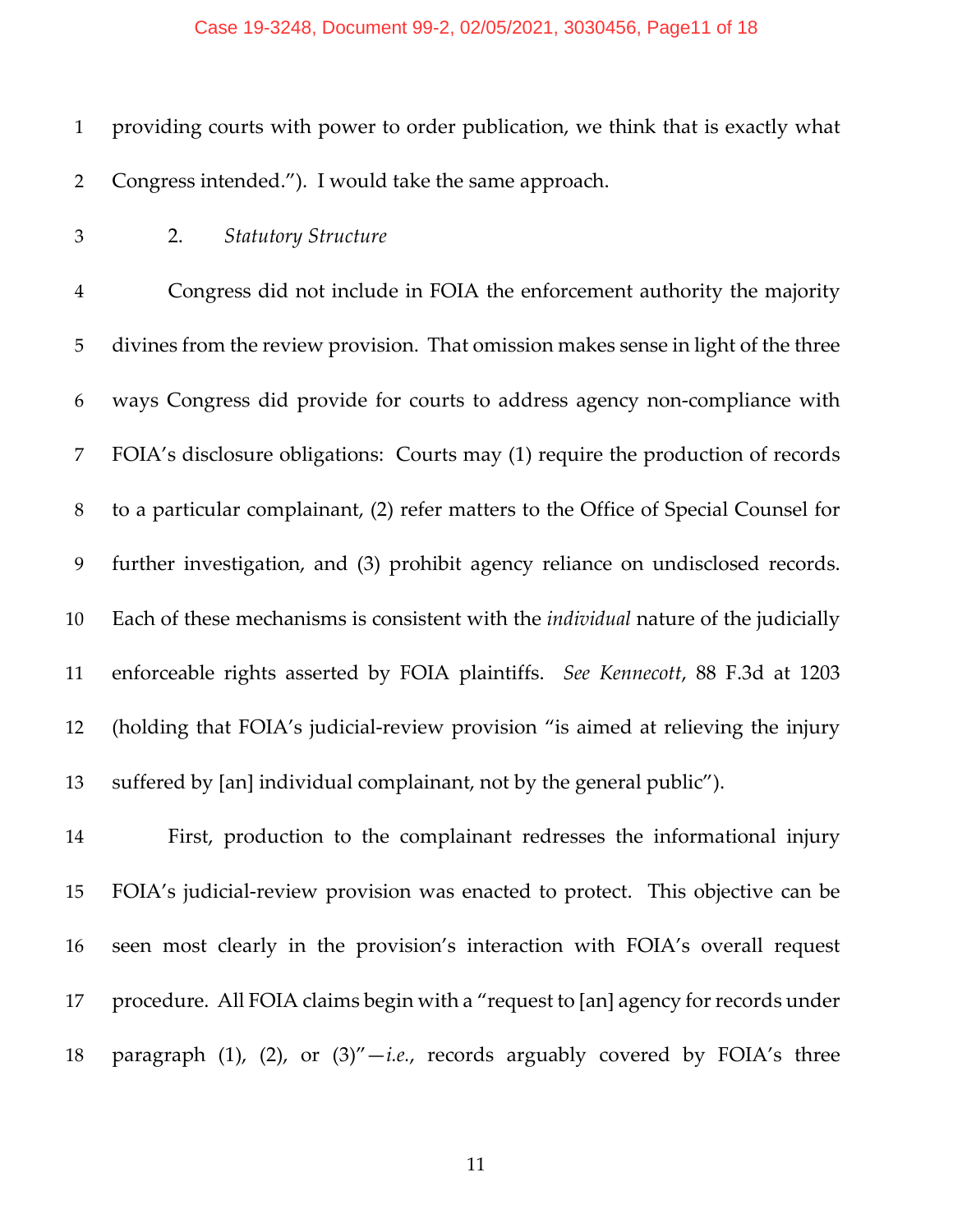disclosure categories. 5 U.S.C. § 552(a)(6)(C)(i). If an agency determines that it will "comply with" a request, it must make the records "promptly available to such person making such request." *Id.* The statute thus contemplates that a successful FOIA request will result in production *to an individual requester*. It follows that the judicial-review provision—which is relevant only if an agency *fails* to comply with a request—should offer the same relief. The majority's reading, however, would order disclosure not only to the complainant but also to the general public. This interpretation is inconsistent with the statutory structure because it disconnects the review provision from the request procedure.

 Second, Congress included in FOIA a Special Counsel provision triggered by harms to individual requesters, not the general public. Courts may refer matters involving improper withholding to the Office of Special Counsel only when they "order[] the production of any agency records improperly withheld *from the complainant*." *Id.* § 552(a)(4)(F)(i) (emphasis added). This is a puzzling limitation if, as the majority holds, the judicial-review provision also authorizes courts to order agencies to publish records on the internet for the benefit of the public at large. Under a commonsense reading of the review provision, however,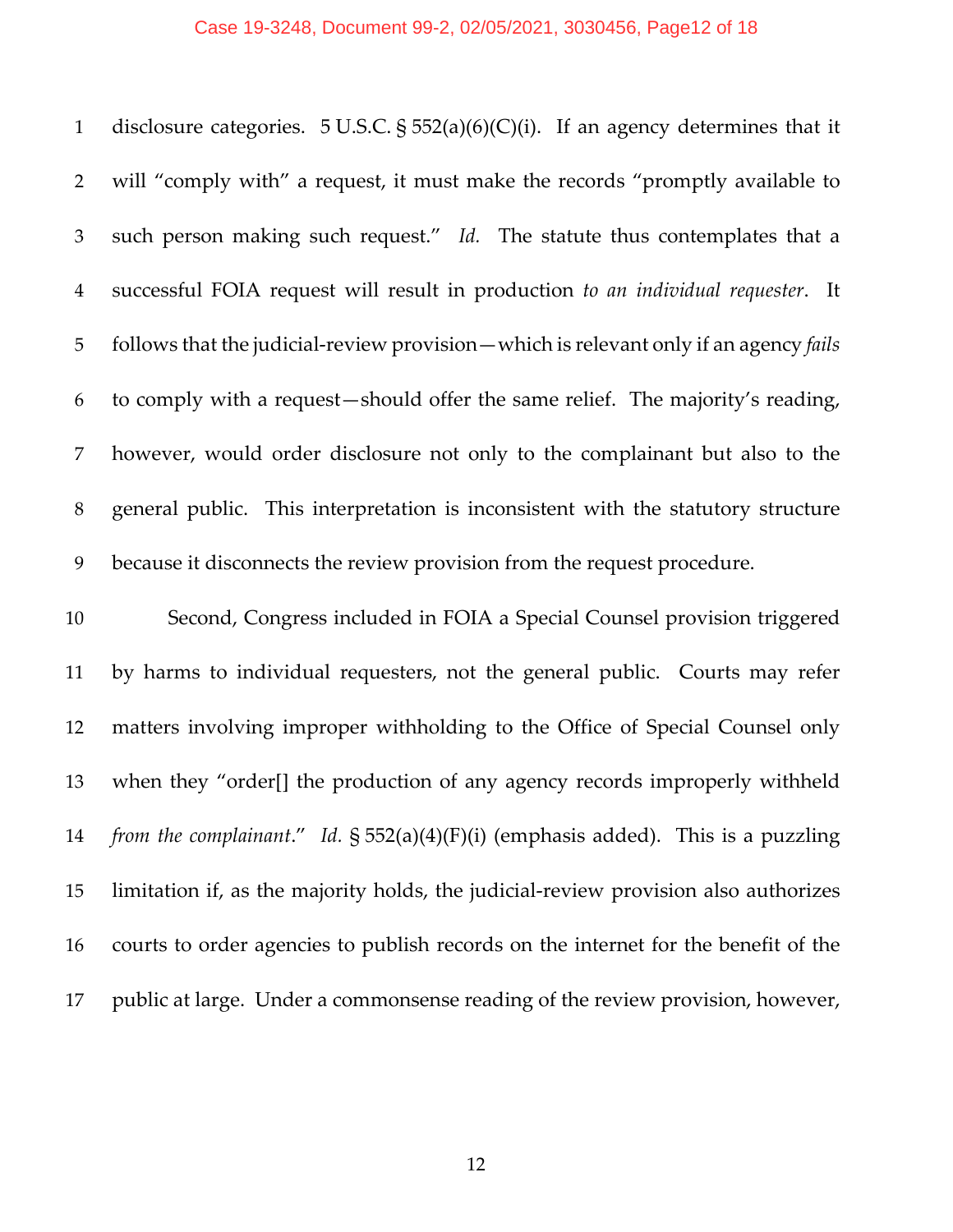#### Case 19-3248, Document 99-2, 02/05/2021, 3030456, Page13 of 18

 courts are limited to providing remedies to the plaintiffs before them, so Congress had no need to extend courts' referral authority to other contexts.

 Third, Congress imposed a judicially enforceable sanction for agency failures to publish records as required, thus furthering the reading-room provision's objective of protecting individuals from "secret law." Records that must be made available to the public under subsection (a)(2) "may be relied on, used, or cited as precedent by an agency against a party other than an agency only if" they are published electronically or "the party has actual and timely notice of the terms thereof." *Id.* § 552(a)(2)*.* This prohibition and the corresponding 10 prohibition on the use of unpublished records in subsection (a)(1) give agencies a "powerful incentive" to comply with their affirmative disclosure obligations. *Kennecott*, 88 F.3d at 1203. And if an agency fails to publish records as required, plaintiffs can seek relief in court. *See, e.g.*, *N. Cal. Power Agency v. Morton*, 396 F. Supp. 1187, 1191, 1195 (D.D.C. 1975) (setting aside agency action based on unpublished rules of which the plaintiff had no notice), *aff'd sub nom. N. Cal. Power Agency v. Kleppe*, 539 F.2d 243 (D.C. Cir. 1976). The majority is thus incorrect to assert that a limited reading of FOIA's judicial-review provision "render[s] the proactive disclosure requirements . . . merely precatory." Maj. Op. at 33.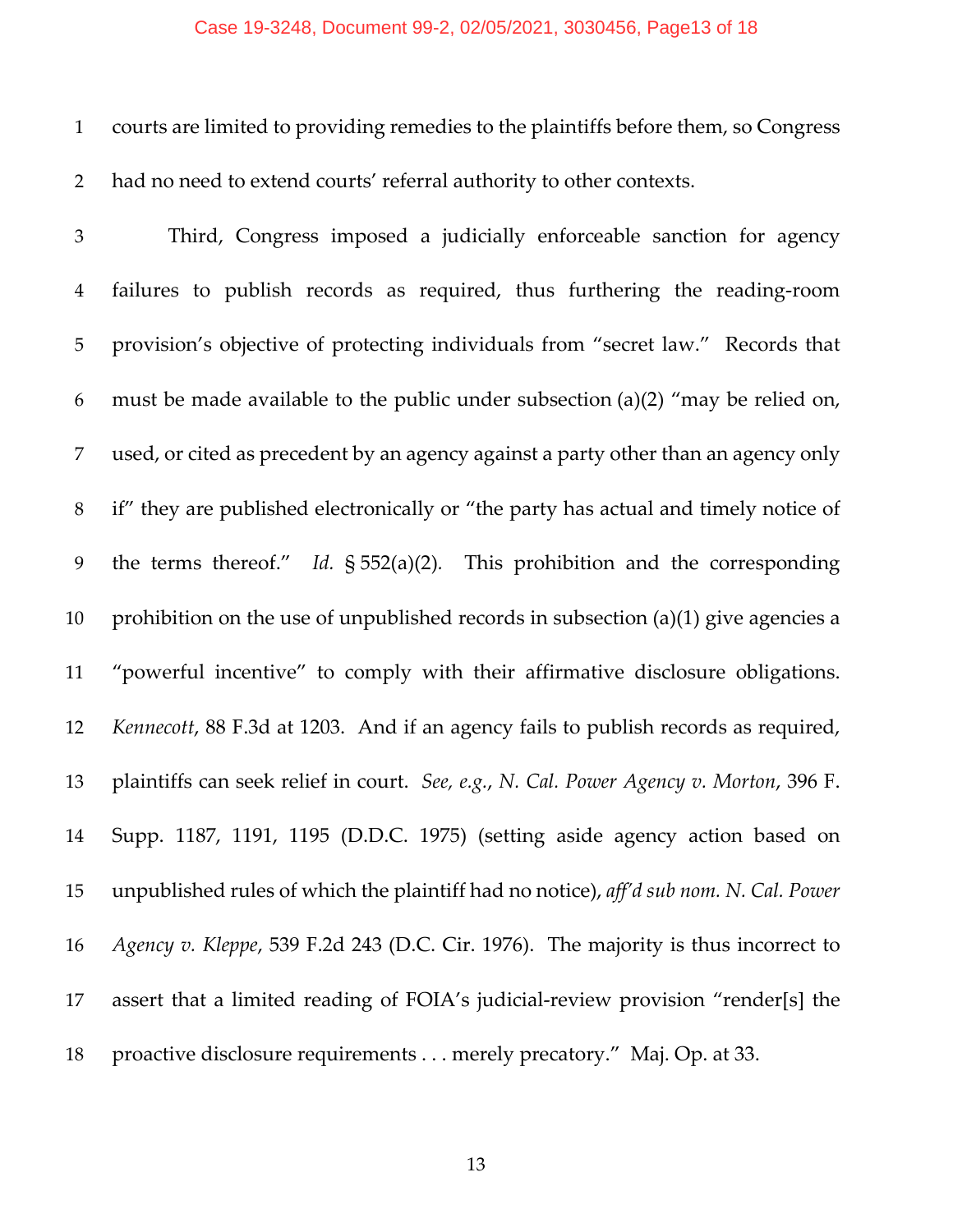### Case 19-3248, Document 99-2, 02/05/2021, 3030456, Page14 of 18

| $\mathbf{1}$   | The majority argues that the prohibition on using unpublished records does                  |
|----------------|---------------------------------------------------------------------------------------------|
| 2              | not prevent agencies from engaging in gamesmanship by selectively releasing                 |
| 3              | records. <i>Id.</i> at 34. As proof, the majority cites a handful of instances in which the |
| $\overline{4}$ | BIA has cited unpublished decisions. <i>Id.</i> at 9 nn.7-8. Such a sampling provides       |
| 5              | little empirical insight into the scope of the asserted problem. But even assuming          |
| 6              | for the sake of argument that the majority is correct, the efficacy of the enforcement      |
| 7              | mechanism does not bear on the question of statutory interpretation. See Nw.                |
| 8              | Airlines, Inc. v. Transp. Workers Union, 451 U.S. 77, 97 (1981) ("[T]he authority to        |
| 9              | construe a statute is fundamentally different from the authority to fashion a new           |
| 10             | rule or to provide a new remedy which Congress has decided not to adopt.").                 |

3. *Statutory History*

 As part of its reorganization of FOIA in 1974, Congress moved the judicial-13 review provision from subsection (a)(3) to a separate subsection, (a)(4)(B). The majority states that this change reflected Congress's intent "to make clear that judicial review is available when an agency fails to comply with *any* provision of § 552(a)." Maj. Op. at 38. Asserting that judicial review was always available for 17 failures to produce records under subsections  $(a)(1)$  and  $(a)(2)$ , the majority reasons that the amendment must have done something more, and concludes it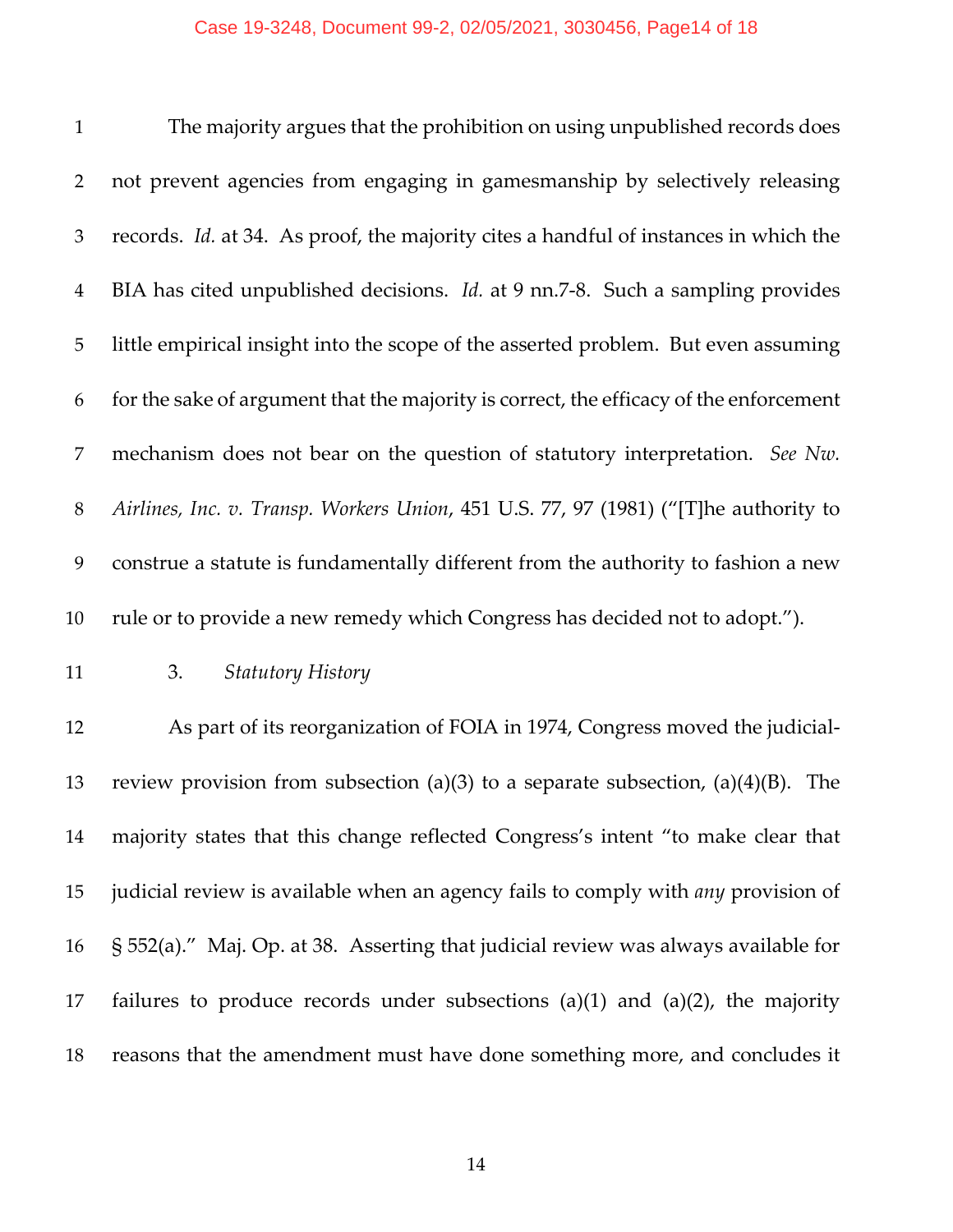#### Case 19-3248, Document 99-2, 02/05/2021, 3030456, Page15 of 18

 granted "district courts the authority to order agencies to make documents available for public inspection." *Id.* at 38–40.

 This reads too much into the statutory history. Providing for judicial review is not the same as expanding the scope of courts' remedial authority, and the majority points to nothing else supporting its inferential leap. Indeed, the Senate report on which the majority relies states that the amendment was intended to clarify, rather than change, the scope of the judicial-review provision.[3](#page-60-0)  *See* S. Rep. 8 No. 93-854, at 8–9 (1974) (explaining that the amendment was intended to "lay ... to rest" any misconception that "judicial review of a denial of information 10 requested under subsections (a)(1) and (a)(2) was not available under the FOIA"). If Congress had intended in 1974 to grant courts new authority to enforce compliance with subsections (a)(1) and (a)(2), it could have changed the provision's operative language to grant that power explicitly. For example, it could have authorized courts "to enjoin the agency from withholding agency records *and to order compliance with respect to subsections (a)(1) and (a)(2)*, and to

<span id="page-60-0"></span><sup>&</sup>lt;sup>3</sup> The 1974 reorganization clarified that judicial review is available for requests for records described in each of FOIA's three disclosure categories, addressing the view of some agencies that judicial review covered only requests for records described in subsection (a)(3). *See* S. Rep. No. 93-854, at 8 (1974) (noting that "[o]n occasion" the Department of Justice had taken that position in litigation).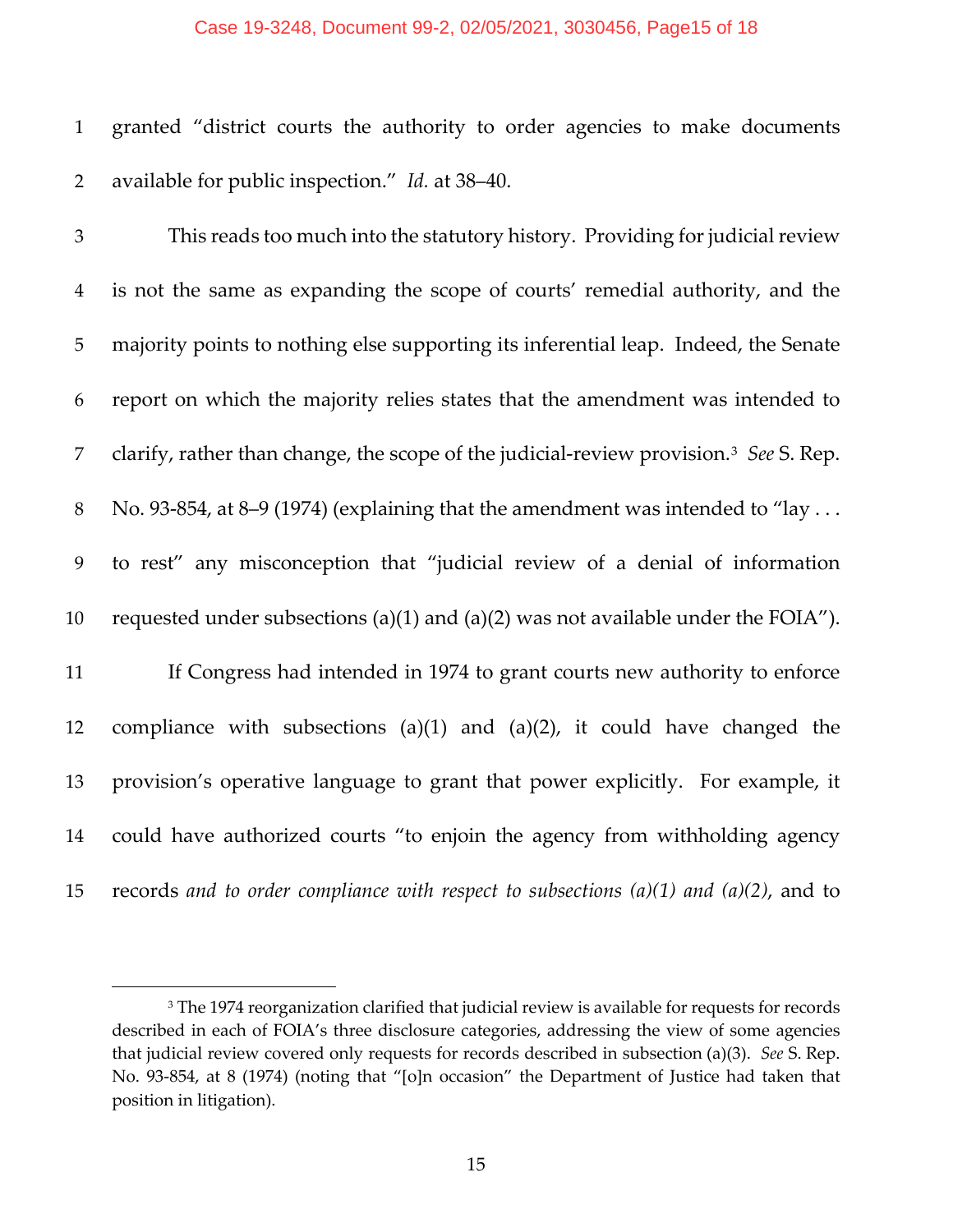## Case 19-3248, Document 99-2, 02/05/2021, 3030456, Page16 of 18

| $\mathbf{1}$   | order the production of any agency records improperly withheld from the               |
|----------------|---------------------------------------------------------------------------------------|
| $\overline{2}$ | complainant with respect to subsection (a)(3)." But Congress did not do that, and the |
| 3              | 1974 amendment did not change a word of the judicial-review provision. Instead,       |
| $\overline{4}$ | it simply moved the provision to a new subsection, making clear that judicial         |
| 5              | review is available for denials of requests for records described in each of FOIA's   |
| 6              | disclosure categories. That reorganization cannot reasonably be read as creating      |
| 7              | a new remedy for such violations.                                                     |
| $\, 8$         | Finally, for 45 years, no appellate court held that the 1974 amendment did            |
| 9              | what the majority says it did. The Ninth Circuit in 2019 was the first to find that   |
| 10             | Congress had given courts the equitable authority to order compliance with            |
| 11             | subsections (a)(1) and (a)(2) back in 1974. See Animal Legal Def. Fund v. U.S. Dep't  |
| 12             | of Agric., 935 F.3d 858 (9th Cir. 2019). This suggests that the majority's statutory  |
| 13             |                                                                                       |
|                | interpretation is not only novel, but contrary to FOIA's history.                     |

 NYLAG argues that even if it could not obtain injunctive relief through FOIA, it could still do so through 5 U.S.C. § 704, the Administrative Procedure Act's general review provision. The majority did not need to reach this question, and I note only briefly that the APA would not separately provide the relief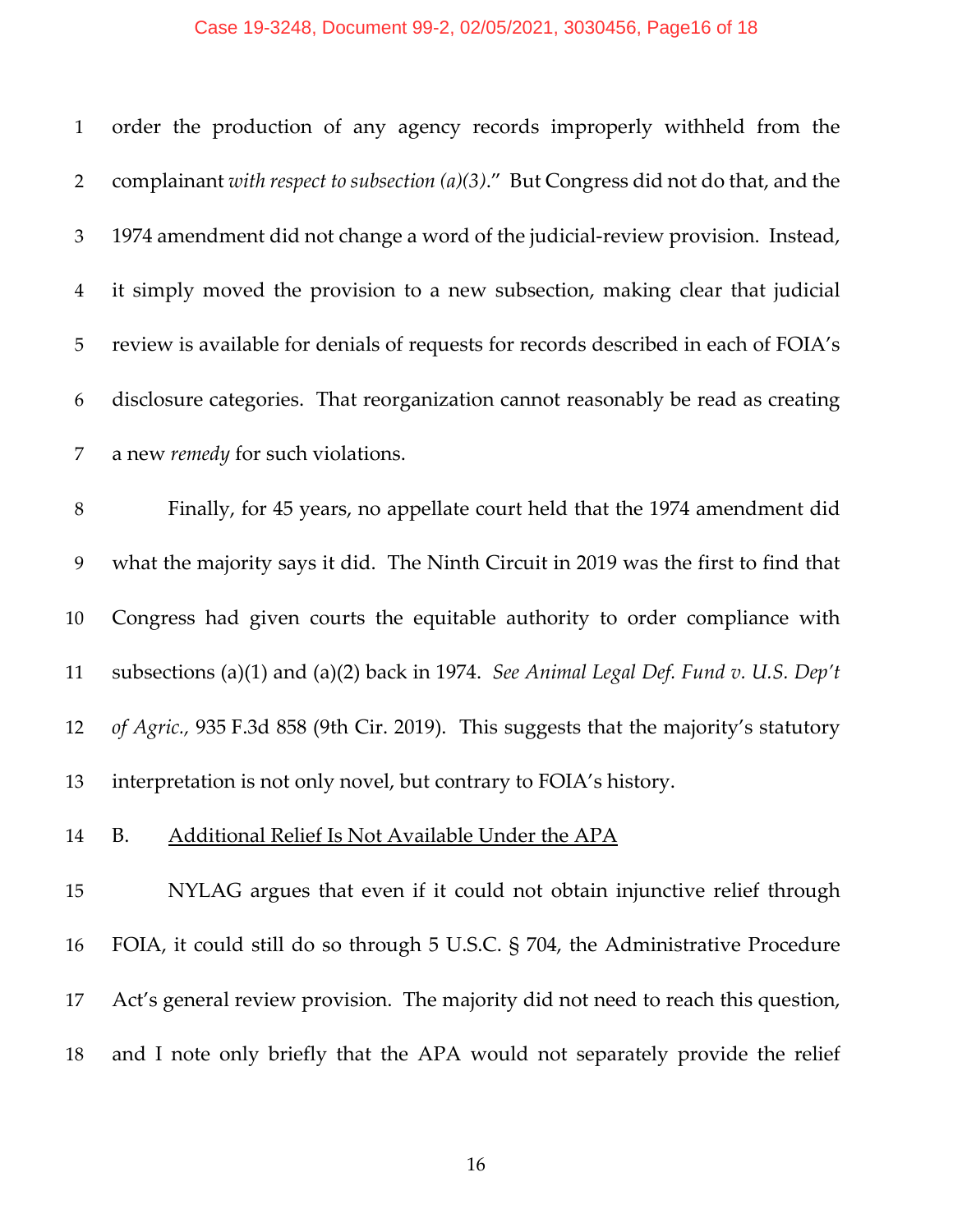#### Case 19-3248, Document 99-2, 02/05/2021, 3030456, Page17 of 18

|                | 1 NYLAG seeks. "Congress did not intend the general grant of review in the APA          |
|----------------|-----------------------------------------------------------------------------------------|
| $\overline{2}$ | to duplicate existing procedures for review of agency action," and the APA thus         |
| 3              | "does not provide additional judicial remedies in situations where the Congress         |
| $\overline{4}$ | has provided special and adequate review procedures." Bowen v. Massachusetts,           |
| 5              | 487 U.S. 879, 903 (1988) (cleaned up). Plaintiffs cannot obtain relief under § 704      |
| 6              | where a statutory review provision allows courts to grant remedies of the "same"        |
| 7              | genre," see, e.g., Garcia v. Vilsack, 563 F.3d 519, 522 (D.C. Cir. 2009), or permits de |
| 8              | novo review of agency action in federal district court, see, e.g., El Rio Santa Cruz    |
| 9              | Neighborhood Health Ctr., Inc. v. U.S. Dep't of Health & Human Servs., 396 F.3d 1265,   |
| 10             | 1270 (D.C. Cir. 2005).                                                                  |

 FOIA's judicial-review provision meets both standards. Plaintiffs dissatisfied with an agency's response to a FOIA request can seek plenary review in an Article III court with equitable authority to compel production of agency records. *See* 5 U.S.C. § 552(a)(4)(B) ("[T]he court shall determine the matter de novo . . . ."). And the remedy of direct production to NYLAG is of the "same genre" as online publication by the BIA, because it would fully resolve any informational injury caused by NYLAG's inability to access agency records. There is thus "no yawning gap between the relief FOIA affords and the relief [NYLAG]